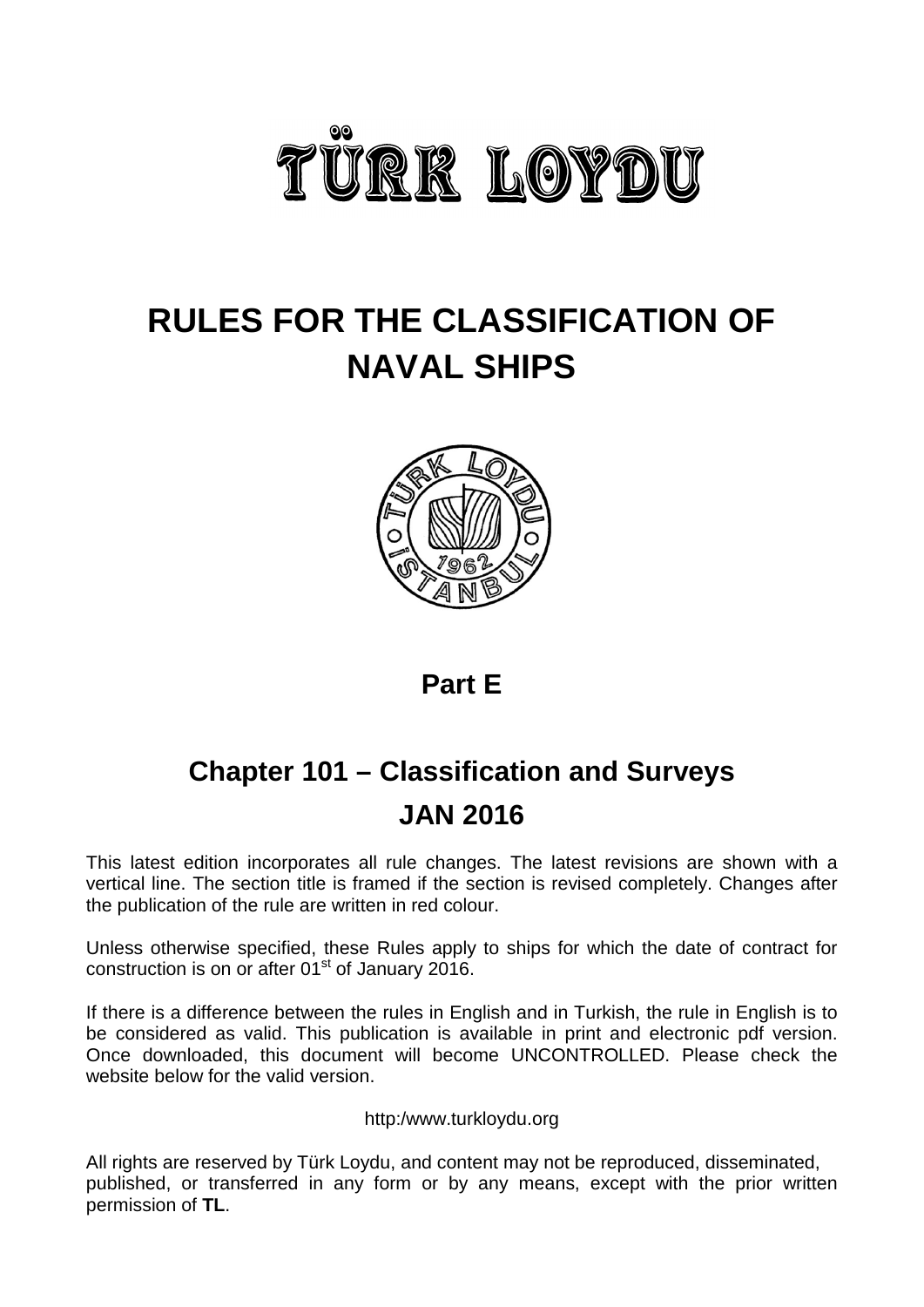# **TÜRK LOYDU**

| <b>Head Office</b>         | Postane Mah. Tersaneler Cad. No:26 Tuzla 34944 STANBUL / TÜRKİYE<br>$(90-216)$ 581 37 00<br>Tel<br>$: (90-216) 581 38 00$<br>Fax<br>E-mail: info@turkloydu.org<br>http://www.turkloydu.org   |
|----------------------------|----------------------------------------------------------------------------------------------------------------------------------------------------------------------------------------------|
| <b>Regional Offices</b>    |                                                                                                                                                                                              |
| Ankara                     | Eskişehir Yolu Mustafa Kemal Mah. 2159. Sokak No: 6/4 Çankaya - ANKARA / TÜRKİYE<br>: (90-312) 219 56 34 - 219 68 25<br>Tel<br>$: (90-312) 219 69 72$<br>Fax<br>E-mail: ankara@turkloydu.org |
| <i><u><b>izmir</b></u></i> | Atatürk Cad. No:378 K.4 D.402 Kavalalılar Apt. 35220 Alsancak - İZMİR / TÜRKİYE<br>$(90-232)$ 464 29 88<br>Tel<br>: (90-232) 464 87 51<br>Fax<br>E-mail : <i>izmir@turkloydu.org</i>         |
| Adana                      | Çınarlı Mah. Atatürk Cad. Aziz Naci İş Merkezi No:5 K.1 D.2 Seyhan - ADANA / TÜRKİYE<br>$: (90-322) 363 30 12$<br>Tel<br>$: (90-322) 363 30 19$<br>Fax<br>E-mail : adana@turkloydu.org       |
| <b>Marmaris</b>            | Atatürk Cad. 99 Sok. No:1 Ketenbaş Apt. Kat:4 Daire 6 Marmaris - MUĞLA / TÜRKİYE<br>$(90-252)$ 412 46 55<br>Teller<br>$(90-252)$ 412 46 54<br>Fax<br>E-mail : marmaris@turkloydu.org         |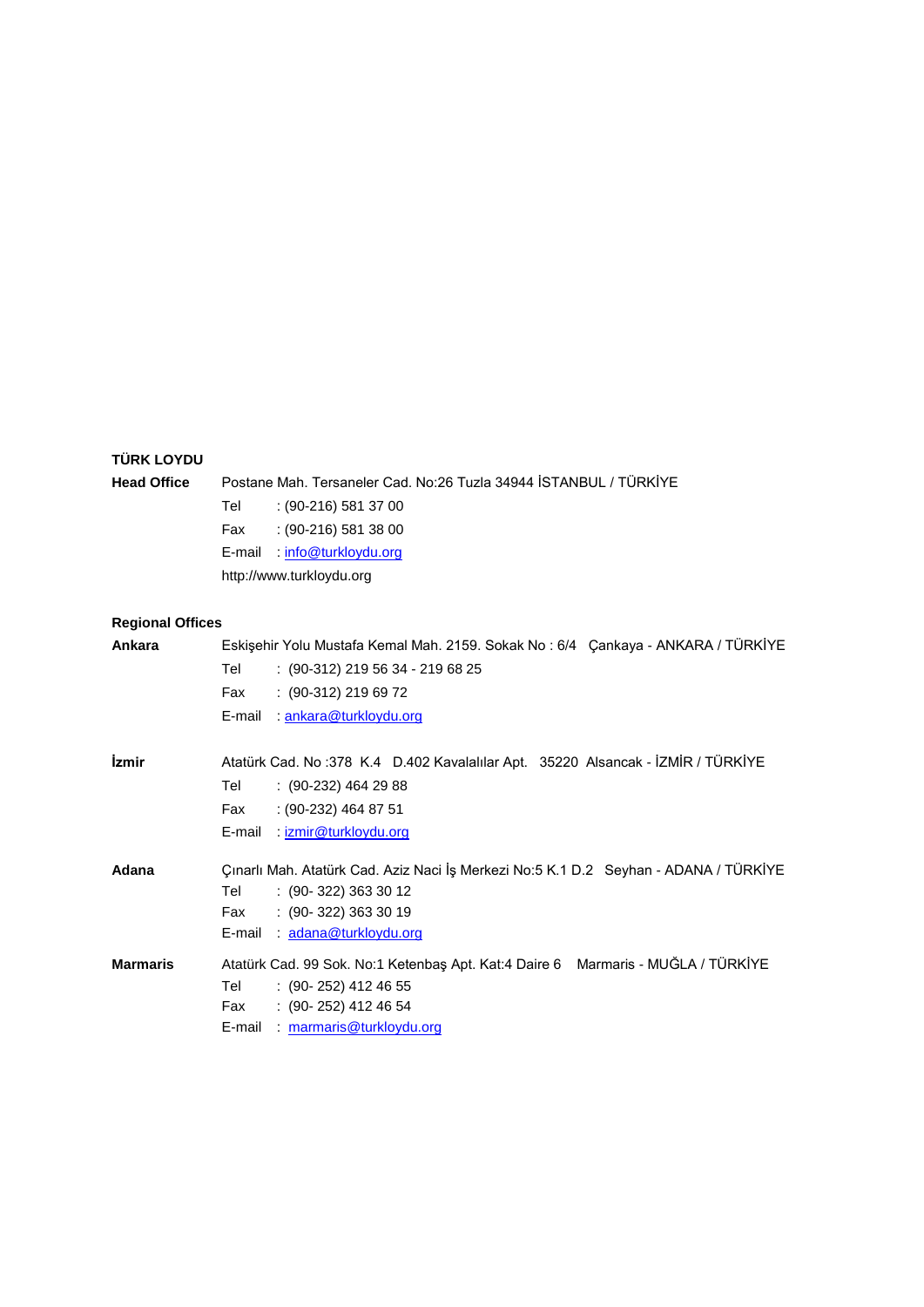# **Chapter 101 - Classification and Surveys**

| Section 1 - Classification                       |  |
|--------------------------------------------------|--|
|                                                  |  |
|                                                  |  |
|                                                  |  |
|                                                  |  |
|                                                  |  |
|                                                  |  |
| Section 2 - Class Designation                    |  |
|                                                  |  |
|                                                  |  |
|                                                  |  |
| Section 3 - Surveys                              |  |
|                                                  |  |
|                                                  |  |
|                                                  |  |
| Section 4 - General Information and Project Data |  |
|                                                  |  |
|                                                  |  |
|                                                  |  |
|                                                  |  |
|                                                  |  |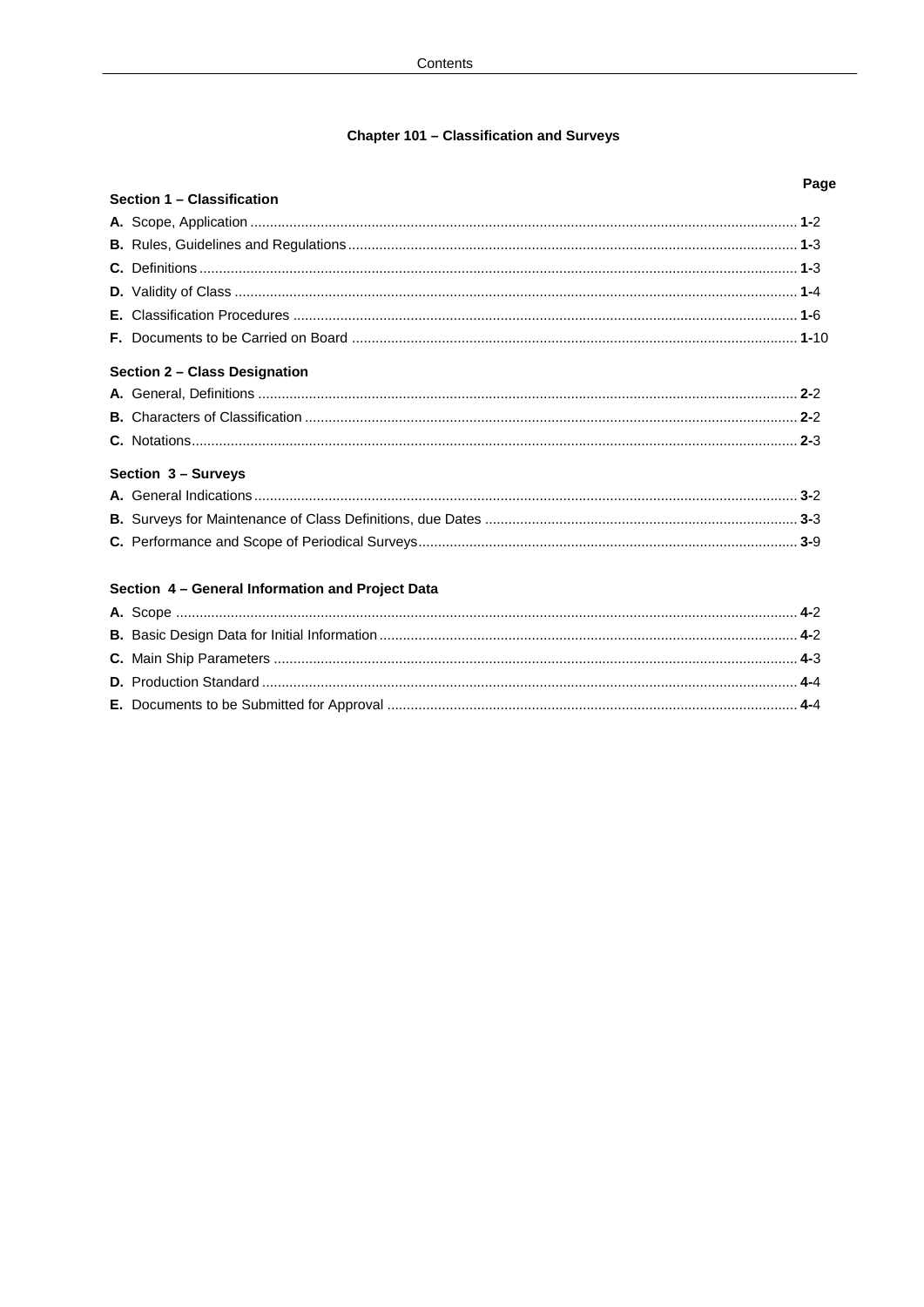# **SECTION 1**

# **CLASSIFICATION**

|    |  | Page                                                 |
|----|--|------------------------------------------------------|
| А. |  |                                                      |
|    |  | 1. Scope, Prerequisites                              |
|    |  | 2. Application                                       |
|    |  | 3. Confidentiality                                   |
| В. |  |                                                      |
|    |  | 1. TL Rules                                          |
|    |  | 2. Other Construction Rules and Maritime Regulations |
|    |  | 3. Industry Codes, Standards, etc.                   |
| C. |  |                                                      |
|    |  | 1. Classification                                    |
|    |  | 2. Class Designation                                 |
|    |  | 3. Period of Class                                   |
|    |  | 4. Naval Authority                                   |
|    |  | 5. Naval Ship                                        |
|    |  | 6. Shipyard                                          |
|    |  | 7. Building Specification                            |
|    |  | 8. TL                                                |
|    |  | 9. Classification Specification                      |
|    |  | 10. Client's Responsibilities                        |
| D. |  |                                                      |
|    |  | 1. Period of Class                                   |
|    |  | 2. Prerequisites for Validity of Class               |
|    |  | 3. Repairs, Conversions                              |
|    |  | 4. Suspension and/or Withdrawal of Class             |
|    |  | 5. Re-admission to Class                             |
| Е. |  |                                                      |
|    |  | 1. Classification of New buildings                   |
|    |  | 2. Classification of Existing Ships                  |
| F. |  |                                                      |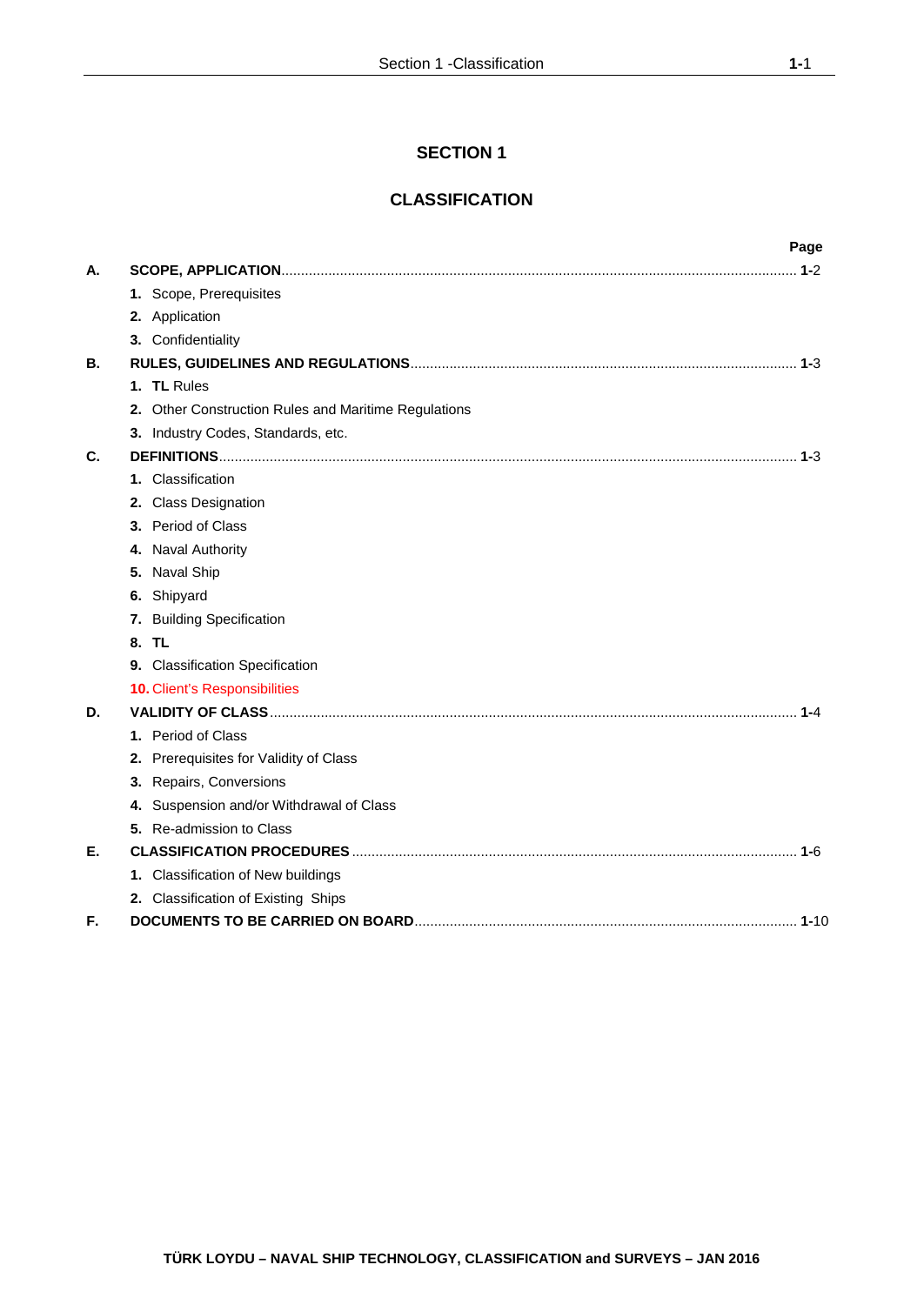# **SECTION 1**

# **CLASSIFICATION**

#### **A. Scope, Application**

## **1. Scope, Prerequisites**

**1.1** The Rules for Classification and Surveys of Naval Ships cover the Classification of surface ships as defined in 2. and in Section 2, C.

**"Classification"** essentially means the

- Examination of design documents, construction plans and material specifications in comparison with the applicable Rules, Guidelines and Regulations according to B.
- Supervision of construction/fabrication of new buildings or conversions.
- Supervision of ships in service by regular surveys in order to ascertain that a condition is maintained, which complies with Class requirements. See also E. and Section 3.

**1.2** Classification covers the ship's hull and machinery including electrical installations as well as special equipment and installations as far as agreed in the building specification between the Naval Authority and the Shipyard. Classification aims primarily at ensuring reliability of the hull structure and machinery systems on board resulting in an adequate level of safety of personnel and environmental protection. However, Classification is not intended to ensure the effectiveness of the intended missions.

**1.3** Structures, machinery and equipment determining the type of ship are subject to examination within the scope of Classification, in accordance with the Character of Classification and affixed Notations.

Other systems and components may be included in the Classification and/or certification procedure upon

request of the Naval Authority.

**1.4** Particular systems and components for military use may be exempted from Classification, depending on the indication of the Naval Authority and on legal or contractual restrictions. However, influences from such systems possibly affecting safety, e.g. static and dynamic loads, explosion or fire hazards, shall be taken into account in the design appraisal for Classification.

**1.5** Design appraisal within the Classification procedure will normally include the review or recalculation of stability investigations. This requires the relevant information, on (e.g. combat-related) damages to be taken into account, to be submitted by the Naval Authority.

**1.6** It is assumed that all parties involved in the planning and design, materials and components production and installation have the professional qualifications required and/or suitable facilities/equipment for fabrication. This will normally be established or confirmed by means of a certified quality assurance management system in accordance with ISO 9000, AQAP or equivalent.

## **2. Application**

**2.1** These Rules apply to seagoing surface ships and craft intended for naval activities.

**2.2** Classification according to these Rules applies primarily to new buildings constructed under surveillance of **TL**. Classification may also be applied to existing ships by a survey for Admission to Class, if sufficient documentation is available, see E.2.

#### **3. Confidentiality**

**3.1 TL** maintains confidentiality with respect to all documents and other kinds of information received in connection with the orders entrusted to **TL**.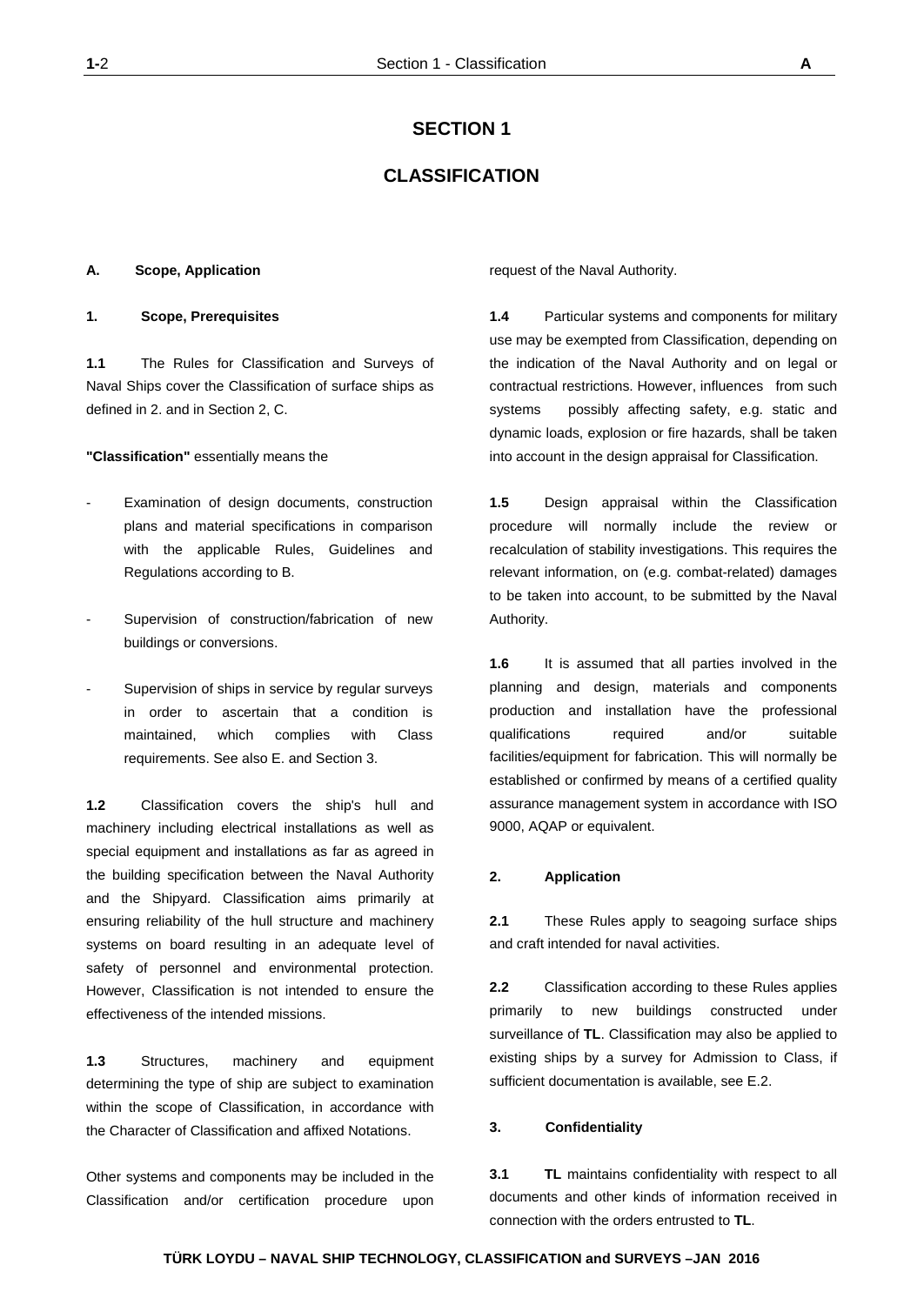**3.2 TL** shall comply with the security procedures agreed upon with the Naval Authority.

**3.3 TL** will instruct its personnel engaged in a naval project to follow the security procedures, including the necessary safe handling and storage of confidential information and documentation as agreed upon with the Naval Authority.

## **B. Rules, Guidelines and Regulations**

## **1. TL Rules**

**1.1** The **TL** - Naval Ship Rules, (see Table 1.1) will be applied for structural elements and for components of the machinery and electrical installation of naval ships, subject to agreement between the Naval Authority and the Shipyard for the Classification order to **TL**.

# **Table 1.1 Rules for Classification and Construction of Naval Ships**

| <b>Naval Ship Rules</b> |                                                              |  |  |
|-------------------------|--------------------------------------------------------------|--|--|
| <b>Chapter</b>          | <b>Title</b>                                                 |  |  |
| 102                     | Hull Structures and Ship Equipment                           |  |  |
| 103                     | Special materials for Naval Ships                            |  |  |
| 104                     | <b>Propulsion Plants</b>                                     |  |  |
| 105                     | <b>Electrical Installations</b>                              |  |  |
| 106                     | Automation                                                   |  |  |
| 107                     | Ship Operation Installations and<br><b>Auxiliary Systems</b> |  |  |

Regarding weapons and sensors normally only their recoil forces must be considered when dimensioning the relevant foundations.

**1.2** Additional **TL** Rules and Guidelines which may be used for naval ships, without pretension for completeness, are listed in Table 1.2.

**1.3** Ships, not in compliance with 1.1 and 1.2 may be classed, provided that their structural elements or any installations are found to be equivalent for the respective Character of Classification including Notations regarding design, function and safety.

**1.4** If the Class Notation **NSC** shall be assigned, detailed compliance with the different Chapters of the Naval Ship Code can be certified by **TL**.

# **2. Other construction rules and Maritime Regulations**

**2.1** The review and appraisal of design and construction particulars by **TL** will be exclusively based on rules and guidelines, agreed upon in the specification of the Classification contract between the Naval Authority or the Shipyard and **TL**.

**2.2** In addition, national construction rules for naval ships may be applied upon agreement with the relevant Authority and if defined in the specification of the Classification contract between the Naval Authority or the Shipyard and **TL**.

**2.3** The application of national regulations of the respective Flag State to the naval ship under consideration shall be checked by the Naval Authority and the Shipyard and agreed upon in the particular case.

**2.4** IMO Conventions, Resolutions, Codes, etc., may be applicable in certain cases and/or for certain aspects, e. g. pollution prevention. Details shall be clarified and laid down in the Classification specification in the particular case.

#### **3. Industry Codes, Standards, etc.**

Internationally recognized Standards and Codes published by military organizations, national industry organizations or standardization institutions may be used upon agreement in particular cases as a design and fabrication basis.

Examples: STANAG, MIL-STD, DEF, DIN, IEC, ISO.

## **C. Definitions**

## **1. Classification**

The term "Classification" is used as defined under A.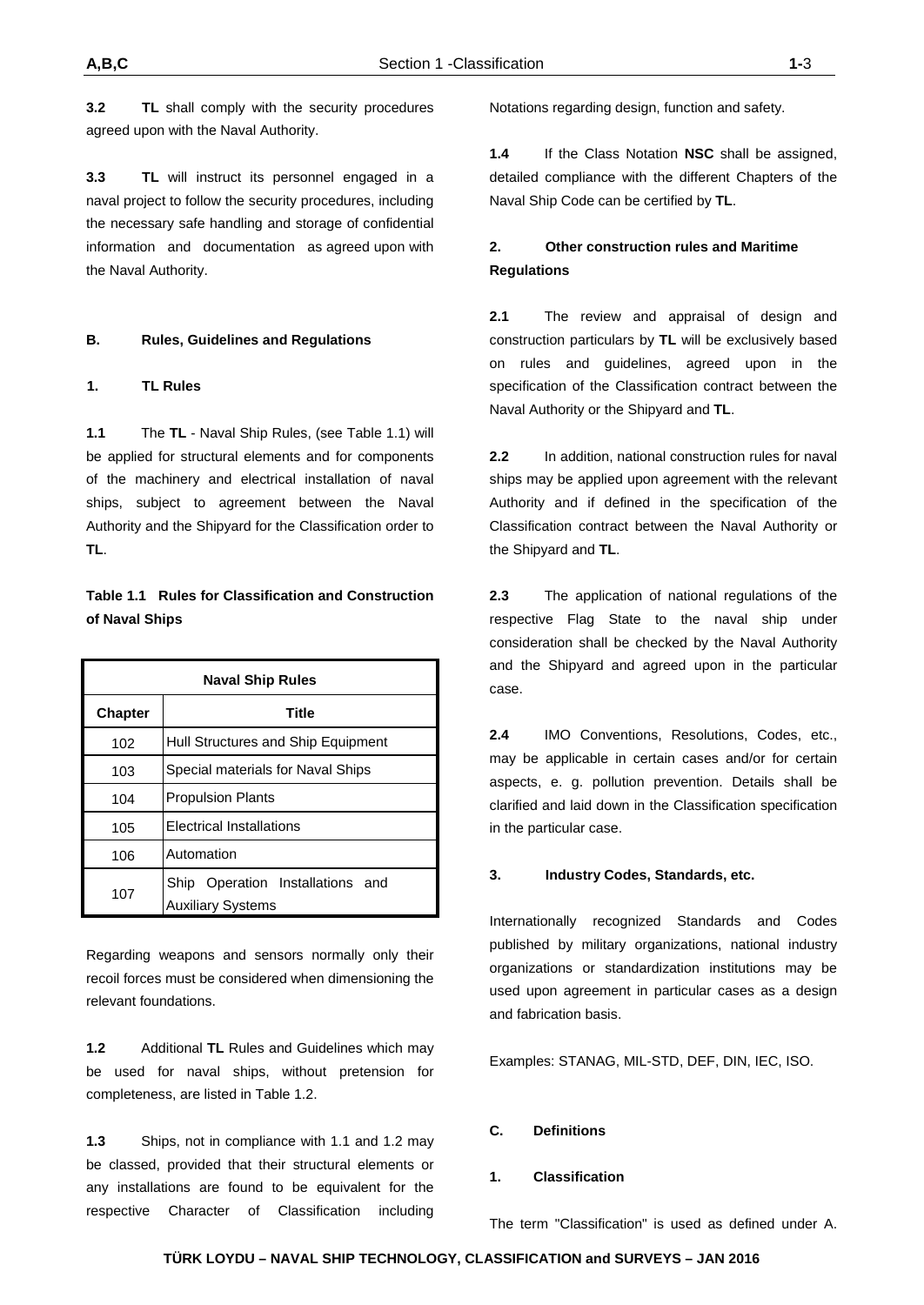1.1. Classification is documented by a valid Certificate to be carried on board of the ship.

For validity see D.2.2.

## **2. Class Designation**

The Class designation consists in:

- The **Character of Classification**, i.e. a sequence of abbreviations indicating the extent of compliance with the applicable Rules and the duration of the Class period.
- **- Notations,** affixed to the Character of Classification, indicating particular features capability, service restrictions or special equipment and installations included in the Classification.

For details see Section 2.

# **Table 1.2 Relevant Chapters of TL Rules and Guidelines**

| Part | <b>Chapter</b> | Rule                               |  |  |
|------|----------------|------------------------------------|--|--|
| Α    | 2              | Materials                          |  |  |
| A    | 3              | Welding of Hull Structures         |  |  |
| C    | 7              | <b>High Speed Craft</b>            |  |  |
| C    | 21             | <b>Bridge Design</b>               |  |  |
| C    | 22             | <b>Dynamic Positioning Systems</b> |  |  |
|      | 23             | Redundant Propulsion<br>and        |  |  |
| C    |                | <b>Steering Systems</b>            |  |  |
| C    | 25             | Guidelines for<br>Machinery        |  |  |
|      |                | <b>Condition Monitoring</b>        |  |  |

## **3. Period of Class**

Period of Class **p** is the nominal interval [years] between two Class Renewal Surveys, see Section 2, B.2. and Section 3, B.1.4.

#### **4. Naval Authority**

Naval Authority is the State Authority respectively an authorized institution responsible for the definition, purchase and operation of the naval ship. In some

cases the above mentioned responsibilities are split up between different Authorities or Institutions.

## **5. Naval Ship**

A naval ship is a vessel designed and operated for naval and related activities commanded by a Navy or Coast Guard.

## **6. Shipyard**

The Shipyard is the contractual partner of the Naval Authority, entrusted with managing the design, construction and equipment of the naval ship, generally together with a series of subcontractors and manufacturers.

## **7. Building Specification**

The building specification is part of the building contract between the Naval Authority and the Shipyard and specifies the technical parameters and all other details for the construction of the naval ship.

#### **8. TL**

**TL** means Head Office of Türk Loydu in İstanbul/ Turkey.

## **9. Classification Specification**

The Classification specification is part of the Classification contract between the Shipyard and **TL** during construction and between the Naval Authority and **TL** after delivery. It specifies the Rules, guidelines and regulations forming the technical basis of the Classification as well as scope and necessary details of the Classification and survey procedures and refers to the building specifications as far as necessary.

#### **10. Client's Responsibilities**

**10.1** It is the responsibility of the Owners/ operators, designers, builders and installers to familiarize themselves and to abide by the appropriate sections of the Rules.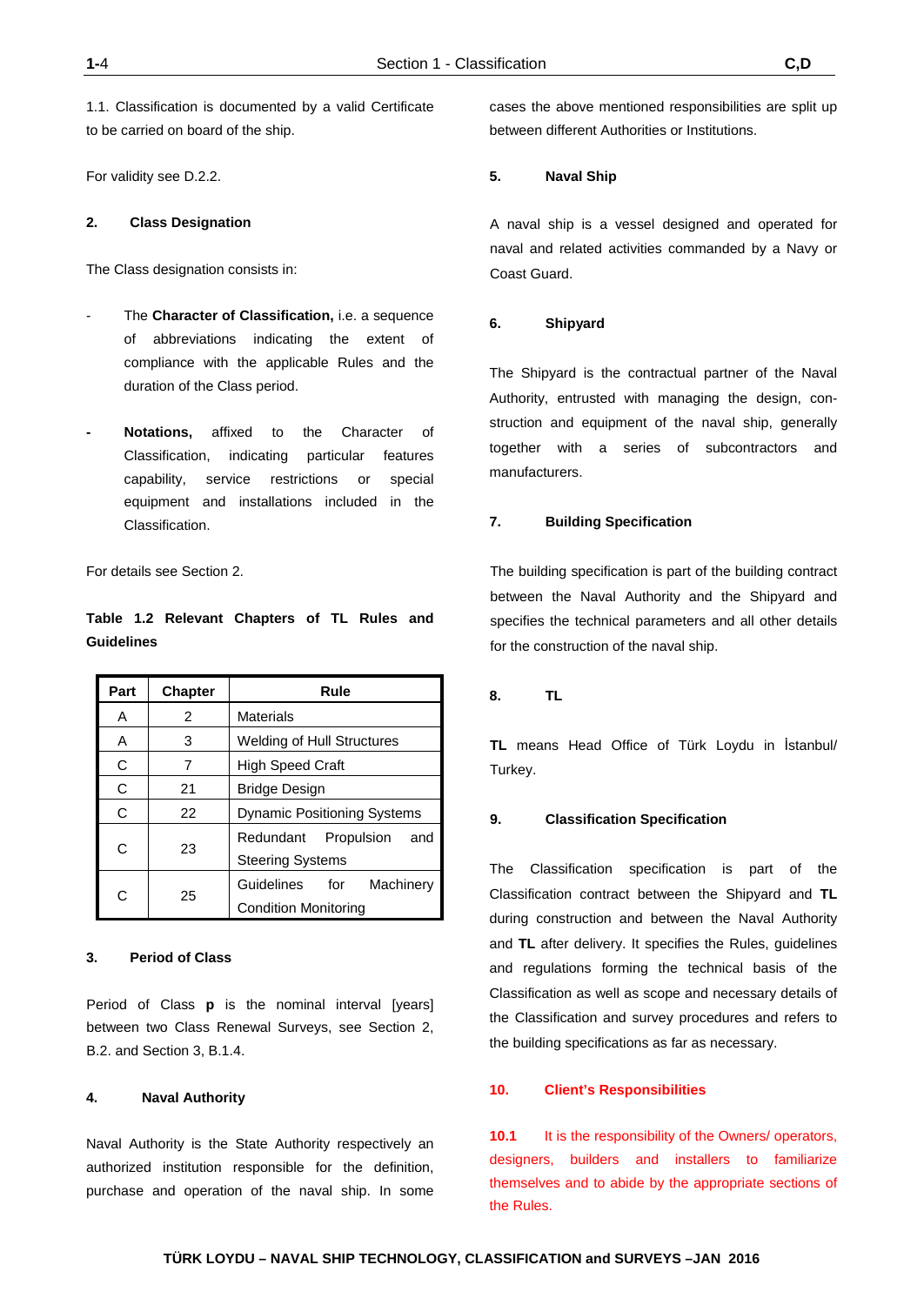## **1. Period of Class**

**1.1** The hull, the machinery as well as special equipment and installations classed have the same period of Class; see also Section 2, B.2.

**1.2** For reassignment of Class after conversions see 3.4.

## **2. Prerequisites for Validity of Class**

**2.1** The Class assigned by **TL** is only valid under the provision that the operating conditions are complied with as stated in the Class Certificate, the operation manual and/or as additionally agreed between the Naval Authority and **TL**.

**2.2** The Class continues to be valid, provided that the hull, machinery as well as special equipment and installations classed are subject to all surveys stipulated, see Section 3, and that any repairs required as a consequence of such a survey are carried out to the satisfaction of **TL**.

If some special equipment classed is not subjected to the prescribed surveys or is no longer intended to be carried on board, the Notation for that equipment only will be suspended or withdrawn.

**2.3 TL** Head Office or one of the **TL** representations are to be immediately informed about any aver-age, damage or deficiency to the hull, machinery or equipment classed, where these may be of relevance to the ship's Class and safety. A survey will have to be arranged for a date not later than that of the ship's arrival at the next port.

If the survey reveals that the ship's Class has been affected, it will be maintained only on condition that the repairs or modifications demanded by **TL** are carried out within the period and under the operating conditions specified by the Surveyor. Until full settlement of these demands the Class will be restricted.

**2.4** Any damage or excessive wastage beyond allowable limits to side shell frames, their end attachments and/or adjacent shell plating, the deck structure and deck plating, the bottom structure and bottom plating, the watertight or oiltight bulkheads and the hatch covers or coamings that affect a ship's Class, is to be permanently repaired immediately after the survey.

For locations where adequate repair facilities are not available, consideration may be given to allow a ship to proceed directly to a repair yard. This may require temporary repairs for the intended voyage.

Damages or excessive wastage at the areas noted above and not immediately affecting the vessel's structural or watertight / weathertight integrity may be temporarily repaired for a period to be defined.

**2.5** The spare parts specified to be carried on board must be in a condition ensuring unrestricted usability.

**2.6** Apart from the Class Certificate, any other documentation of significance for classification, such as:

- Reports on surveys previously performed,
- Maintenance schedules to be observed by the Naval Authority, as agreed with **TL**,
- Approved drawings and other documentation handed out to the Naval Authority and containing particulars or instructions of significance in respect of the Classification requirements, e.g. use of special steel grades, list of spare parts,

is to be kept on board and made available to the Surveyor on request.

**2.7** Weapons and other systems for military use may be exempted from Classification, see A. 1.4. However, any changes in such systems that may affect the safety of operations and hence validity of the ship's Class, including its classified installations, shall be notified to **TL** in due course. This applies particularly to cases, where system changes lead to structural conversions or important changes in the machinery and electrical installation.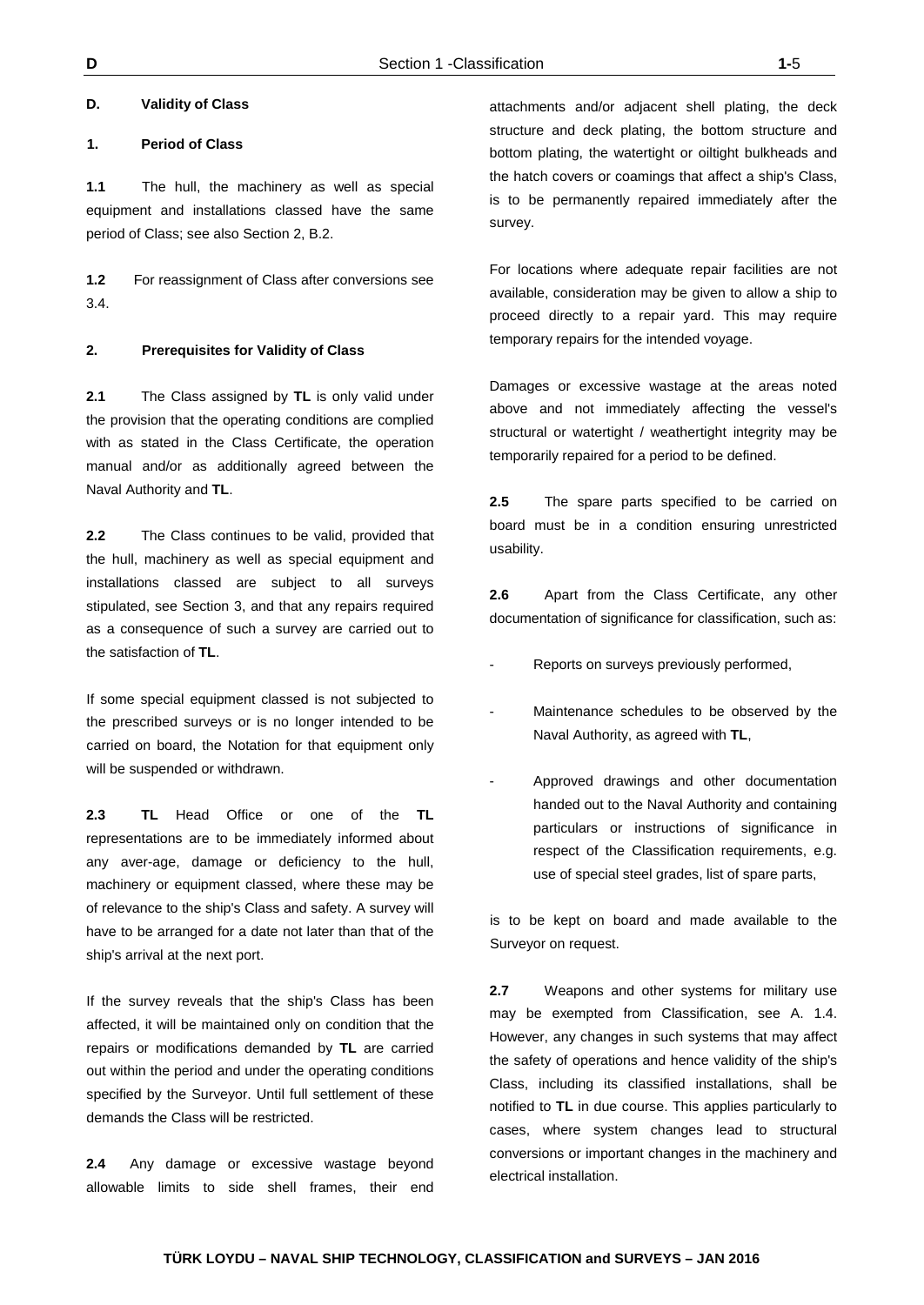**2.8 TL** provide a notification system to remind the Naval Authority of surveys becoming due, or of any other matters of interest or urgency in connection with the Classification of the ship. However, in principle it remains the responsibility of the Naval Authority to comply with the Class conditions and to observe the dates for the prescribed surveys.

#### **3. Repairs, Conversions**

**3.1** Where parts or components are damaged or worn to such an extent that they no longer comply with the Class requirements, they are to be repaired or replaced. The damaged parts shall be made accessible for inspection so that the kind and extent of the damage can be thoroughly examined.

**3.2** Repairs and conversions of the ship's hull, machinery as well as special equipment and installations classed have to be carried out under the supervision of **TL** to ensure compliance with the Rules and continued validity of Class. The repair measures are to be agreed with the Surveyor such as to render possible confirmation of the Class, without reservations and Conditions of Class, upon completion of the repairs.

Generally, a confirmation of Class with reservations or conditions of Class, e.g. in case of temporary repairs, requires to be approved by **TL** Head Office.

**3.3** The areas affected by repairs or conversion shall be treated in the same way as for new buildings. However, experience and technical knowledge gathered since the ship was built shall be taken into account.

**3.4** If following major conversions a new Character of Classification and/or new Notations are assigned so that the Class Certificate has to be reissued, commencement of a new period of Class may be agreed upon.

## **4. Suspension and/or Withdrawal of Class**

**4.1** If the Naval Authority is not interested in maintenance of Class of the ship or any of its special equipment and installations classed, or if conditions are to be expected under which it will be difficult to maintain Class (e.g. war or war-like situations), **TL** will have to be informed accordingly. **TL** will decide whether the Certificate will have to be returned and Class suspended or withdrawn. Where only special equipment and installations are concerned, the corresponding Notation will be withdrawn and the Certificate amended accordingly.

**4.2** Class may also be suspended if a naval ship is withdrawn from active service for a longer period.

**4.3** Class will be withdrawn by **TL** if the Surveyor is not given the possibility to carry out the prescribed regular surveys, or if a survey by **TL** reveals that the ship no longer complies with the conditions described under 2.1 and 2.2, and the necessary repairs are not carried out.

#### **5. Re-admission to Class**

**5.1** Where, after suspension or withdrawal of Class, the repairs required by **TL** have been carried out and the ship has been subjected to a survey for Readmission to Class, the original Class may be reassigned starting with a new period of Class. Such surveys are generally to be carried out in accordance with the requirements for a Class Renewal Survey, see Section 3.

**5.2** Depending on the duration of the interruption period, parts of the machinery installation may have to be dismantled and sea trials or function tests have to be carried out in excess of the requirements mentioned above. For parts and installations replaced or added in the meantime, the scope of examinations and tests to be carried out for Admission to Class shall be as for newbuildings.

## **E. Classification Procedures**

#### **1. Classification of newbuildings**

#### **1.1 Order for Classification**

**1.1.1** The written order for Classification is to be submitted to **TL** in triplicate by the Shipyard or by the Naval Authority, using the form provided by **TL**. It should be clearly agreed between the parties concerned, e.g. in the building contract, which party will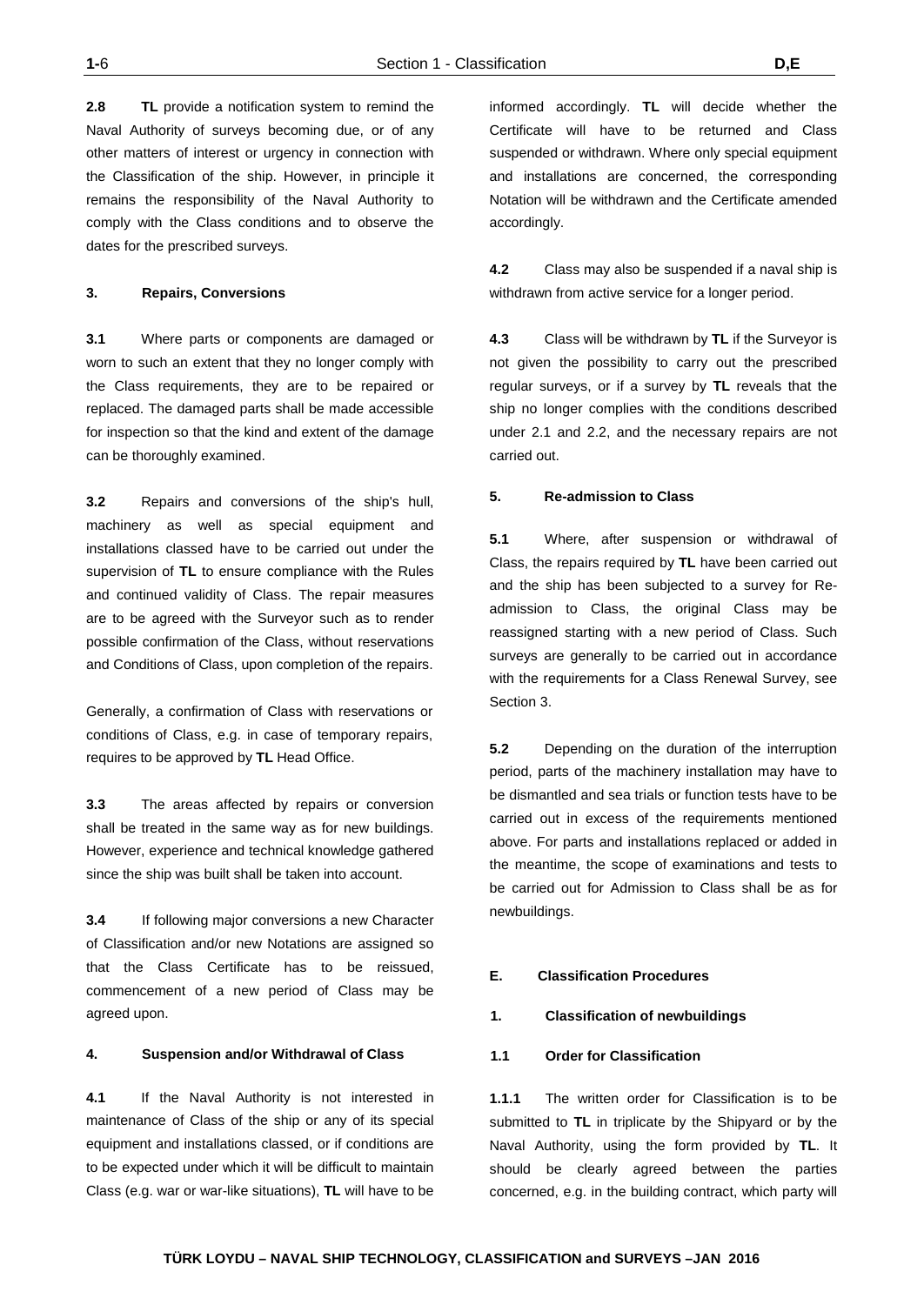be responsible for compliance with the **TL** Rules and Guidelines and other rules and regulations to be applied.

**1.1.2** Where orders for the production of components are placed with subcontractors, **TL** will have to be advised accordingly indicating the scope of the subcontract. The Shipyard is responsible for observance of the rules, guidelines and regulations by subcontractors.

**1.1.3** When particulars already approved by **TL** for previous ships built under **TL** supervision are incorporated in the design of the newbuilding, this should be specifically stated in the order for Classification. Amendments to the Construction Rules having been introduced meanwhile shall be taken into account.

# **1.2 Examination of design and construction particulars**

**1.2.1** Particulars/documents for examination such as construction plans, calculations, details on materials, type designation of standard equipment, etc. are to be submitted in triplicate in Turkish or English language to TL in due time prior to commencement of construction/manufacturing, see also Section 4, E.

The particulars submitted shall contain all details required to verify compliance with the Construction Rules. **TL** reserve the right to request additional information and particulars to be submitted.

**1.2.2** After examination by **TL**, the documents subject to approval will be returned in one copy with a mark of approval. One copy of each document will be forwarded for verification to the **TL** inspection office(s) in charge of construction supervision.

**1.2.3** Any deviations from the approved documents e.g. due to requirements of the Naval Authority or alterations suggested by the Shipyard and/or Manufacturer, require to be approved by **TL** prior to being realized.

#### **1.3 Supervision of construction and trials**

**1.3.1 TL** will assess the production facilities and Procedures of the Shipyard, subcontractors and other manufacturers, to determine whether they meet the requirements of the **TL** Rules and any additional requirements of the Naval Authority as agreed in the building specification. This assessment may be connected with a quality assurance certification.

**1.3.2** Materials, components, appliances and installations subject to inspection are to comply with the relevant rule requirements and are to be presented for inspection by **TL** Surveyors, unless otherwise provided as a result of special arrangements agreed upon with **TL**.

It is the obligation of the Shipyard, subcontractors and other manufacturers to inform the **TL** inspection office in due time about particular surveys to be carried out.

**1.3.3** In order to enable the Surveyor to fulfill his duties, he is to be given free access to the workshops and to the ship. For performance of the tests required, the Shipyard, subcontractors and other manufacturers are to give the Surveyor any assistance necessary by providing the staff and the equipment needed for such tests.

**1.3.4** During the phase of construction of the ship or installation, **TL** will satisfy themselves by surveys and inspections that:

- Parts for hull, machinery and electrical installations or special equipment subject to approval have been constructed in compliance with the approved drawing/documents;
- All tests and trials stipulated by the Rules for Classification and Construction are performed satisfactorily;
- Workmanship is in compliance with current engineering Standards and/or **TL** Rule requirements;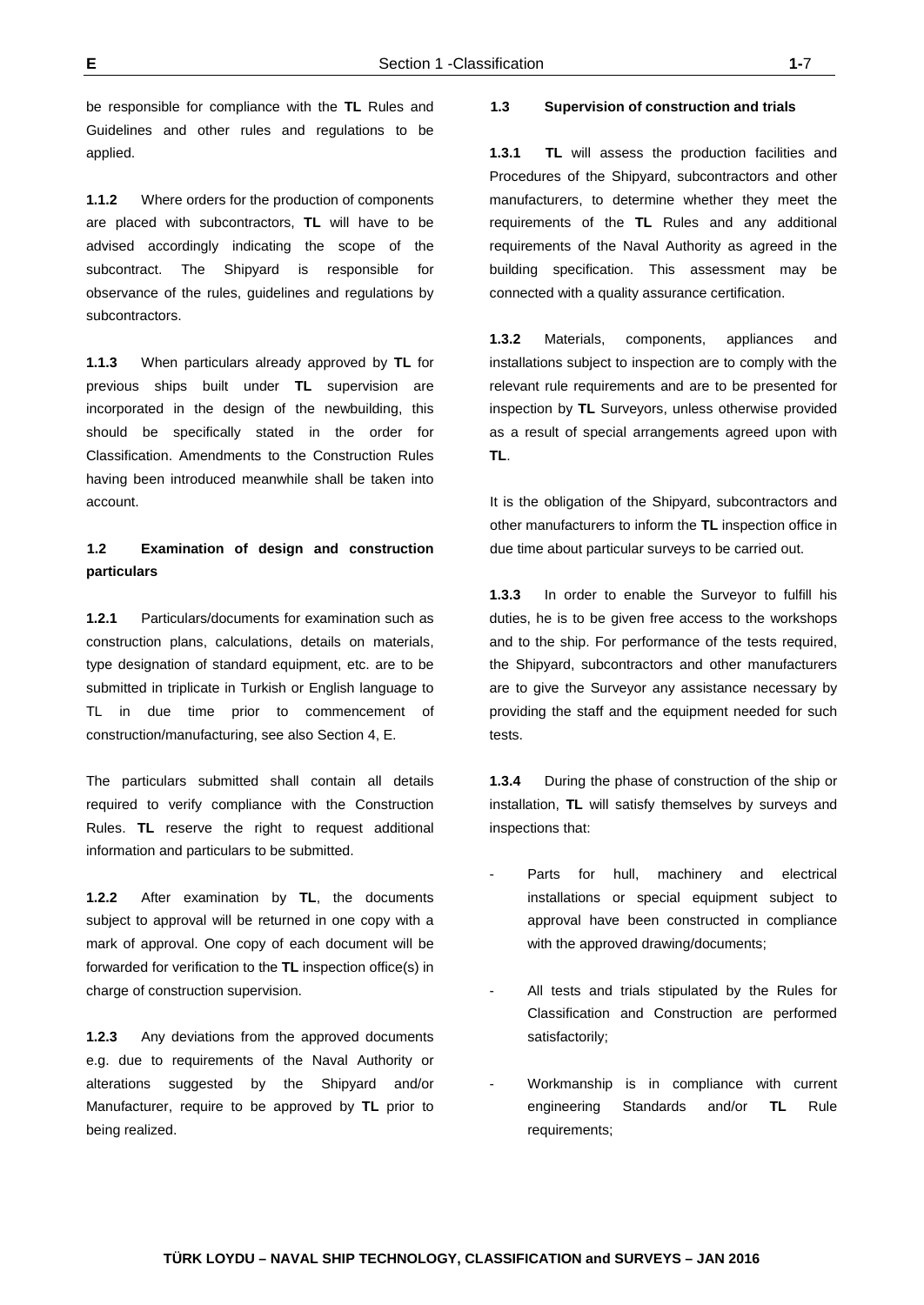- Welded parts are produced by qualified welders having undergone the required regular tests;
- For hull sections or components requiring approval **TL** Certificates have been presented. The Shipyard, subcontractors or other manufacturers will have to ensure that any parts and materials requiring approval will only be delivered and installed, if the appropriate certificates have been issued;
- Type-tested appliances and equipment are used, in accordance with the Rule requirements, where individual certificates are not required.

## **1.3.5 Tests**

As far as practicable, the machinery including electrical installations as well as special equipment and installations classed will be subjected to operational trials at the manufacturer's premises to the scope specified in the Construction Rules. This applies also to engines produced in series.

Where the machinery, electrical installation or special equipment and installations are of novel design or have not yet sufficiently proved their efficiency and reliability under actual service conditions on board, **TL** may require performance of trials under specified severe conditions.

#### **1.3.6 Shipboard trials**

Upon completion of the ship, all hull, machinery including electrical installations as well as special equipment and installations classed will be subjected to operational trials in the presence of the **TL** Surveyor prior to and during the sea trials. This will include, e.g.:

- Tightness, operational and load tests of tanks, anchoring equipment, hatches and hatch covers shell ports, ramps, etc.
- Operational and/or load tests of the machinery, installations and equipment of importance for safety of the crew and the operational safety of the ship.

**1.3.7** During a final survey, checks will be made to ensure that any deficiencies found, for instance during the sea trials, have been eliminated.

## **1.4 Reports, certificates, documentation**

**1.4.1** Testing of materials, components, machinery, etc. at subcontractor's works will be certified by the Surveyor and/or the local TL representation, see 1.3.4.

**1.4.2** Upon completion of the ship and the ship board trials, the Surveyors will prepare construction and survey reports, on the basis of which **TL** Head Office will issue the Class Certificate.

**1.4.3** The Classification data of each ship will be included in the **TL** data file and treated as strictly confidential. An extract of these ship data will be entered in the Register Book published by **TL** if the Naval Authority agrees.

**1.4.4** Where **TL** has been entrusted in addition and beyond the scope of the Rules mentioned under B. with supervision of construction in accordance with the building specification a Certificate of Conformity (CoC) will be issued and a corresponding Notation added to the Class designation, see Section 2, C.1.4.

## **2. Classification of Existing Ships**

## **2.1 Admission to Class**

**2.1.1** Naval ships not originally built under supervision of **TL** may be classed subsequently following the procedures described below, see also A.2.2.

The Naval Authority should contact **TL** for the necessary arrangements. The written order for Admission to Class of existing ships or special equipment including the required documents shall be formally addressed to **TL** Head Office in triplicate, using the form provided by **TL**.

**2.1.2** The following documents updated to present status shall be submitted for examination where applicable. Information shall be provided about any additional regulations to be observed.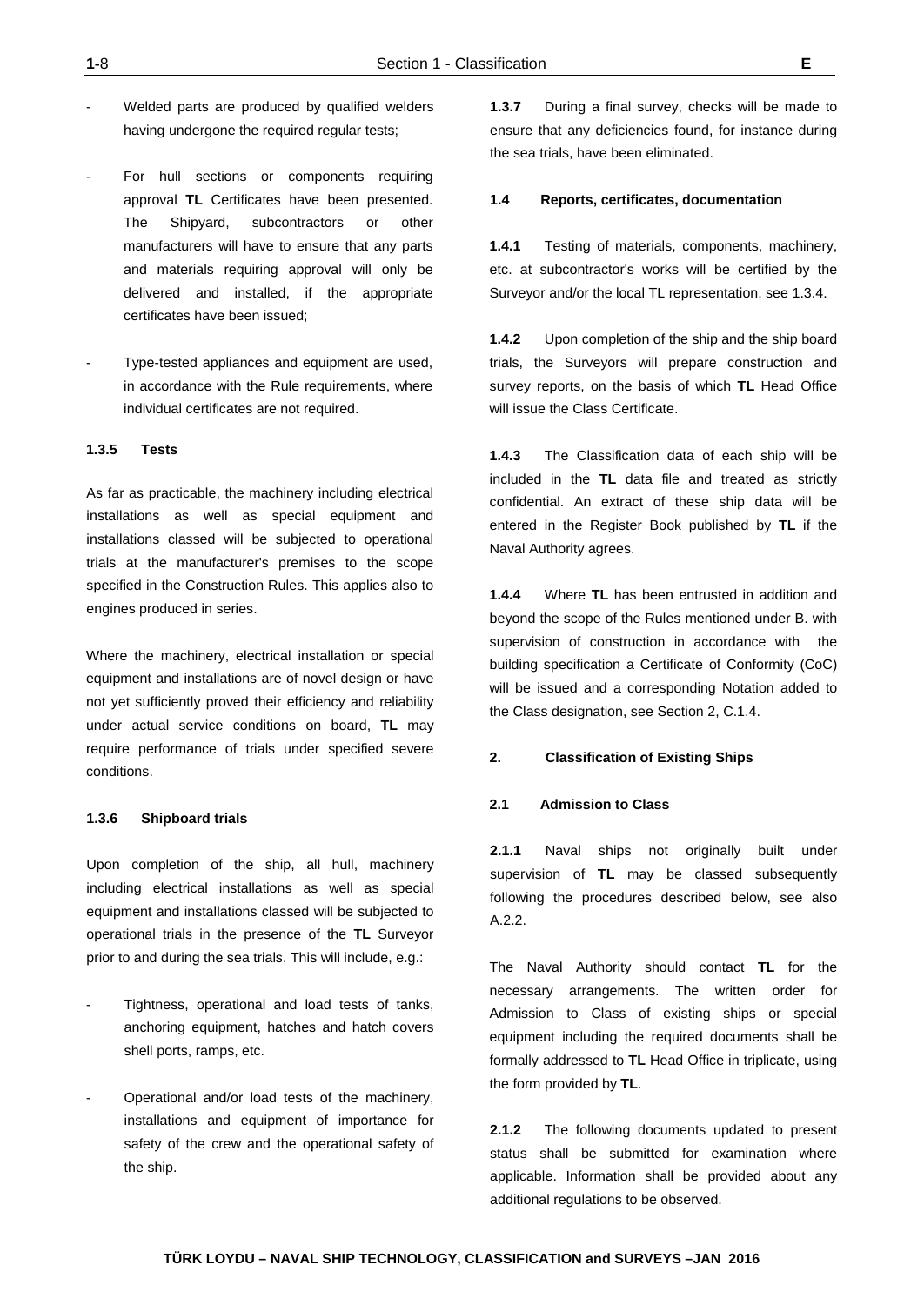Hull and machinery:

- Particulars of the type and main dimensions of the ship, building year, building yard, major conversions, if any, freeboard, stability documentation and details of the anchor equipment;
- Particulars of the type, output and main data, building year and manufacturer of the main engine(s) and of the auxiliary machinery essential for operational safety, the electrical installations, the automatic/remote-control system, the safety arrangements, the steering gear and the windlasses;
- General arrangement, capacity plan, hydrostatic and cross curves, loading manual, where required, midship section, longitudinal and transverse sections, transverse bulkheads, decks, shell expansion, engine and boiler foundations, stem and stern frame, rudder and rudder stock, hatch covers;
- Machinery arrangement and layout, thrust, intermediate and screw shafts, propellers, main engines, propulsion gears and clutch systems, starting-air receivers, auxiliary boilers, gas turbines and related systems, cooling water and lubricating oil systems, bilge and ballast systems, fuel oil and starting-air systems, air and sounding pipe systems, electrical arrangements and wiring diagrams;
- Steering gear arrangement and piping system and steering gear manufacturer make and model information;
- Torsional vibration calculations of the main shafting system including its branches for ships less than two years old;
- Drawings for flexible couplings and/or torque limiting shafting devices in the propulsion line or manufacturer, make, model and rating information for ships with ice class Notation B;

Instrument and alarm list, fire alarm system, list of automatic safety functions, e.g. slowdowns, etc., function testing plan for ships with Notation AUT-N.

For ship type-related equipment and installations the documentation is to be determined from case to case, depending on the scope of Classification agreed and on possible conversions planned at the same time.

**TL** reserve the right to request additional information depending of ship's type and/or according to Naval Authority requirements.

#### **2.2 Survey for admission to class**

For Admission to Class the ship and the special equipment to be classed will be surveyed in accordance with the provisions for a Class Renewal Survey, see Section 3, B.1.4. If the result of the survey is satisfactory, the Class of **TL** will be effective from the date of completion of the survey.

# **2.3 Examination of design and construction particulars**

**2.3.1** The requirements according to 1.2 are applicable in principle. The report on the survey according to 2.2 will be evaluated together with the examination of the particulars and/or drawings to be approved.

**2.3.2** Where sufficiently detailed documentation required for approval is not available, the necessary information may have to be gathered by an additional survey, possibly including measurements, and/or by additional investigations, computations, etc.

**2.3.3** If the ship as well as the special equipment and installations classed have the valid Class of another recognized Classification Society, and if sufficient proof has been furnished regarding the present Class status, **TL** may dispense with parts of the examination of drawings and computations and may reduce the scope of the survey. However, at least a survey to the scope of an intermediate survey according to Section 3 is to be carried out.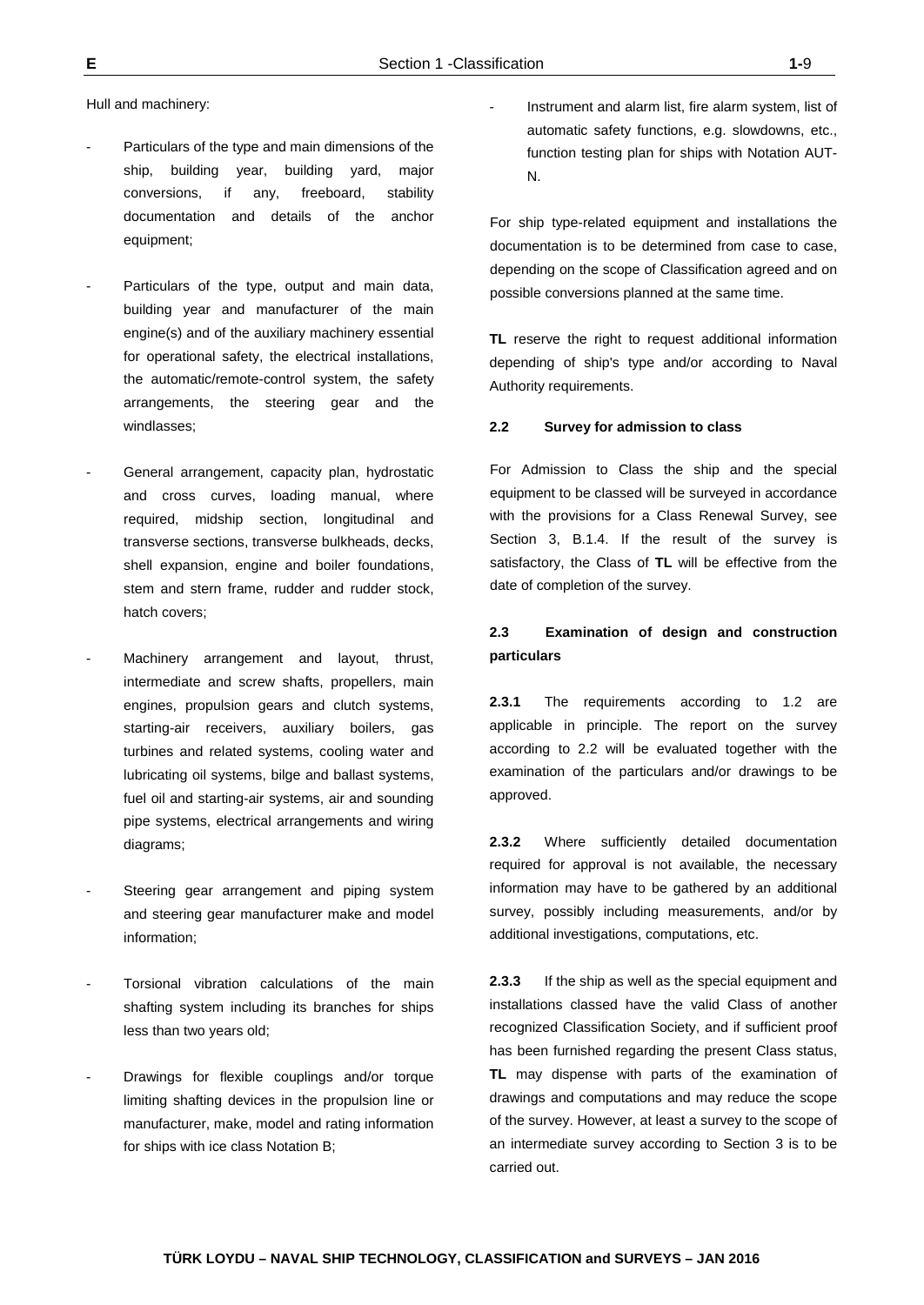## **2.4 Reports, certificates, documentation**

**2.4.1** Upon completion of the examinations and surveys mentioned above, a **TL** Class Certificate will be issued and a Class period defined.

**2.4.2** Regarding Surveyor's reports and certificates, the provisions of 1.4 apply also to the Classification of existing ships.

**2.4.3** Once a naval ship and the relevant equipment have been classed with **TL**, the Rules in force for surveys as well as procedures applicable to ships constructed under supervision of **TL** will apply.

## **F. Documents to be Carried on Board**

To allow quick action in case of surveys, special operation and especially in case of damage, the following documentation must be kept on board and shall be made available to the **TL** Surveyor on request:

- Class Certificate all Survey Statements and reports;
- Stability Handbook and Loading Manual, if required;
- Description of corrosion protection system;
- "As built" drawings and other documentation containing particulars or instructions of significance as far as TL is concerned, e.g. use of special steel etc;
- List of important testing/monitoring procedures to be followed in connection with validity of Class.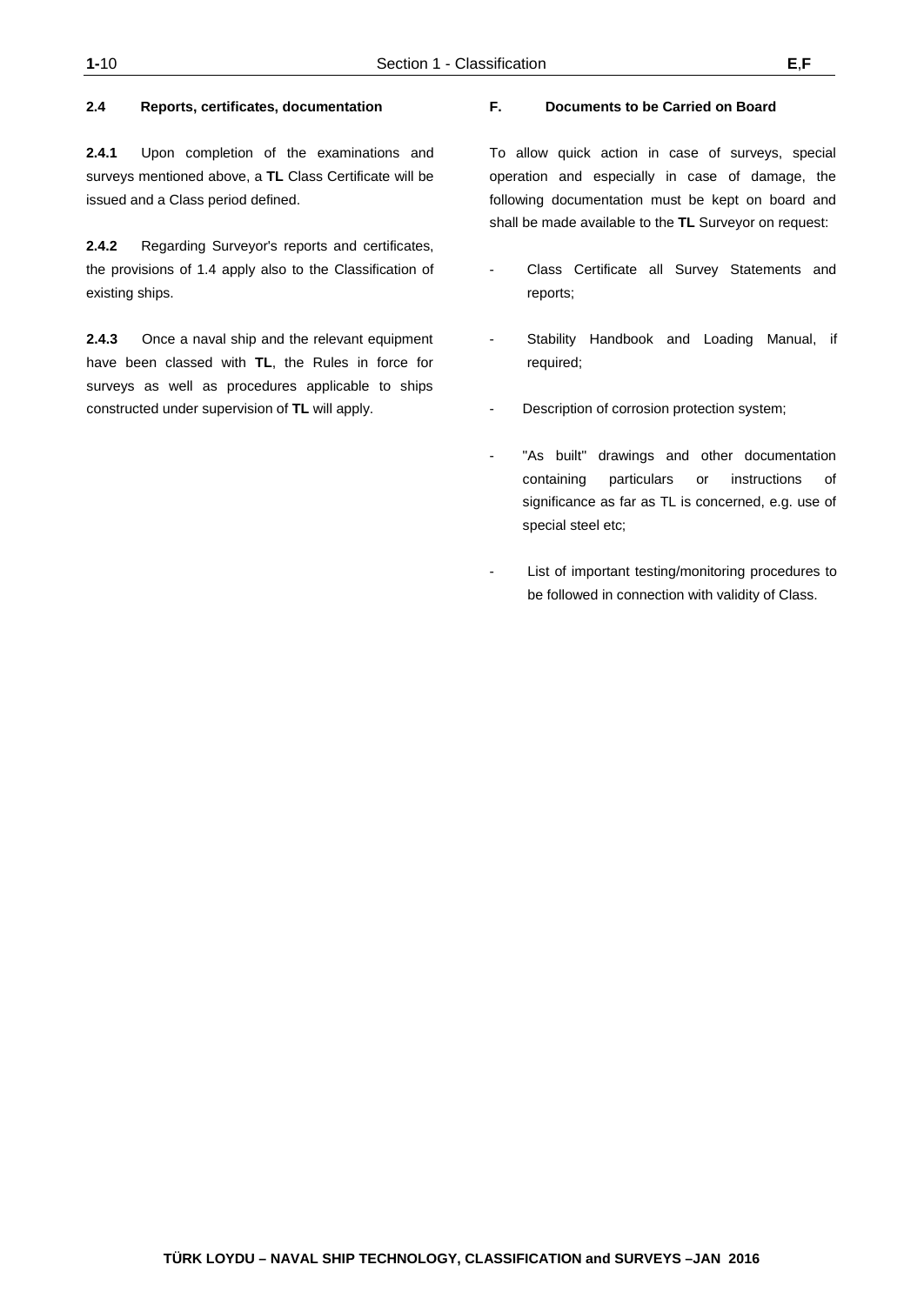# **SECTION 2**

# **CLASS DESIGNATION**

|    |                                                    | Page    |
|----|----------------------------------------------------|---------|
| А. |                                                    | $2 - 2$ |
|    | General<br>1.                                      |         |
|    | 2. Class Designation                               |         |
| В. |                                                    | $2 - 2$ |
|    | 1. Survey, Construction Supervision                |         |
|    | 2. Compliance with Rule Requirements, Class Period |         |
|    | 3. Subdivision, Damage Stability                   |         |
| C. |                                                    | $2 - 3$ |
|    | <b>General Indications</b><br>$1_{-}$              |         |
|    | 2. Hull Notations                                  |         |
|    | <b>Machinery Notations</b><br>3.                   |         |
|    | Other Special Equipment and Installations<br>4.    |         |
|    | 5. Notations for Naval Ships                       |         |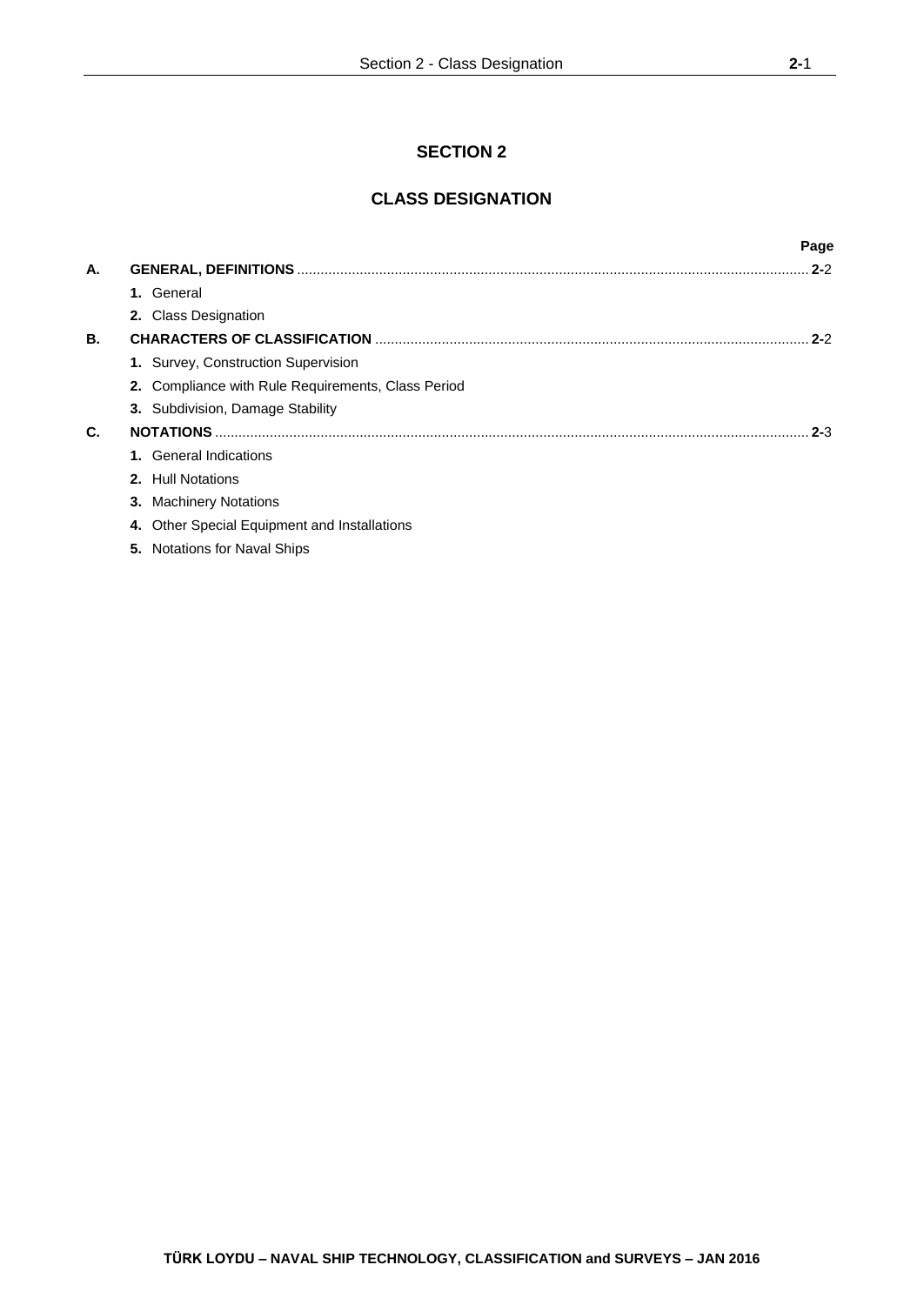## **SECTION 2**

## **CLASS DESIGNATION**

#### **A. General, Definitions**

#### **1. General**

The Class of a naval ship complying with the **TL** Rules is expressed by the "Character of Classification", assigned for hull and machinery including electrical installations see B.

Details about hull, machinery including electrical installations as well as special equipment and installations included in the Classification procedure are indicated by "Notations" affixed to the Character of Classification, see C.

#### **2. Class Designation**

The following example shows a Class designation for hull and machinery of a naval ship:

|           | <b>Character of</b><br><b>Classification</b> | <b>Notations</b>  |
|-----------|----------------------------------------------|-------------------|
| Hull      | $+1N5$                                       | FRIGATE RSD SFP   |
| Machinery | + M                                          | <b>CM NBC DEG</b> |

## **B. Characters of Classification**

#### **1. Survey, Construction Supervision**

**1.1 +** heading the Class designation indicates that hull, machinery as well as special equipment and installations included in the Classification have been constructed:

Under the supervision of and in accordance with the Rules of **TL** at the Shipyard and/or at subcontractors supplying construction components / hull sections, as applicable.

- With certification by **TL** of components and materials requiring inspection subject to the **TL** Rules.

**1.2** [+] This sign will be part of the Character of Classification if the ship has been designed and constructed in accordance with the rules and under supervision of another recognized Classification Society and is subsequently - or at a later date classed with **TL**, see Section 1, E.2.

In the event of admission to Class (change of Class) from a Society or institution which is not recognized, prior examination of drawings and existing certificates of the hull structure, the machinery and electrical installations is conditional.

# **2. Compliance with Rule Requirements, Class Period**

## **2.1 Hull**

If the ship's hull fully complies with the Rules of **TL** or another recognized Classification Society or other rules considered to be equivalent, the Character of Classification will be

#### **1Np**

The figure 1 indicates full compliance with the Construction Rule requirements.

- **N** indicates a ship for naval service
- **p** figure, indicating the duration of the nominal Class period [years]. Normally, **p** = 5

The nominal Class period may be increased to 6 years, if after examination of the internal inspection and maintenance scheme of the Naval Authority, **TL** is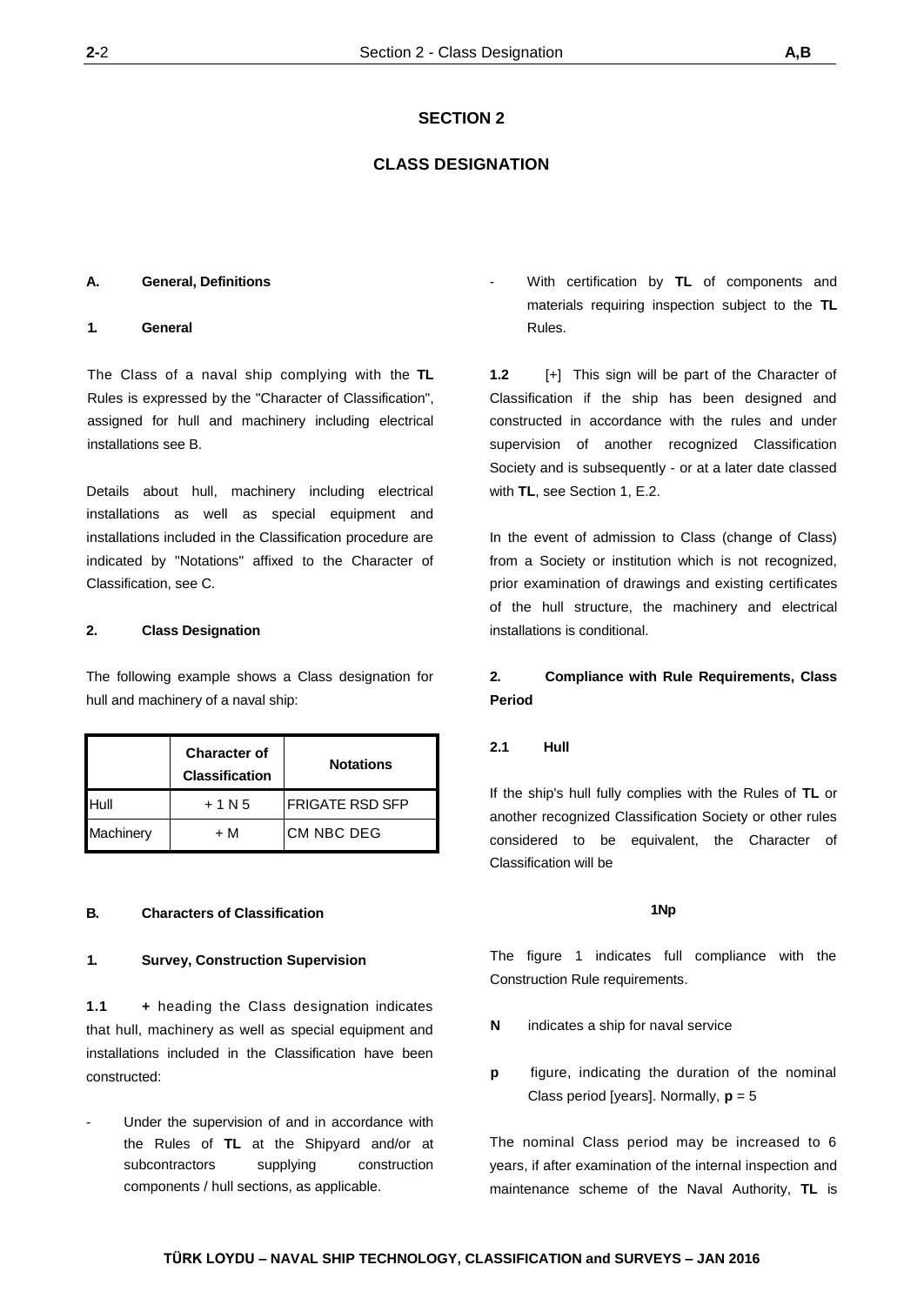convinced that compliance with the Rule requirements can be assured for this extended period.

The nominal Class period can be reduced in exceptional cases and for a limited time, if the ship does not fully comply with the Rules but has been allowed to operate under restrictions, e.g. regarding the service range and/or weather conditions.

## **2.2 Machinery**

- **M** The machinery and all installations covered by Classification comply with the requirements of the Rules of **TL** or other rules considered being equivalent.
- **[M]** The machinery does not fully comply with the requirements of the Rules of **TL**, but functional safety and sea worthness are ensured for the envisaged service.

## **3. Subdivision, Damage Stability**

If requested by the Naval Authority the following designations may be affixed to the Character of Classification.

**FS** For the hull, proof of subdivision and damage stability has been furnished and verified by **TL**.

This symbol may be supplemented by a Notation indicating the degree of subdivision, kind of stability assessment and regulations applied, see C.2.2.

## **4. Use of Alternative/Additional Standards**

**(NS)** is appended to the Character of Classification in agreement with **TL** and the Naval Authority when alternative or additional standards which represent significant changes to **TL** Rules or additional requirements to the **TL** Rule Requirements are applied. Alternative or additional standards are normally raised by the designer or builder.

Alternative or additional standards are to be documented or stated in advance of design appraisal and they are to be clearly defined and referenced in the Classification Certificates and any other required

registers such as lifting appliances.

The following can be example uses of **(NS)**: **N (NS), M (NS), SFP (NS), LA (NS).**

## **C. Notations**

#### **1. General Indications**

**1.1** There are different kinds of Notations, describing particular features, capabilities, service restrictions or special equipment and installations included in the Classification, as defined in the following.

**1.2** The Notations to be affixed to the Character of Classification are optional and may be elected by the Naval Authority. The chosen scope of Notations has to be defined in the Classification specification as well as in the building specification.

**1.3** It will be the Naval Authority's decision to have the Notations, together with the whole Class designation, included in the published Register of **TL** or not, see Section 1, E. 1.4.3.

#### **1.4 Certificate of Conformity (CoC)**

This notation will be assigned and the certificate issued if, in addition to the investigations and surveys usually associated with classification of the hull / machinery, **TL** has been entrusted with supervising construction, outfitting and trials of the ship regarding conformity with the building specification agreed in the contract between the Naval Authority and the Shipyard, see Section 1, E. 1.4.4.

This Notation can only be assigned if the requirements of the building specification are not contrary to or of a lower level than **TL** Rules in force.

## *Note*

*If TL is only entrusted with supervising construction, outfitting and trials of the ship regarding conformity with the building specification agreed upon in the contract between the Naval Authority and the Shipyard, a Certificate of Conformity can be issued without TL Classification.*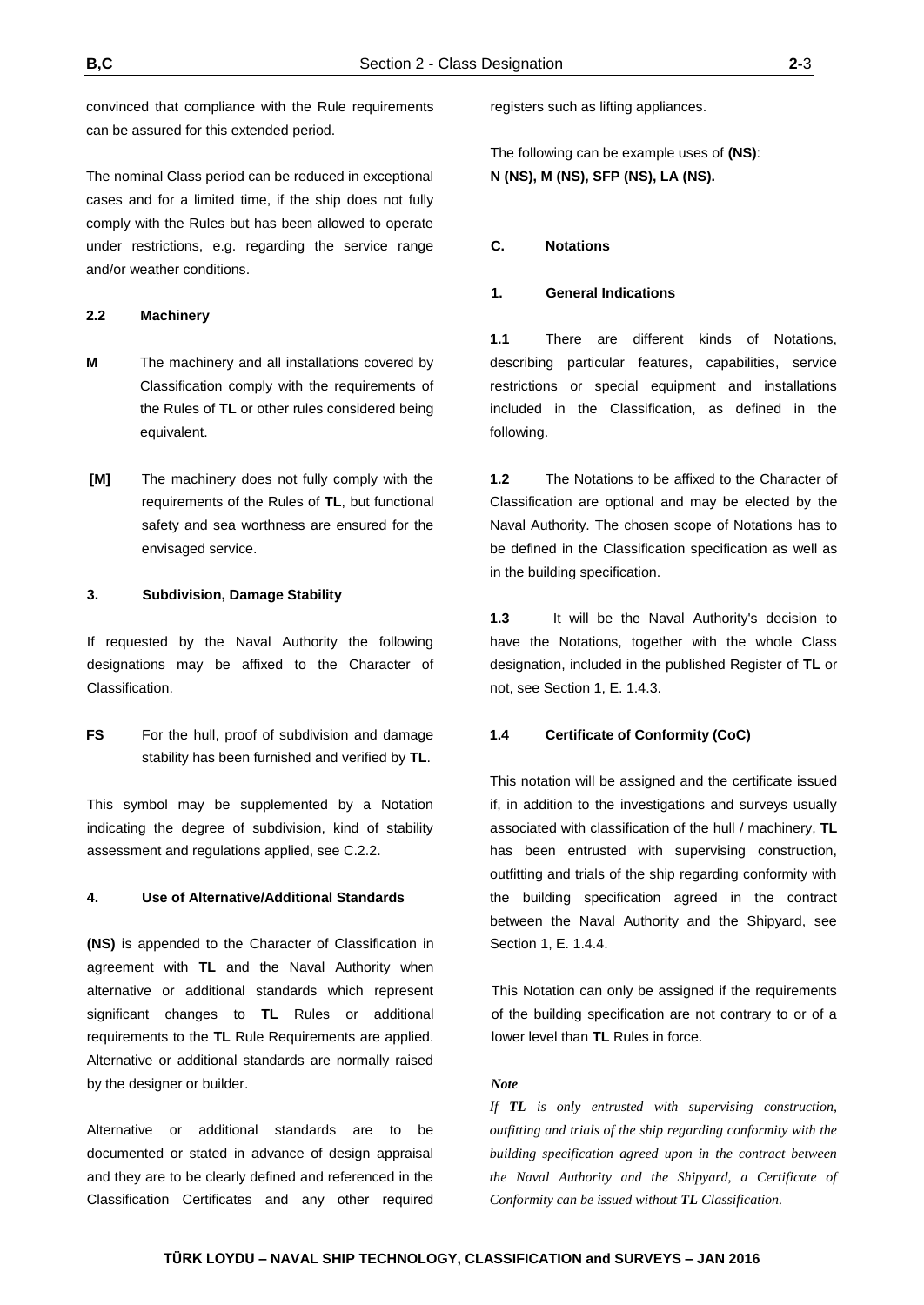#### **1.5 Environmental standards**

**EP** (Environmental Passport Notation) additional class notation is assigned to the ships fulfilling the requirements of the **TL** Chapter 76 - Guidelines for the Environmental Service System. When all requirements of **EP** Notation cannot complied with, following characters of notations can be assigned individually or in combination eg. **EP (A)**, **EP (N, S)**.

> **A** Anti-fouling coatings, (see **TL** Chapter 76 - Guidelines for the Environmental Service System, Section 2 item B.6)

> **B** Ballast water management, (see **TL** Chapter 76 - Guidelines for the Environmental Service System, Section 2 item B.5)

> **G** Grey water, (see **TL** Chapter 76 - Guidelines for the Environmental Service System, Section 2 item B.4)

> **N** Oxides of nitrogen in exhaust emissions, (see **TL** Chapter 76 - Guidelines for the Environmental Service System, Section 2 item C.1)

> **R** Refrigeration systems, (see **TL** Chapter 76 - Guidelines for the Environmental Service System, Section 2 item C.5)

> **S** Oxides of sulphur in exhaust emissions, (see **TL** Chapter 76 - Guidelines for the Environmental Service System, Section 2 item C.2)

> **O** Oily bilge water, (see **TL** Chapter 76 - Guidelines for the Environmental Service System, Section 2 item B.1 and 2)

> **EE** Energy efficiency, (see **TL** Chapter 76 - Guidelines for the Environmental Service System, Section 2 item C.7)

> **SR** Ship recycling, (see **TL** Chapter 76 - Guidelines for the Environmental Service System, Section 2 item D).

## **1.6 Naval Ship Code**

The overall aim of the Naval Ship Code as NATO standard ANEP 77 is to provide a frame-work for a naval surface ship safety management system. If the requirements of certain Chapters of the **NSC** are fulfilled, **TL** may issue the Class Notation for the relevant Chapter(s).

#### **1.7 CSR**

**CSR** additional class notation is assigned to the ships complying with IACS Common Structural Rules System.

## **2. Hull Notations**

## **2.1 Ship type Notations**

**2.1.1** Generally, the type Notation will be assigned according to the indications or suggestions of the Naval Authority.

A Notation indicating the ship type will be added to the Class designation, such as

> **CORVETTE FRIGATE DESTROYER MINE WARFARE VESSEL AMPHIBIOUS WARFARE SHIP CRUISER AIRCRAFT CARRIER**

**2.1.2** Where the intended duties of the ship include support functions which may be described by Notations also used for commercial and/or state operated non-military craft, such Notations may be assigned instead of or in addition to the Notations referred to under 2.1, see **TL** - Classification and Surveys, Section 2, D.

Examples for such Notations are:

**PATROL BOAT OFFSHORE PATROL VESSEL SUPPLY VESSEL RESEARCH VESSEL CADET TRAINING SHIP AMPHIBIOUS WARFARE SHIP** (LPD, LHD, LST, LCT, LCM, etc.) **ACİL MÜDAHALE VE DALIŞ EĞİTİM BOTU MOSHIP** Submarine Rescue Mother Ship **RATSHIP** Rescue and Towing Ship **LCT** Landing Craft Tank **LCM** Landing Craft Mechanized **LST** Landing Ship Tank **LPD** Landing Platform Dock **LHD** Landing Helicopter Dock **LCVP** Landing Craft, Vehicle and Personnel **PRODUCT TANKER TUG ESCORT TUG (p,V)** 

## *Note*

*This is applicable also in the case that the ship is armed, e.g. for defence purposes; regarding inclusion of weapons/military systems in the Classification procedure, see Section 1, A.1.3 and A. 1.4.*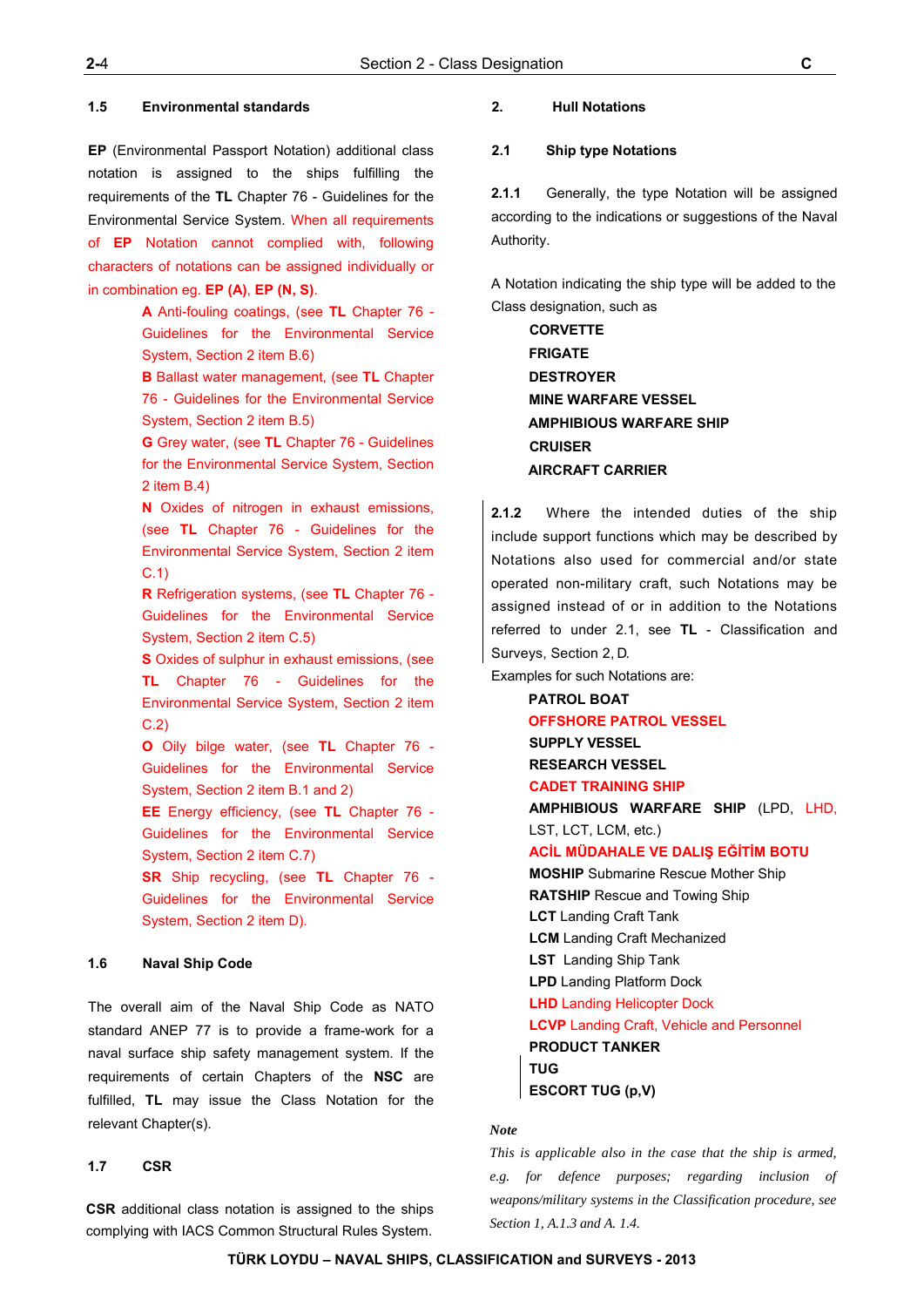**2.1.3** A Notation may be added if the ship corresponds to a special type regarding the hull configuration and/or kind of propulsion, e.g.:

# **HYD[ROFOIL](http://www.turkloydu.org/TurkLoydu/getdoc/e8f3f36d-4208-4259-988a-abc785469667/Chapter-102---Naval-Ship-Technology,-Hull-Structur.aspx)  CATAMARAN WATER JET AIR CUSHION**

## **2.1.4 High speed craft - Navy**

## **2.1.4.1 HSC-N**

Special ship types such as catamarans, SWATH, hydrofoil craft, surface effect ships and air cushion vehicles are designed in accordance with the **TL** Rules, Chapter 7 - High Speed Crafts.

## **2.1.4.2 HSDE**

Notation for craft which have been constructed by using elements of **TL** Rules, Chapter 7 - High Speed Crafts and which are not subject to the IMO HSC Code. Details regarding rule application are specified in the Class Certificate.

## **2.1.5 Auxiliary ship - navy hull**

**AUX-NH** The hull of the ship is partly built according to the **TL** Rules, Chapter 102 - Hull Structures and Ship Equipment as agreed upon with the Naval Authority case by case.

#### **2.1.6 Novel designs**

**EXP** The ship's hull or essential parts have been constructed in accordance with a design, for which sufficient experience is not available. **TL** will decide at what intervals the required periodical surveys will have to be carried out. Where experience over a prolonged period of time has proved the efficiency of the design, the Notation **EXP**  may be cancelled.

## **2.2 Subdivision, damage stability**

**2.2.1** The proof of damage stability is specified by a Notation consisting of a 5-digit marking. The first two digits represent the ship type, i.e.

#### **Z1** Naval Surface Ship

The letter following in the third place indicates that the deterministic (D) damage stability assessment method has been applied.

The fourth and the fifth digits, i.e. one digit each, specify the procedure applied, i.e. the subdivision status assumed in the damage stability calculation, see Table 2.1.

**2.2.2** Procedures as developed by IMO such as SOLAS 74/78, LLC 66/68, and MARPOL 73/78, as amended, for commercial ships may be adopted, as far as practicable, if no other adequate regulations are available.

**2.2.3** Damage assumptions shall normally be specified by the Naval Authority in the building specification.

| D33             | 3-Compartment-Status, throughout the entire   |  |  |  |
|-----------------|-----------------------------------------------|--|--|--|
|                 | ship's length                                 |  |  |  |
| D22             | 2-Comp.-Status, throughout the entire ship's  |  |  |  |
|                 | length                                        |  |  |  |
| D21             | 2-Comp.-Status, partial 1-Comp.-Status<br>for |  |  |  |
|                 | specified compartments, e.g. engine room      |  |  |  |
| D <sub>20</sub> | 2-Comp.-Status, without damage to specified   |  |  |  |
|                 | compartments, e.g. engine room                |  |  |  |
| D11             | 1-Comp.-Status, throughout the entire ship's  |  |  |  |
|                 | length                                        |  |  |  |
| D10             | 1-Comp.-Status, without damage to specified   |  |  |  |
|                 | compartments, e.g. engine room                |  |  |  |

#### **2.3 Ambient conditions and service range**

#### **2.3.1 Ambient conditions**

Where more severe ambient conditions are expected by the Naval Authority, one of the two following Notations may be affixed to the Character of Classification.

**AC1** The parameters for ship inclination, for ship movement and the limit conditions as defined in Chapter 102 - Hull Structures and Ship Equipment, Section 1, A.4. Tables 1.1 and 1.2, fourth column, are the basis for the ship design.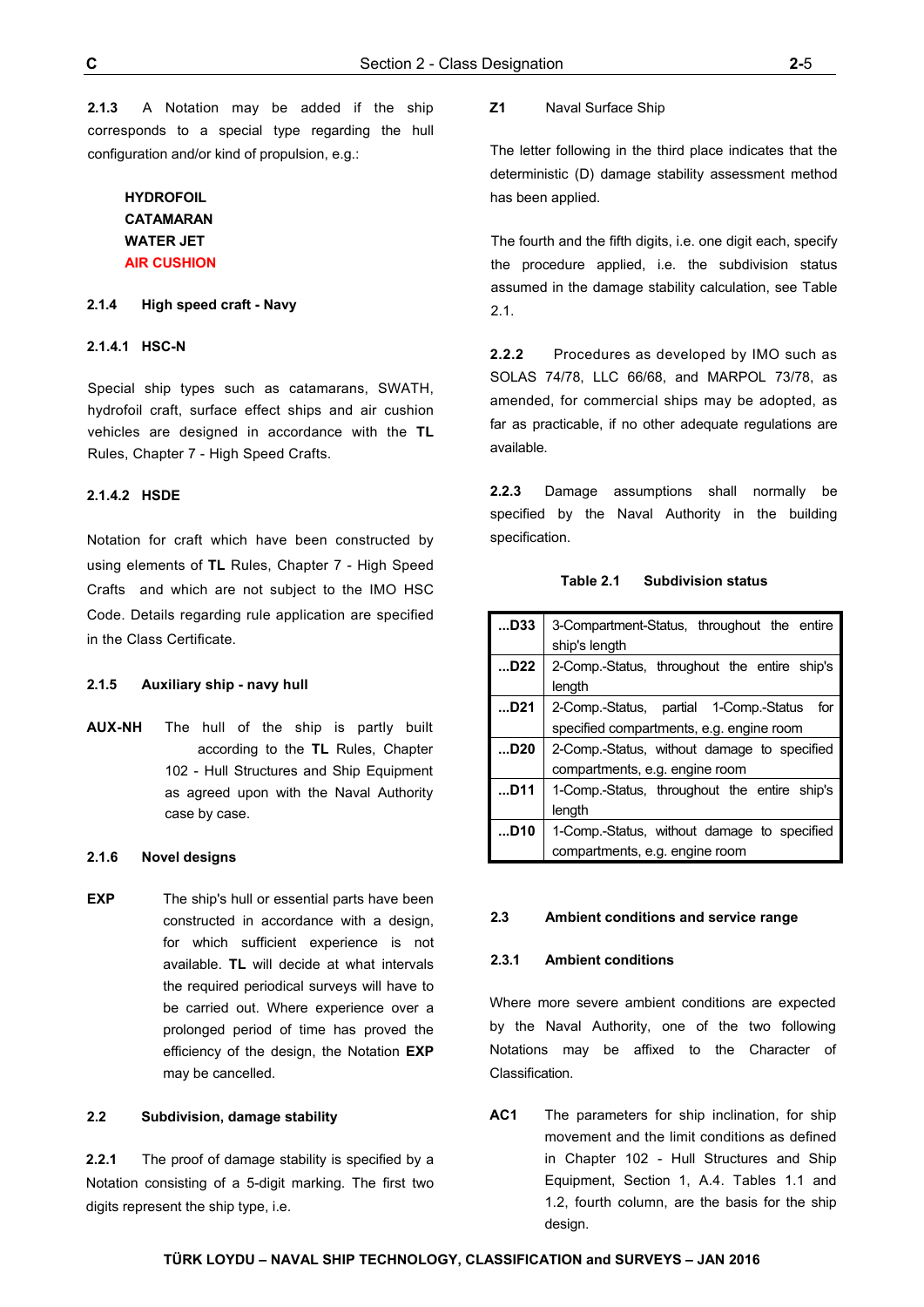**ACS** The special requirements for unusual types and/or tasks of naval ships are agreed upon case by case.

## **2.3.2 Service range**

Naval ships complying only with the rule requirements for a restricted range of service will have a corresponding Notation affixed to the Character of Classification. The Notation will indicate the relevant kind of restriction, e.g.:

- Geographical designation of the range of operations
- Distance from defined ports or coast line
- Restrictions related to weather conditions such as wave height etc., possibly combined with speed limitations

The applicable restricted ranges of service will be agreed between the Naval Authority and **TL**.

## **2.3.2.1 Restricted International Service – Y**

This range of service is limited, in general, to operate along the coast, provided that the distance to the nearest port of refuge and the offshore distance do not exceed 200 nautical miles. This applies also to operation in the North Sea and within enclosed seas, such as the Mediterranean Sea, the Black Sea, the Caspian Sea and waters with similar seaway conditions.

#### **2.3.2.2 Coastal Service - K50/K20**

This range of service is limited, in general, to operate along the coasts, provided that the distance to the nearest port of refuge and the offshore distance do not exceed 50/20 nautical miles. This applies also to operation within enclosed seas, such as the Baltic Sea, Marmara Sea and gulfs with similar seaway conditions.

## **2.3.2.3 Coastal Service – K6**

This range of service is limited to operate along the coasts, provided that the distance to the nearest port of refuge and the offshore distance do not exceed 6 nautical miles. This area of service is restricted to operate in shoals, bays, haffs and firths or similar waters, where heavy seas do not occur.

## **2.4 Special considerations for hull structures**

## **2.4.1 Material**

If ships are constructed of normal strength hull structural steel, this will not be specially indicated. If other materials are employed for the hull, this will be indicated in the Class Certificate, e.g.

## **HIGHER STRENGTH HULL STRUCTURAL STEEL ALUMINIUM FRP**

Material selection, design, dimensioning and manufacturing of hull structures made of fibre reinforced plastics (FRP) are to be agreed upon case by case with **TL** Head Office.

## **2.4.2 Rational ship design**

Complex hull structures subjected to a variety of static and dynamic loads often require an increased scope of strength investigations, particularly if a weight optimization is necessary. For such cases, **TL** offers special analysis procedures, which may be indicated in the Class designation by a special Notation, see also, Chapter 102 - Hull Structures and Ship Equipment, Section 4.

Rational Ship Design Notation for ships which are subject to special analysis procedures. The analysis procedures required for the ship's hull comprise inter alia the following:

- First principle design procedures by means of e. g. finite element analysis techniques
- Additional fatigue strength calculations
- Calculation of usage factors and assessment of highly stressed structures
- Determination of explicit corrosion margins of structural members

The analysis results will be stored in a data base.

**RSD (F25)** Fatigue assessment based on  $6.25$   $10^7$ load cycles of North Atlantic Spectrum carried out by **TL**.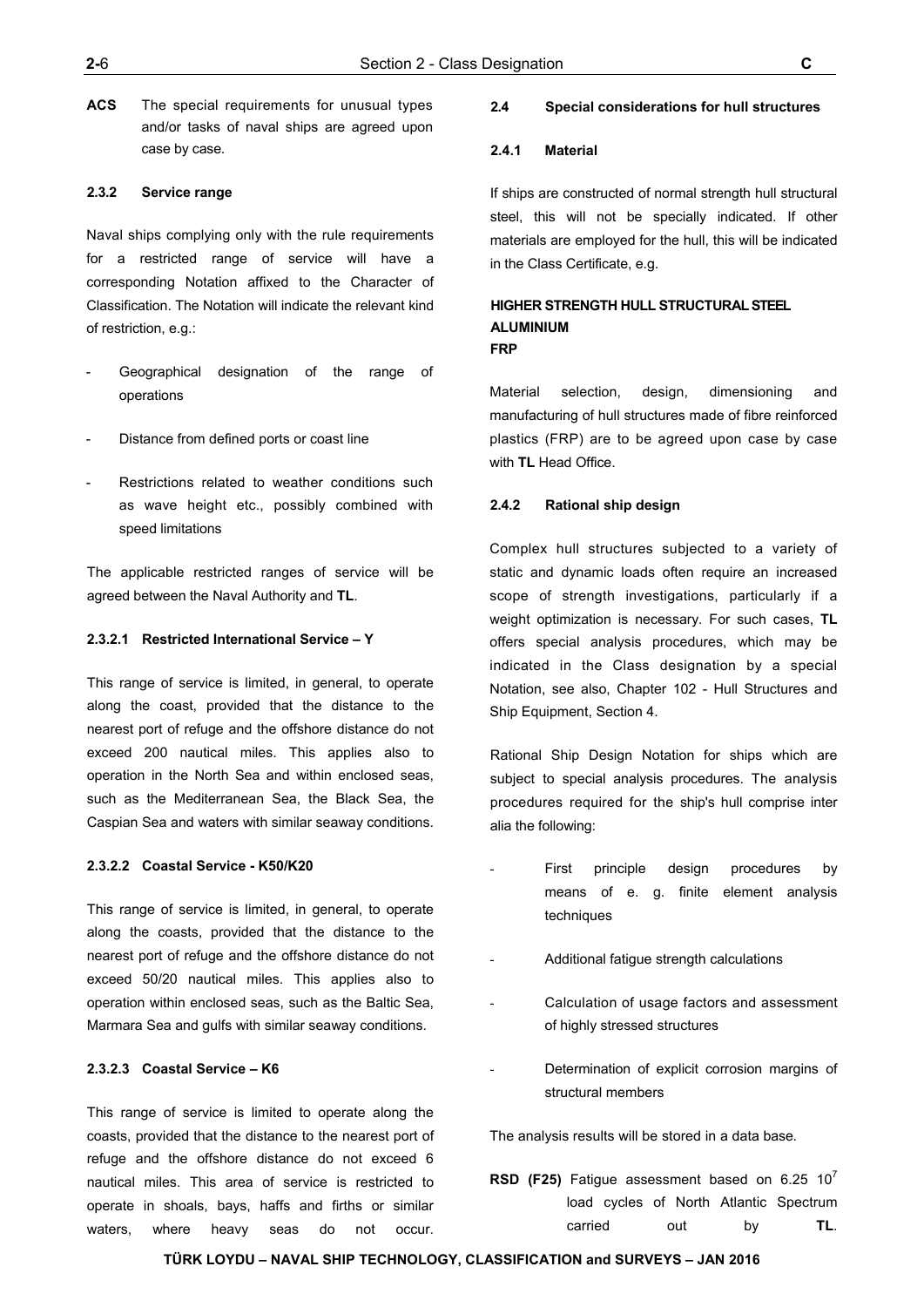- **RSD (F30)** Fatigue assessment based on 7.5  $10^7$  load cycles of North Atlantic Spectrum carried out by **TL**.
- **RSD (ACM)** Additional corrosion margin according to detailed listings in the technical file. Analysis carried out by **TL**.

## **2.4.3 Residual strength**

**RSM** The construction of the hull fulfils the requirements for residual strength following a defined extend of structural damage due to military effects, see Chapter 102 - Hull Structures and Ship Equipment, Section 21.

> This includes compliance with the criteria for the damage stability under the respective structural damage assumptions.

## **2.4.4 In-water surveys**

**IWS** The ship's hull is specially equipped for in water surveys, i.e. surveys of the underwater parts carried out in floating condition instead of dry docking. For corrosion protection, see also Section 3, C. and Chapter 102 - Hull

Structures and Ship Equipment, Section 3.

## **2.4.5 Bridge design**

Where ships are to be operated by one person only, or a very limited number of personnel, the workplaces on the bridge shall be arranged according to ergonomic principles.

Ships, which date of contract for construction before 1st February 2013 and designed in compliance with the rules for Chapter 21 – Navigation Bridge Arrangement and Equipment on Seagoing Ships, One-Man Control Console are to be given notation:

- **NAV-O** The bridge is designed for ocean area.
- **NAV-OC** The bridge is designed for ocean area and coastal waters.
- Ships which date of contract for construction on or after 1<sup>st</sup> February 2013, and designed in compliance with the rules for and Chapter 21 - Navigation Bridge Visibility, Bridge Arrangement and Equipment Rules are to be given notation:

**NAV** Designed in compliance with Chapter 21 and equipped with Chapter 21, Section 4, B.1.

**NAV-INS** Integrated Navigation Systems, Designed in compliance with Chapter 21 and equipped with Chapter 21, Section 4, B.2, and C.

If Notation **AC1** or **ACS** is assigned, the respective ambient conditions have to be considered.

## **2.4.6 Structural fire protection**

**SFP** Additional requirements concerning fire resisting divisions, combustible materials, ventilation, etc. have been fulfilled, see Chapter 102 - Hull Structures and Ship Equipment, Section 20.

## **2.4.7 Navigation in ice**

**B** The hull is designed such as to comply with the requirements for navigation in drift ice in mouths of rivers and in coastal regions, see Chapter 102 - Hull Structures and Ship Equipment, Section 13.

#### **2.4.8 Emergency Response Service**

**ERS** The geometry and structural data of the ship are made available in a database to provide the assistance necessary for limiting damages and/or taking the adequate measures in case of average, with the aid of special computer programs.

## **2.4.9 Loading Instrument**

LI **Loading Instrument - This notation will be** assigned where an approved loading instrument has been installed either as a Class or Owner's requirement.

> As a supplement to the approved documentation for intact and damage stability and longitudinal strength (both for intact and damage condition) and torsional moments and lateral loads, where applicable; a loading instrument, approved by **TL**, is to be provided to facilitate calculations for the intact and damage stability and longitudinal strength (both for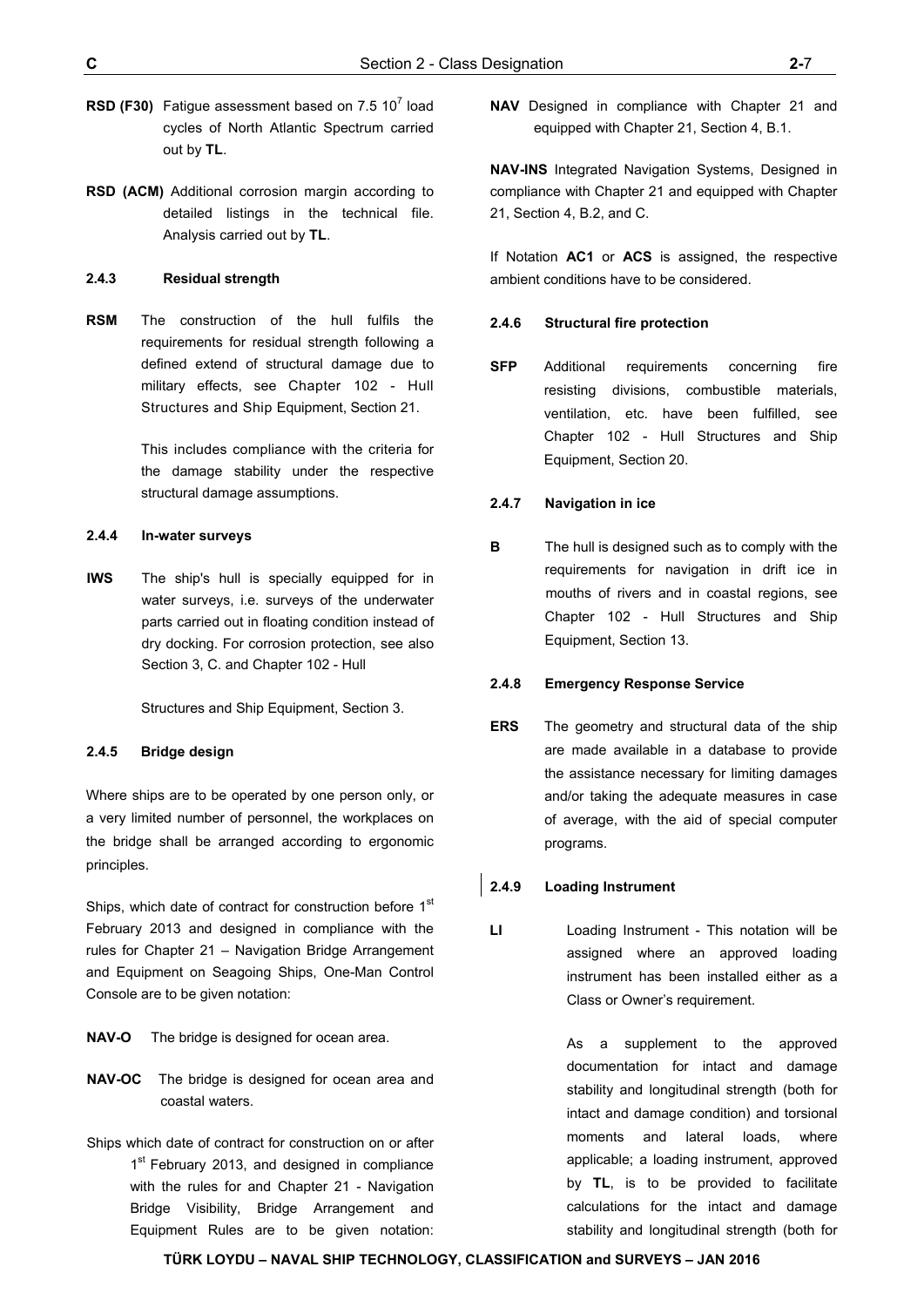intact and damage condition) and torsional moments and lateral loads, where applicable.

General Provisions are settled in Part A Chapter 1 Hull Section 6 H. Loading Guidance Information and Section 26 F. Onboard Stability Instruments.

## **3. Machinery Notations**

## **3.1 Automation**

**3.1.1** Depending on the requirements in the building specification, the following Notations may be assigned if the conditions defined in, Chapter 106 - Automation, Section 2 are fulfilled.

- **AUT-N** The machinery installation is fitted with equipment needed to ensure safe operation of the engines and systems without any intervention for operation and/or maintenance by the crew over a period of at least 24 hours.
- **AUT-Nnh** The machinery installation is fitted with equipment needed to ensure safe operation of the engines and systems without any intervention for operation and/or maintenance by the crew over a period of at least **n** hours.
- **AUT-C(NS)** Automation-Centralized Control Station-This notation may be assigned when the automated equipment can be controlled and monitored from a central control station as referenced in **TL** Chapter 106, Section 2, A.3.

**3.1.2** For ships equipped with arrangements such that the control and supervision of the ship operational functions are computer based, ICC Notation is assigned. For this purpose [Chapter 105 - Naval Ship](http://www.turkloydu.org/TurkLoydu/getdoc/71ddba1c-ade1-4b05-a4b4-dfcbff33aa6c/TL-Chapter-105---Naval-Ship-Technology,-Electric.aspx)  [Technology - Electrical Installations](http://www.turkloydu.org/TurkLoydu/getdoc/71ddba1c-ade1-4b05-a4b4-dfcbff33aa6c/TL-Chapter-105---Naval-Ship-Technology,-Electric.aspx) - Section 10, ISO IEC 60182 FMEA and applicable provisions of [Chapter](http://www.turkloydu.org/TurkLoydu/getdoc/e95f5a6e-541c-43f3-8c6b-30832d1e07d5/TL-Chapter-106---Naval-Ship-Technology,-Automation.aspx)  [106 - Naval Ship Technology - Automation](http://www.turkloydu.org/TurkLoydu/getdoc/e95f5a6e-541c-43f3-8c6b-30832d1e07d5/TL-Chapter-106---Naval-Ship-Technology,-Automation.aspx) - Annex shall be complied with.

# **3.2 Redundant propulsion and steering systems**

Naval ships with propulsion and steering systems which meet the redundancy requirements of **TL** obtain one of the following Notations affixed to the Character of Classification, see also, Chapter 104 - Propulsion Plants, Section 2, K.:

- **RP1 x%** The ship has at least two propulsion machines, which are independent or can be disconnected from each other. This also applies to the auxiliary systems which are needed to operate the propulsion machines. No redundancy of propeller, shaft line, gearbox and steering system is required.
- **RP2 x%** The ship has at least two propulsion systems and two steering systems, each of which is independent or can be disconnected from each other. This also applies to each of the auxiliary systems which is needed to operate the propulsion and/or steering systems.
- **RP3 x%** The ship has at least two propulsion systems and two steering systems, each of which is independent or can be disconnected from each other and is installed in separate compartments. This also applies to each of the auxiliary systems which is needed to operate the propulsion and/or steering systems.

The additional index x% denotes what percentage of the main propulsion power is provided by the redundant ship's propulsion systems.

## **3.3 Dynamic positioning systems**

Notation for ships designed to maintain a desired position within the normal excursions of the control system under defined environmental conditions, see, Chapter 104 - Propulsion Plants, Section 7, K. Depending on the desired system reliability and on the basis of a risk analysis one of the following three Notations may be assigned: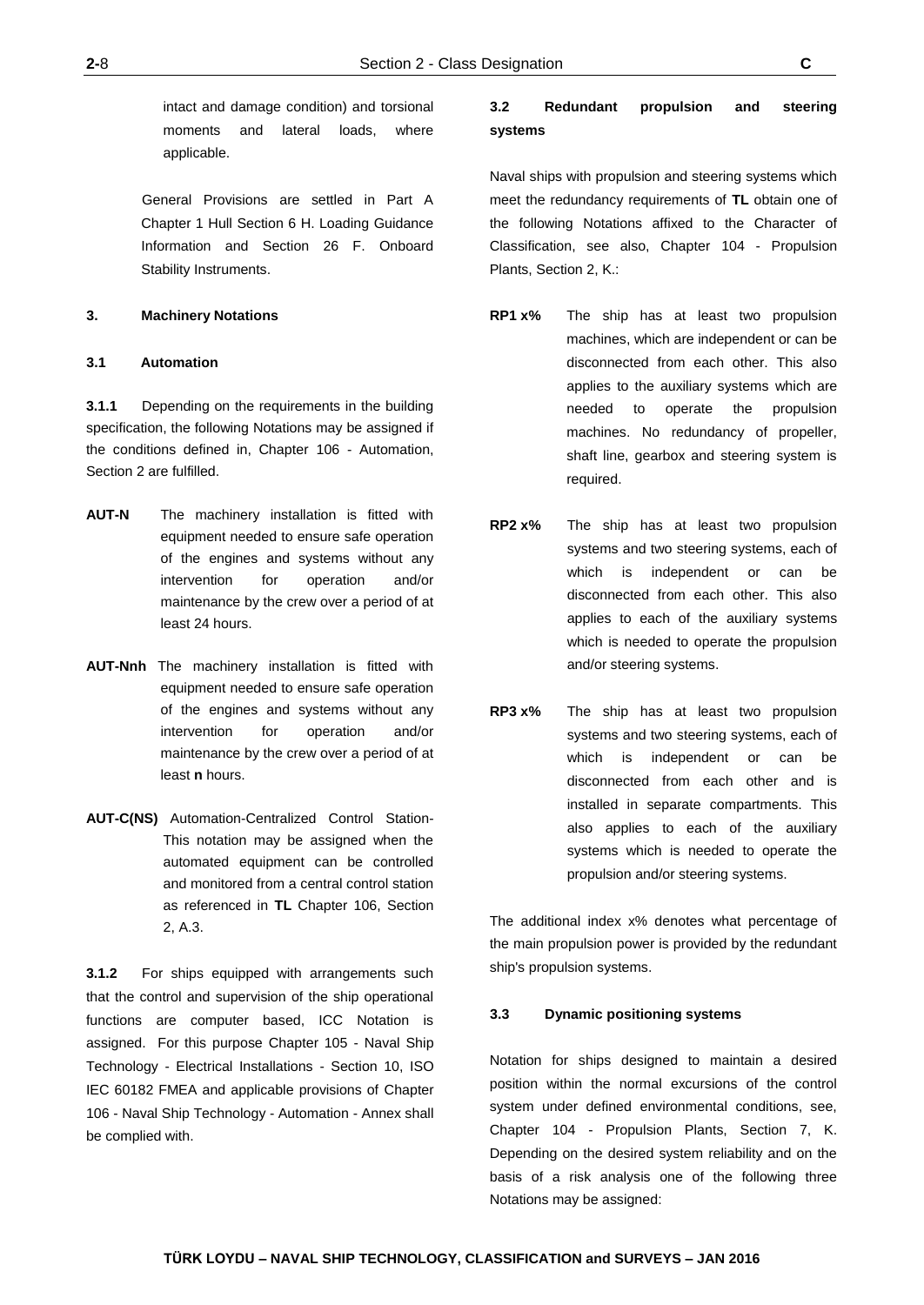- DK1 Non-redundant, i.e. loss of position may occur in the event of a single fault.
- DK2 Redundant, i.e. loss of position may not occur in the event of a single fault, static components are not considered.
- **DK3** Redundant, separate compartments, i.e. loss of position may not occur, if in addition to **DK2**  any normally static component is assumed to fail and all components in any one watertight compartment or in any one fire subdivision are assumed to fail by flooding or fire.

## **3.4 Navigation in ice**

**B** The machinery is designed such as to comply with the requirements for navigation in drift ice in mouths of rivers and in coastal regions. See, Chapter 104 - Propulsion Plants, Section 9.

#### **3.5 Condition monitoring**

The machinery installations are provided with a condition monitoring system to reliably determine the condition of their components, see also Section 3, B.1.5.6.4

Depending on the minimum achieved scope of condition monitoring one of the following Notations may be assigned:

- **CM1** Up to 3 % of the possible condition monitoring scope is achieved.
- **CM2** Up to 10 % of the possible condition monitoring scope is achieved.
- **CM3** Up to 20 % of the possible condition monitoring scope is achieved.
- **CM4** More than 20 % of the possible condition monitoring scope is achieved.

## **3.6 Auxiliary ship - navy machinery**

**AUX-NM** The machinery installations of the ship are partly built according to the TL Construction Rules Chapter [104 – Naval](http://www.turkloydu.org/TurkLoydu/getdoc/67f29fe2-7e8a-421f-991c-ca9a6113170f/Chapter-104---Naval-Ship-Technology,-Propulsion-Pl.aspx)  [Ship Technology, Propulsion Plants,](http://www.turkloydu.org/TurkLoydu/getdoc/67f29fe2-7e8a-421f-991c-ca9a6113170f/Chapter-104---Naval-Ship-Technology,-Propulsion-Pl.aspx)

Chapter [105 – Naval Ship Technology,](http://www.turkloydu.org/TurkLoydu/getdoc/34c4c2dc-4c71-41ca-8d12-2022175a0d47/Chapter-105---Naval-Ship-Technology,-Electrical-In.aspx)  [Electrical Installations a](http://www.turkloydu.org/TurkLoydu/getdoc/34c4c2dc-4c71-41ca-8d12-2022175a0d47/Chapter-105---Naval-Ship-Technology,-Electrical-In.aspx)s agreed upon with the Naval Authority case by case.

#### **3.7 Novel designs**

**EXP** The machinery installations or essential parts have been constructed in accordance with a design, for which sufficient experience is not available. **TL** will decide at what intervals the required periodical surveys will have to be carried out. Where experience over a prolonged period of time has proved the efficiency of the design, the Notation EXP may be cancelled.

#### **4. Other Special Equipment and Installations**

#### **4.1 Hull Notations**

## **4.1.1 Hull Notations for Flight Operations**

An example is given in the following:

**FO** The ship is equipped for flight operations. The main elements for aircraft handling are included in the Classification procedure, see Chapter 102 - Hull Structures and Ship Equipment, Section 23 and Chapter 107 - Ship Operation Installations and Auxiliary Systems, Section 13, A.

#### **4.1.2 Protective Coating**

**PCWBT** Protective Coating in Water Ballast Tanks-This notation will be assigned to indicate that the ship's seawater ballast tanks are provided with a corrosion protection system using by coatings according to **TL** Chapter 1, Section 22, A.7.1.

## **4.2 Machinery Notations**

Additional machinery Notations may be affixed to the Character of Classification for machinery respectively. Examples are given in the following: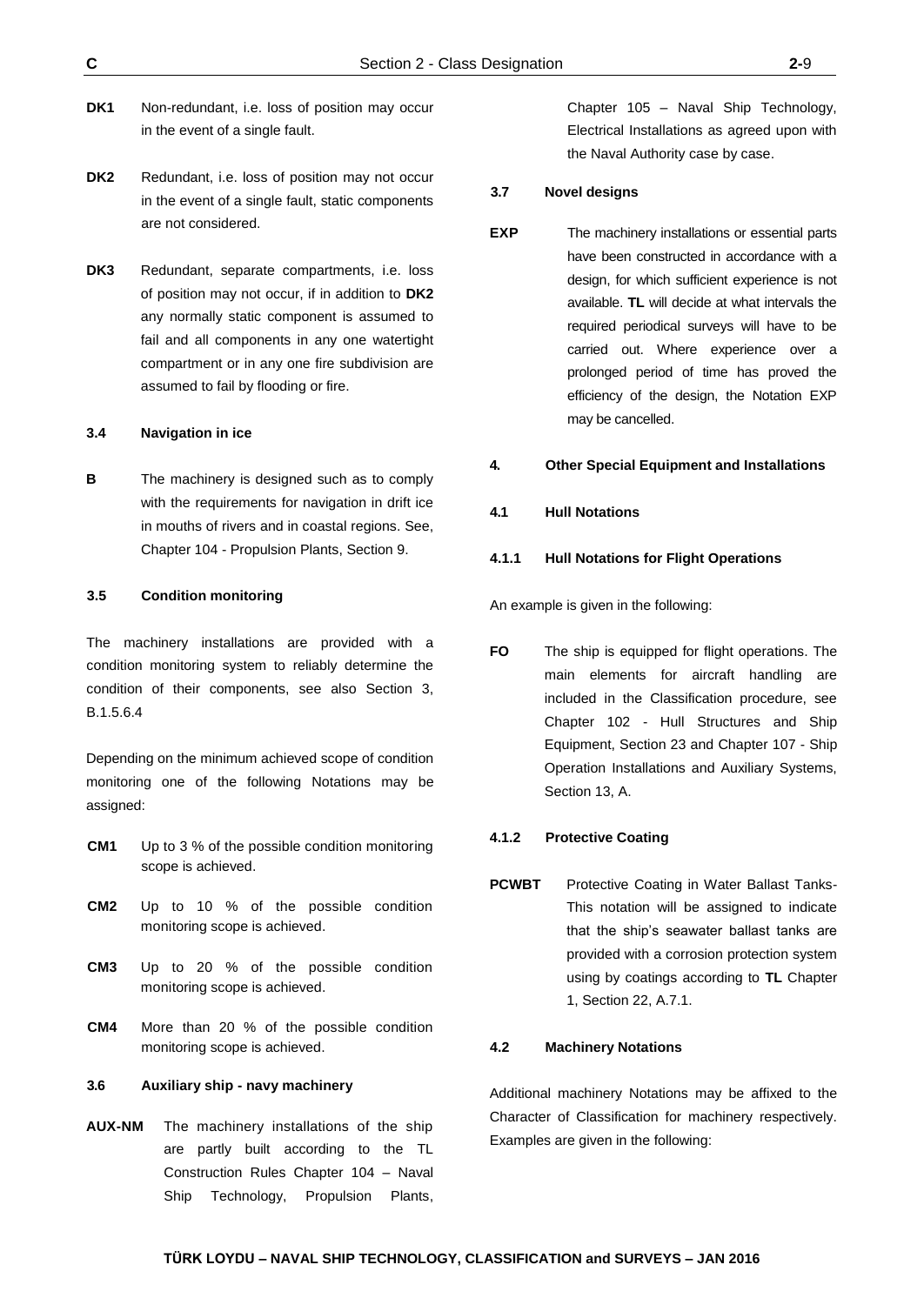## **4.2.1 Lifting appliances**

LA The ship is equipped with lifting appliances, other than those needed in connection with the equipment described under 4.2.2., such as cranes or lifts which have been included in the Classification procedure, see Chapter 107 - Ship Operation Installations and Auxiliary Systems, Section 3, A.

> The class notation **LA** will, in general, be assigned for a classed ship as a mandatory class notation where the lifting appliance is considered to be an essential feature.

- **LA (CL)** Cargo Lift This notation is assigned in compliance with Chapter 107 - Naval Ship Technology, Ship Operation Installations and Auxiliary Systems- Section 3 E.2.2 to ships having lifts to be used for transporting military supplies
- **LA (CR)** Cargo Ramp This notation is assigned in compliance with Chapter 107- Naval Ship Technology, Ship Operation Installations and Auxiliary Systems- Section 3 G to ships having movable ship borne vehicle ramps moved and/or used for loading/unloading in calm water.
- **LA (PL)** Passenger Lift This notation is assigned in compliance with Chapter 107- Naval Ship Technology, Ship Operation Installations and Auxiliary Systems- Section 3 E.2.1 to ships having passenger lifts that are designated to transport crew members or embarked troops.

## **4.2.2 Replenishment at sea**

**RAS** The ship is equipped with installations for the transfer of liquids, such as fuel, oil, water, stores and persons while operating at sea.

This Notation may be assigned to the supplying ship as well as to the receiving ship, see Chapter 107 - Ship Operation Installations and Auxiliary Systems, Section 4, A.

# **4.2.3 Protection against nuclear, biological and chemical warfare**

**NBC** The ship is designed and equipped to meet the requirements for protection within a citadel, against the fall-out of nuclear, as well as biological and chemical weapons, see Chapter 107 - Ship Operation Installations and Auxiliary Systems, Section 11, A.1and B.

## **4.2.4 Diving systems**

**DI** The ship is equipped with diving installations according to the Classification requirements, see Chapter 107 - Ship Operation Installations and Auxiliary Systems, Section 18, A.

## **4.2.5 Degaussing**

**DEG** The ship is equipped with an active system for degaussing (magnetic self-protection) by means of cable windings in the ship which reduce the magnetic signature, see Chapter 105 - Electrical Installations, Section 12, F.

## **4.2.6 Fuel cell systems**

**FC-xxx** Notation for ships and boats with fuel cell systems the nominal power of which is equal or exceeds 10% of the total nominal power of the machinery installation (excluding the emergency supply power) and complying with the **TL**'s "Guidelines for the Use of Fuel Cell Systems on Board of Ships and Boats".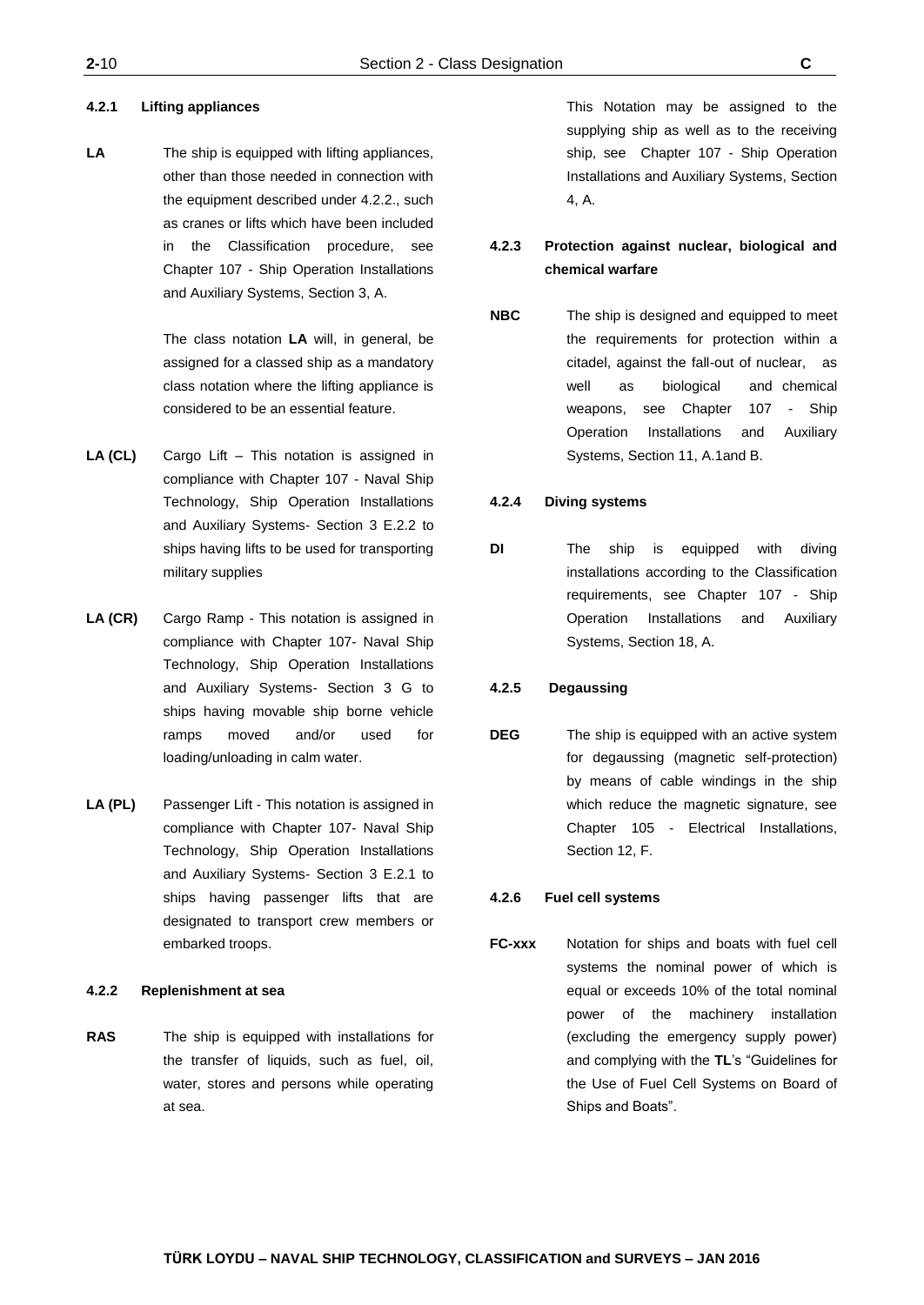"xxx" means the percentage of the fuel cell system related to the nominal power of the machinery installation.

**with FC** Notation for fuel cell systems the nominal power of which is below 10 % of the nominal power of the machinery installation.

#### **4.2.7 Submersible**

**U** Additional class notation is assigned to the submersible fulfilling the requirements of the **TL** Rules Chapter 4- Machinery and Chapter 5 - Electrical Installation.

#### **4.2.8 Submarine**

**SUBMARINE** Additional notation for submarines complying with related Türk Loydu rules.

## **4.2.9 Air independent power**

- **AIP-xxx** Notation for submarines with AIP (Air Independent Power) systems having a rated output equal or greater than 10 % of the rated output of the machinery installation.
- **with AIP** Notation for submarines with AIP (Air Independent Power) systems having a rated output lower than 10 % of the rated output of the machinery installation.

## **4.2.10 Towing Arrangements**

**TA1 (TA2,** Towing Arrangements - This notation **TA3)** will be assigned when an appraisal has been made of the towing arrangements and strength performance of the supporting structures in accordance with Chapter 102, Section 18, G.2.3.6 ÷ G.2.3.14.10. This notation recognises the least severe weather conditions, see Chapter 102, Section 18, Table 18.3.

## **4.2.11 Manoeuvring Capability Assessment**

**MCA** Manoeuvring Capability Assessment - For the assignment of the MCA notation, the ship is to be assessed in accordance with the requirements of IMO Res.MSC 137(76). IMO Res.A 601(15) and MSC Circ.1053 are also to be taken into consideration. In cases where a large displacement ship does not satisfy the stopping standard referred above, ship's stopping capability will be specially considered.

> Model test reports may be accepted instead of calculations provided that they reflect all required conditions.

#### **4.2.12 Fire Fighting**

Following notations are assigned to ships which are complying with Part C, Chapter 11.

- FF0 For ships when the characteristics of the firefighting system are not those required for the assignment of the additional service features **FF1**, **FF2** or **FF3**, and when the system is specially considered by **TL**.
- **FF1** For ships provided with equipment for fighting fires in the initial stage and performing rescue operations in the immediate vicinity of the installation on fire.
- **FF2** For ships provided with equipment for sustained fighting of large fires and for cooling parts of the installation on fire.
- **FF3** For ships provided with equipment corresponding to **FF2**, but with greater fireextinguishing capacity and more comprehensive fire-extinguishing equipment.
- **FF1/2** For ships provided with equipment corresponding to **FF2** and additionally suited for rescue operations as per **FF1.**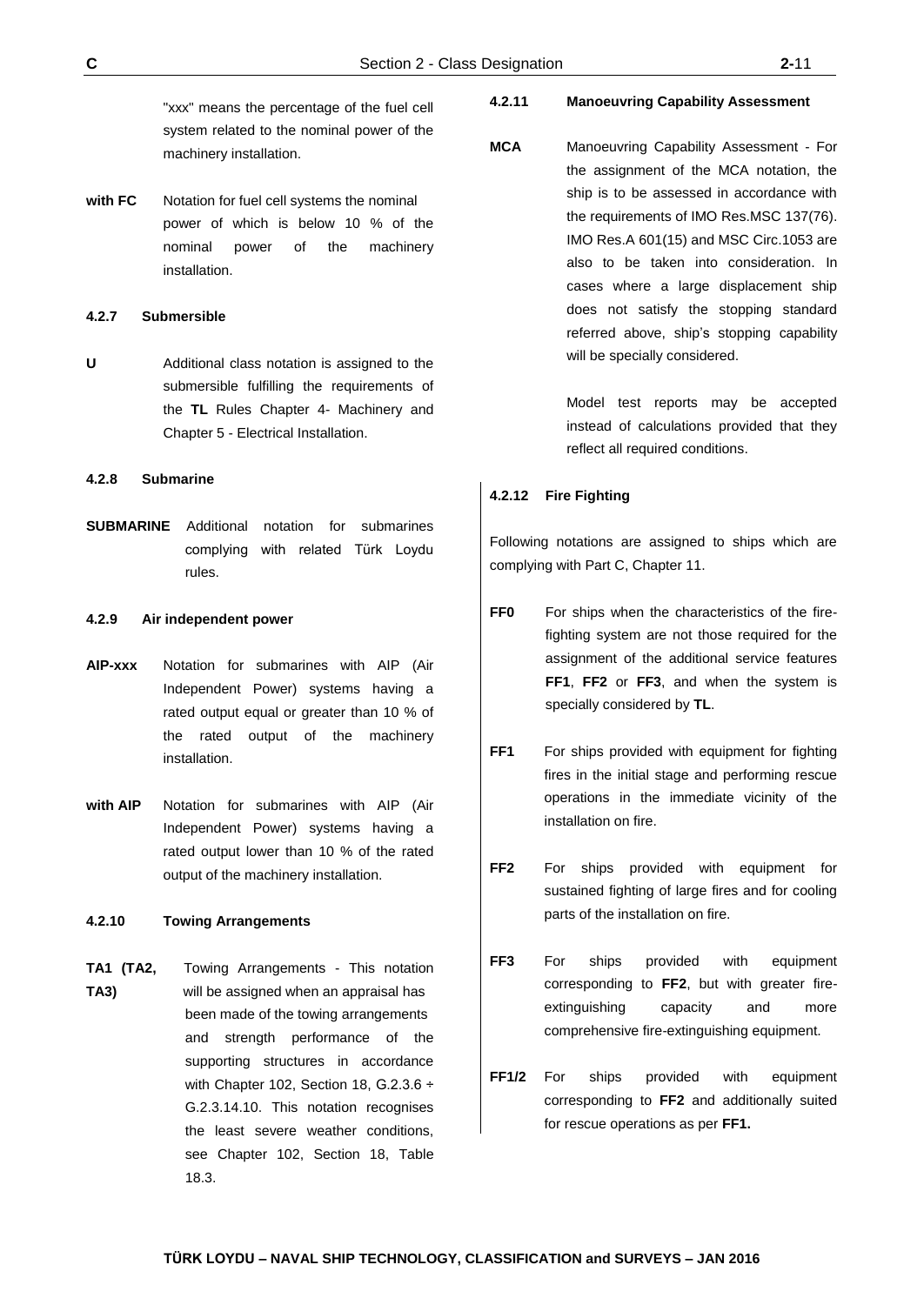**FF1/3** For ships provided with equipment corresponding to **FF3** and additionally suited for rescue operations as per **FF1.**

## **4.3 Notations for Electrical Installations**

**ELS** Quality of Electrical Power Supplies - This notation will be assigned to indicate that the mains quality of the electrical power supply are complied with the requirements of NATO Standardization Agreement (STANAG) 1008 as referenced in **TL** Chapter 105, Section 1, F.2.1. It also shows that the installation has been arranged, installed and tested in accordance with **TL** Rules.

## **5. Notations for Naval Ships**

Table 2.2 gives an overview for the various Notations which may be assigned to naval ships. Additional information is given in the respective Chapters.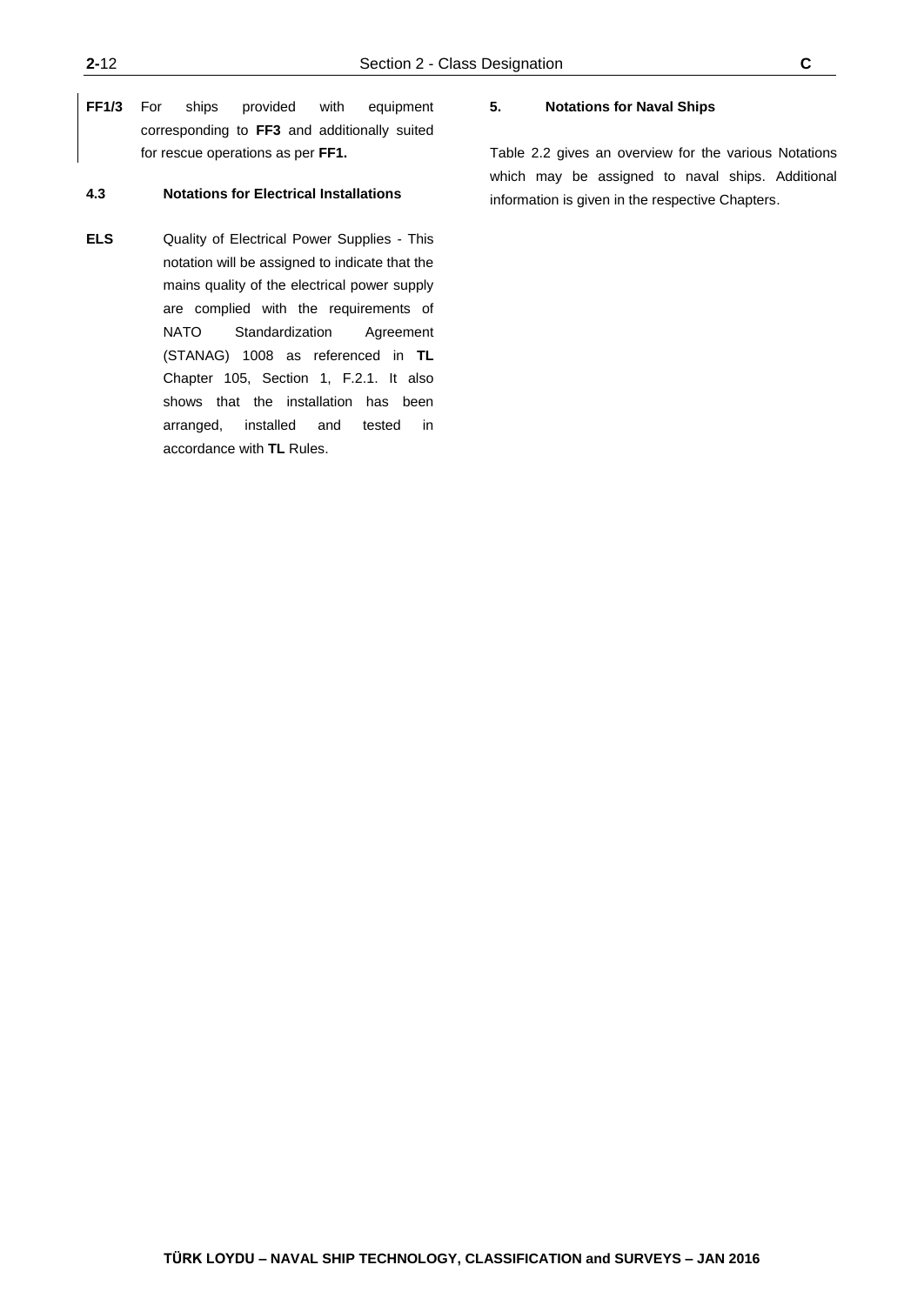| Table 2.2 | Summary of notations for naval ships |
|-----------|--------------------------------------|
|           |                                      |

| Chapter 101                                                                                                                                                                                                                                                                                                                                                                                                                                                                                                                                                                                                                                                                                                                                                                                                                                                                                                                                                                                                                                                                                                                                                                                                                                                                                       | Chapter 102                                                                                                                                                                                                                                                                                                                                                                                                                                                                                                                                                                                                                                                                                               | Chapter 104                                                                                                                                                                                                                                                                                                                                                                                                                                               | <b>Chapter 105/106</b>                                                                                                                                                                                          | Chapter 107                                                                                                                                                                                                                                                                                                                                                      |  |
|---------------------------------------------------------------------------------------------------------------------------------------------------------------------------------------------------------------------------------------------------------------------------------------------------------------------------------------------------------------------------------------------------------------------------------------------------------------------------------------------------------------------------------------------------------------------------------------------------------------------------------------------------------------------------------------------------------------------------------------------------------------------------------------------------------------------------------------------------------------------------------------------------------------------------------------------------------------------------------------------------------------------------------------------------------------------------------------------------------------------------------------------------------------------------------------------------------------------------------------------------------------------------------------------------|-----------------------------------------------------------------------------------------------------------------------------------------------------------------------------------------------------------------------------------------------------------------------------------------------------------------------------------------------------------------------------------------------------------------------------------------------------------------------------------------------------------------------------------------------------------------------------------------------------------------------------------------------------------------------------------------------------------|-----------------------------------------------------------------------------------------------------------------------------------------------------------------------------------------------------------------------------------------------------------------------------------------------------------------------------------------------------------------------------------------------------------------------------------------------------------|-----------------------------------------------------------------------------------------------------------------------------------------------------------------------------------------------------------------|------------------------------------------------------------------------------------------------------------------------------------------------------------------------------------------------------------------------------------------------------------------------------------------------------------------------------------------------------------------|--|
| <b>Classification and Surveys</b>                                                                                                                                                                                                                                                                                                                                                                                                                                                                                                                                                                                                                                                                                                                                                                                                                                                                                                                                                                                                                                                                                                                                                                                                                                                                 | <b>Hull Structures</b><br>and<br><b>Ship Equipment</b>                                                                                                                                                                                                                                                                                                                                                                                                                                                                                                                                                                                                                                                    | <b>Propulsion Plants</b>                                                                                                                                                                                                                                                                                                                                                                                                                                  | <b>Electrical</b><br>Installations /<br><b>Automation</b>                                                                                                                                                       | Ship Operation,<br>Installations and<br><b>Auxiliary Systems</b>                                                                                                                                                                                                                                                                                                 |  |
| Ship type:<br><b>CORVETTE</b><br><b>FRIGATE</b><br><b>DESTROYER</b><br><b>CRUISER</b><br><b>MINE WARFARE VESSEL</b><br><b>AMPHIBIOUS WARFARE</b><br><b>SHIP</b><br><b>AIRCRAFT CARRIER</b><br><b>PATROL BOAT</b><br><b>OFFSHORE PATROL</b><br>VESSEL<br><b>SUPPLY VESSEL</b><br><b>RESEARCH VESSEL</b><br><b>CADET TRAINING SHIP</b><br><b>AMPHIBIOUS WARFARE</b><br><b>SHIP (LPD, LHD, LST, LCT,</b><br>LCM, etc.)<br><b>ACİL MÜDAHALE VE</b><br><b>DALIS EĞİTİM BOTU</b><br><b>MOSHIP</b> Submarine Rescue<br><b>Mother Ship</b><br><b>RATSHIP</b> Rescue and<br><b>Towing Ship</b><br><b>LCT</b> Landing Craft Tank<br><b>LCM</b> Landing Craft<br>Mechanized<br><b>LST</b> Landing Ship Tank<br><b>LPD</b> Landing Platform Dock<br><b>LCVP</b> Landing Craft, Vehicle<br>and Personnel<br><b>PRODUCT TANKER</b><br><b>TUG (4)</b><br>ESCORT TUG (p,V) (5)<br><b>SUBMARINE</b><br><b>LHD</b> Landing Helicopter<br><b>Dock</b><br>Special types, e.g.:<br><b>HYDROFOIL</b><br>CATAMARAN<br>WATER JET<br><b>AIR CUSHION</b><br>High speed craft:<br><b>HSC-N</b><br><b>HSDE</b><br>Auxiliary ship-Navy:<br><b>AUX-NH</b><br><b>AUX-NM</b><br>Certificate of Conformity:<br>CoC<br><b>IACS Common Structural</b><br>Rules:<br><b>CSR</b><br>Naval Ship Code:<br><b>NSC</b><br>Submersible:<br>U | Ambient conditions:<br>AC1<br><b>ACS</b><br>Material:<br>(HIGHER STRENGTH HULL<br><b>STRUCTURAL STEEL)</b><br><b>ALUMINIUM</b><br><b>FRP</b><br>Residual strength after<br>military effects:<br><b>RSM</b><br>Rational ship design:<br><b>RSD (F25)</b><br><b>RSD (F30)</b><br><b>RSD (ACM)</b><br>In-water survey:<br><b>IWS</b><br>Structural fire protection:<br><b>SFP</b><br>Navigation in ice:<br>в<br>Bridge design:<br><b>NAV-O</b><br><b>NAV-OC</b><br>Novel design:<br><b>EXP</b><br>Emergency response<br>service:<br><b>ERS</b><br>Service range:<br>Y<br>K50/K20<br>K6<br>Towing arrangement:<br>TA1 (TA2, TA3)<br>Corrosion Protection (1):<br><b>PCWBT</b><br>Loading Instrument (2):<br>ы | Condition<br>monitoring:<br>CM <sub>1</sub><br>CM2<br>CM3<br>CM4<br>Redundant<br>propulsion:<br>$RP1 \times \%$<br>$RP2 \times \%$<br>$RP3 \times \%$<br>Dynamic<br>positioning:<br>DK <sub>1</sub><br>DK <sub>2</sub><br>DK <sub>3</sub><br>Fuel Cell Systems:<br>FC-xxx<br>with FC<br>Navigation in ice:<br>в<br>Novel design:<br>EXP<br>Air Independent<br>Power:<br>AIP-xxx<br>with AIP<br>Manoeuvring<br>Capability<br>Assessment (3):<br><b>MCA</b> | Automation:<br><b>AUT-N</b><br><b>AUT-Nnh</b><br>AUT-C(NS)<br>Degaussing:<br><b>DEG</b><br>Quality of<br><b>Electrical Power</b><br>Supplies:<br><b>ELS</b><br>Integrated<br>Computer<br>Control:<br><b>ICC</b> | Lifting appliances:<br>LA<br>LA (CL)<br>LA (CR)<br>LA (PL)<br>Replenishment at sea:<br><b>RAS</b><br>Flight operation:<br>FO<br>NBC protection:<br><b>NBC</b><br>Diving systems:<br>DI<br>Environmental<br>Passport:<br>EP (6)<br>Fire Fighting (7):<br>FF <sub>0</sub><br>FF <sub>1</sub><br>FF <sub>2</sub><br>FF <sub>3</sub><br><b>FF1/2</b><br><b>FF1/3</b> |  |
| (1) For PCWBT Notation, see TL Rules Chapter 1 Hull Section 22 A.7.1.<br>(2) For LI Notation, see TL Rules Chapter 1 Hull Section 6 H. and Section 26 F.<br>(3) For MCA Notation, see IMO Res.MSC 137(76), IMO Res.A601(15) and MSC Circ.1053.<br>(4) For TUG Notation, see TL Rules Chapter 1 Hull Section 29.<br>(5) For ESCORT TUG (p,V) Notation, see TL Rules Chapter 1 Hull Section 29 and Chapter 13 Escort Tugs.<br><b>(6)</b> For <b>EP</b> Notation, see <b>TL</b> Rules Chapter 76 Environmental Protection System.                                                                                                                                                                                                                                                                                                                                                                                                                                                                                                                                                                                                                                                                                                                                                                    |                                                                                                                                                                                                                                                                                                                                                                                                                                                                                                                                                                                                                                                                                                           |                                                                                                                                                                                                                                                                                                                                                                                                                                                           |                                                                                                                                                                                                                 |                                                                                                                                                                                                                                                                                                                                                                  |  |

**<sup>(7)</sup>** *For FF0, FF1, FF2, FF3, FF1/2, FF1/3 Notations, see TL Rules Chapter 11 Fire Fighting Ships.*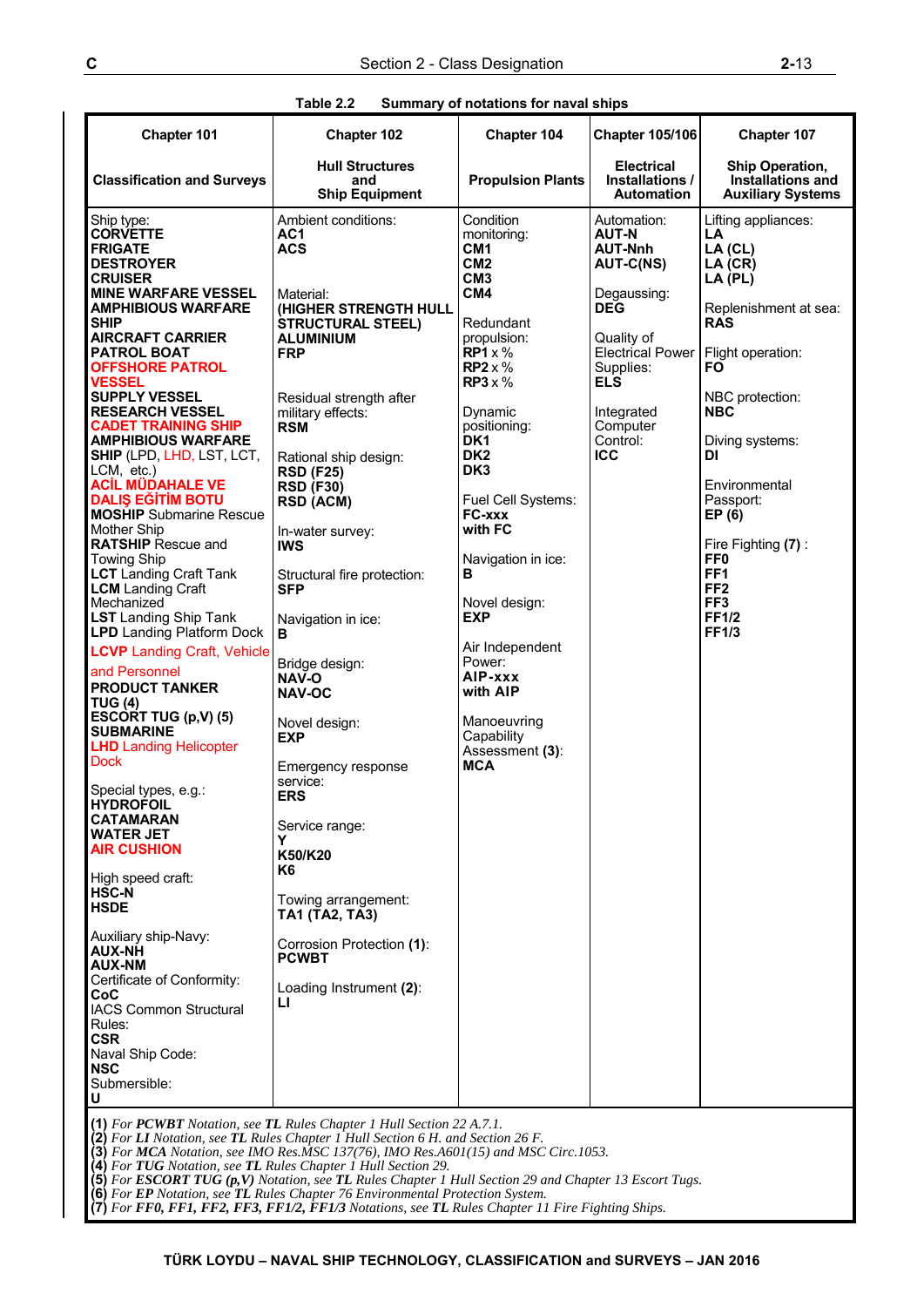# **SECTION 3**

# **SURVEYS**

|    |                                                       | Page    |
|----|-------------------------------------------------------|---------|
| А. |                                                       | $3 - 2$ |
|    | 1. Surveys for Maintenance of Class                   |         |
|    | 2. Selection of Surveyors                             |         |
|    | Documentation of Surveys, Confirmation of Class<br>3. |         |
|    | 4. Surveys Required by the Naval Authority            |         |
|    | <b>5.</b> External Service Suppliers                  |         |
| В. |                                                       |         |
|    | 1. Periodical Surveys                                 |         |
|    | 2. Non-periodical Surveys                             |         |
| C. |                                                       | $3-9$   |
|    | 1. Annual Surveys                                     |         |
|    | Intermediate Surveys<br>2.                            |         |
|    | <b>Class Renewal Surveys</b><br>3.                    |         |
|    | 4. Dry Docking Surveys                                |         |
|    | In-Water Surveys<br>5.                                |         |
|    | Thickness Measurements and Corrosion Tolerances<br>6. |         |
|    | Damage and Repair Surveys                             |         |
|    |                                                       |         |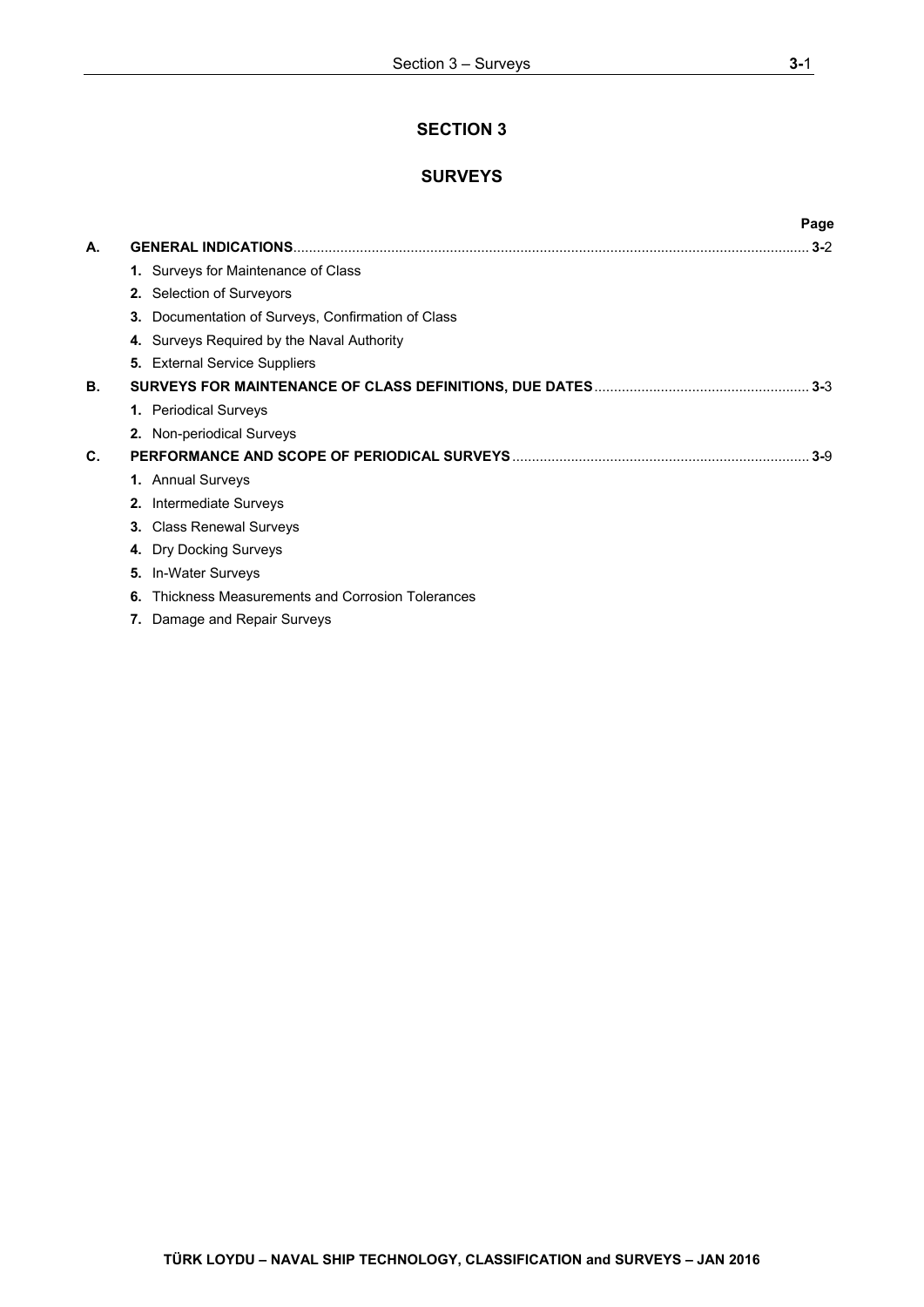## **SECTION 3**

## **SURVEYS**

## **A. General Indications**

## **1. Surveys for Maintenance of Class**

**1.1** For maintenance of Class, the regular periodical and non-periodical surveys of hull and machinery, including electrical installations as well as special equipment and installations agreed to be in the scope of Classification have to be performed as detailed in the following, see also Section 1, D.2.2. For other surveys performed by **TL** see 4.

**1.2** Surveys required for maintenance of Class, e.g. in the case of repairs of, or modifications to any parts subject to Classification, are to be agreed with **TL** Head Office or the local **TL** representations in due time, so that the measures envisaged may be assessed and supervised as required.

**1.3** The Surveyors are to be given access at any time to the ship and/or to the workshops, so that they may perform their duties. See also Section 1, E.1.3.3. In this connection all areas to be surveyed have to be cleared, cleaned and are to be made gas-free, as deemed necessary by the Surveyor.

The Class Certificate and other documents related to Classification and carried on board are to be made available to the Surveyor on request.

**1.4** In special cases, e.g. where damages require immediate inspection and decisions, a survey may be conducted while the ship is not in harbour. The prerequisites, procedure and specific conditions to be met, e.g. weather, will be fixed case by case. The decision as to feasibility of the survey may only be taken in agreement with the Surveyor.

**1.5 TL** will inform the Naval Authority about the status of Class, indicating the last recognized surveys and the next due dates. However in principle it remains the responsibility of the Naval Authority to comply with the Class conditions and to observe the dates for the prescribed surveys, see Section 1, D.2.8.

**1.6** Upon request **TL** may agree to testing, monitoring and analysis procedures as a supplement to or equivalent substitute for conventional survey methods, see B.1.5.6.

**1.7 TL** reserve the right to extend the scope of a survey and/or inspection for given reasons, e.g. in case of suspected damage or other negative experience gained, possibly on board of similar ships or ships with similar components.

Likewise, **TL** reserve the right to demand surveys to be held between the due dates of regular periodical surveys.

#### **2. Selection of Surveyors**

On principle, the acting Surveyors will be chosen by **TL**. However, the Naval Authority is free to have any findings of surveys and decisions resulting there from, which deem to be doubtful, checked by other **TL** Surveyors upon special request to Head Office.

# **3. Documentation of Surveys, Confirmation of Class**

**3.1** The records of each survey, as well as any requirements upon which maintenance of Class has been made conditional, will be entered into the respective Survey Statement.

By his signature in the Certificate and other documents the Surveyor only certifies what he himself has seen and checked during the particular survey.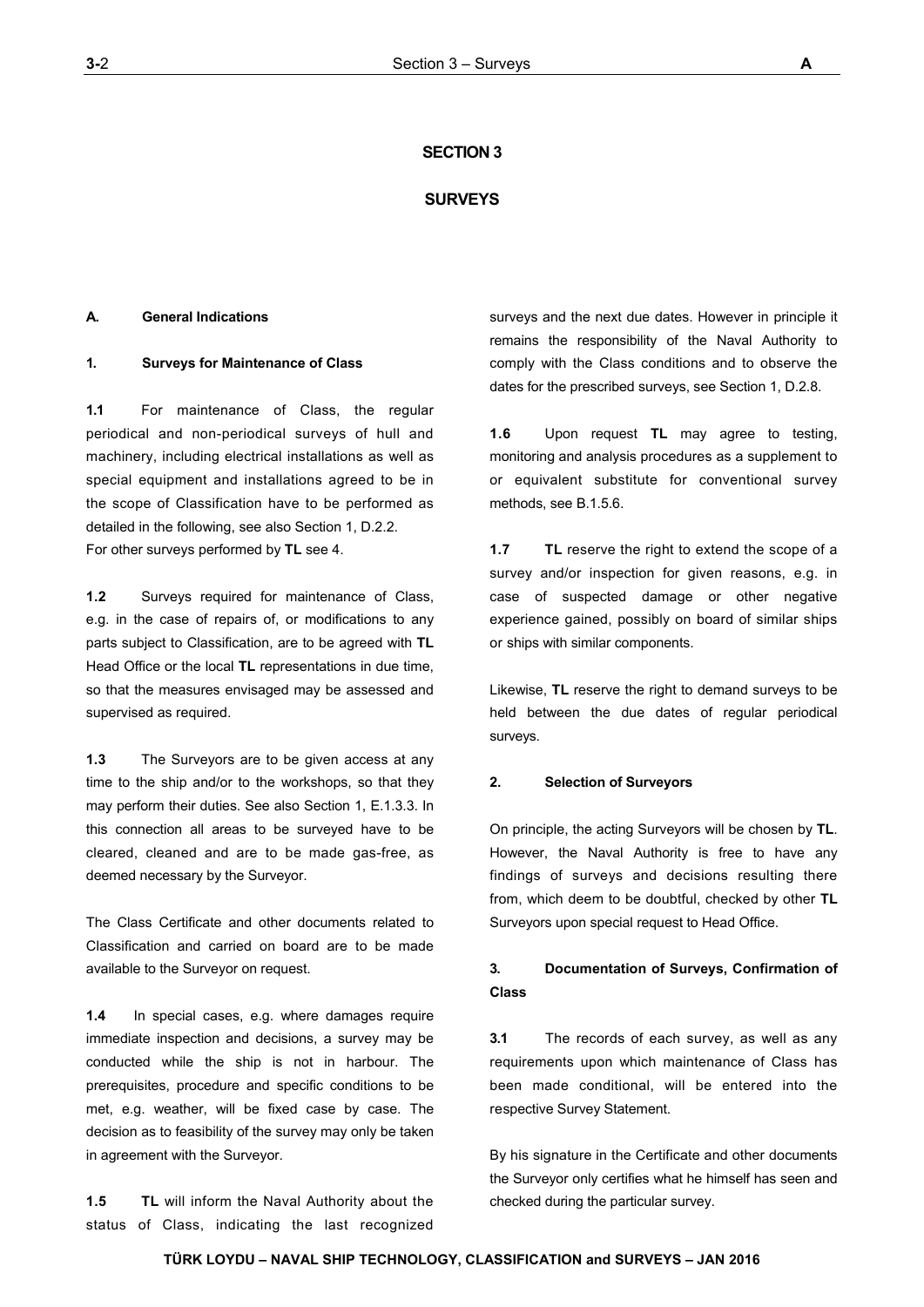**3.2** The reports prepared by the Surveyor will be sent to **TL** Head Office. If there are no objections, the results will be documented in the **TL** Register, see Section 1, E.1.4.3, and the confirmation of Class effected by the Surveyor in the Certificate will acquire final validity.

**3.3** In Part 2 of the Register the dates of the surveys will be indicated, such as renewal, intermediate and annual Class surveys, boiler surveys, surveys in connection with continuous Class renewal, bottom and propeller shaft surveys.

**3.4** On request, the Class may be confirmed in writing by a separate Certificate issued by Head Office.

**3.5** Where defects are repaired provisionally only, or where the Surveyor does not consider immediate repair or replacement necessary, the ship's Class may be confirmed for a limited period. Cancellation of such limitations will also have to be indicated in the Survey Statement.

#### **4. Surveys Required by the Naval Authority**

**4.1** Where surveys are requested by the Naval Authority on account of international conventions and/or of corresponding laws and regulations of a Flag State, **TL** will carry them out by order or within the framework of the contract between **TL** and the Naval Authority based on the respective provisions. This includes surveys according to SOLAS 74, LLC66/68 or MARPOL 73/78.

Where possible, such surveys will be carried out simultaneously with the Class surveys.

**4.2** If for some reason a ship's Class has expired or has been withdrawn by **TL**, all certificates according 4.1 issued by **TL** will automatically become void. If subsequently the Class is renewed or reassigned, the validity of these certificates may be revived within the scope of their original period of validity, provided that all surveys meanwhile having fallen due have been carried out to the satisfaction of the Surveyor.

**4.3** All activities outlined in 4.1 and 4.2 and,

where applicable, issuance of relevant certificates are likewise subject to the respective latest edition of Section 1 - General Terms and Conditions.

#### **5. External Service Suppliers**

Personnel or firms engaged in services affecting Classification and statutory work are subject to approval by **TL**.

# **B. Surveys for Maintenance of Class, Definitions, Due Dates**

**1. Periodical Surveys**

#### **1.1 General**

**1.1.1** The periodical surveys listed in the following are to be conducted for the hull, machinery including electrical installations as well as special equipment and installations included in the Classification of the ship.

If for some obvious reason, e.g. a temporary out of service condition of certain equipment, parts included in the Classification cannot be surveyed, this will be noted in the Survey Statement.

For scope and details of the surveys, see C.

**1.1.2** Where Flag State regulations are applicable which impose inspection intervals deviating from the Class related intervals, the intervals will be harmonized in the individual case to reduce the number of single surveys, where possible.

#### **1.2 Annual surveys**

**1.2.1** Annual surveys are to be conducted at nominal intervals of 12 months, as from the date of commencement of the Class period **p** indicated in the Class Certificate.

**1.2.2** The survey has to be carried out within a time interval of 3 months before to 3 months after the day at which one year of the current Class period expires.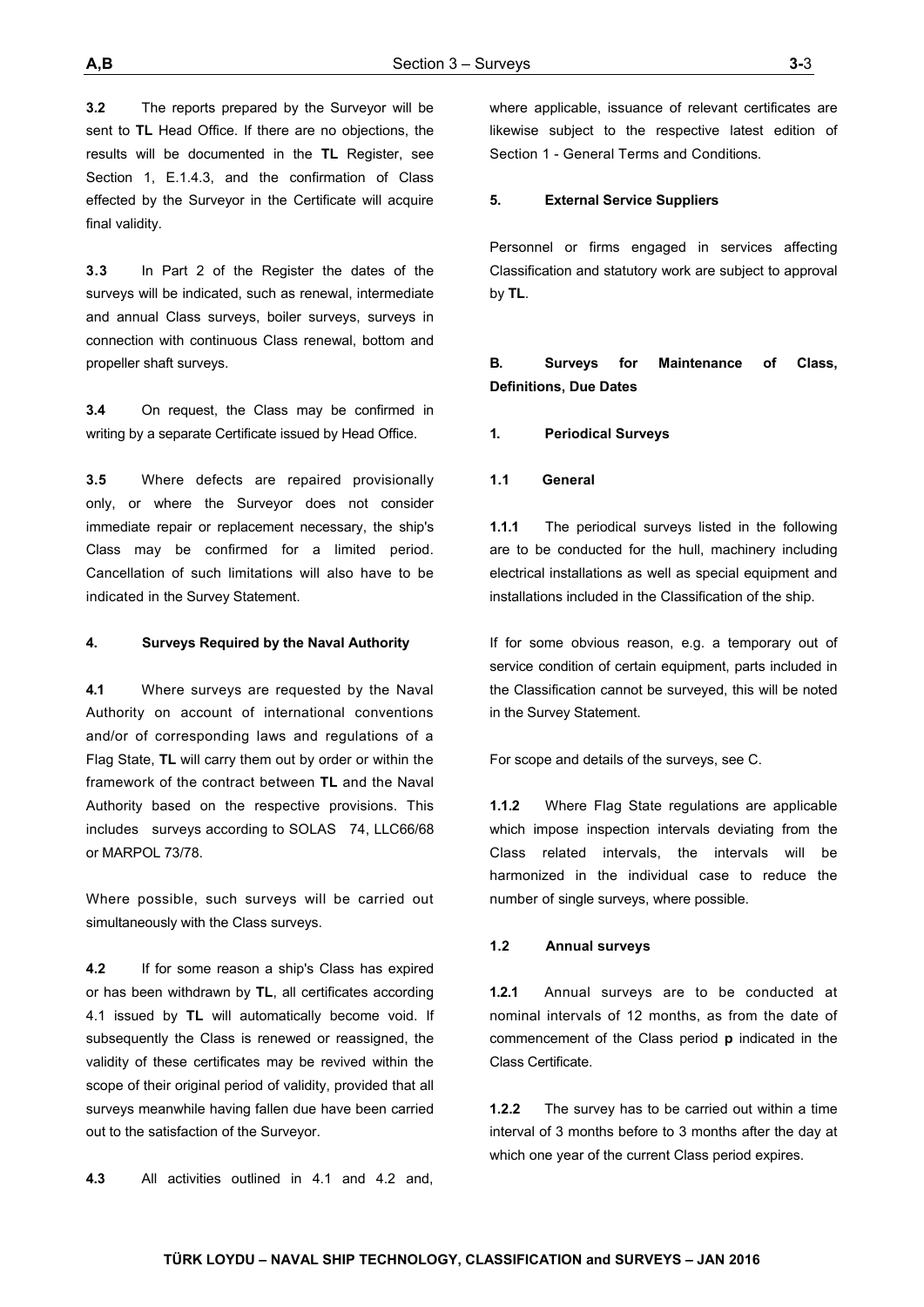## **1.3 Intermediate surveys**

Extended annual surveys are referred to as intermediate surveys, see C.2.

The intermediate survey falls due at half the nominal time interval between two Class Renewal Surveys (i.e. p/2). If **p** is an uneven number of years, the survey may be carried out on the occasion of the preceding or following annual survey. If **p** is an even number of years, the intermediate survey replaces the annual survey.

#### **1.4 Class Renewal Surveys**

**1.4.1** Class Renewal Surveys -also called special surveys - are to be carried out at the intervals **p**  indicated by the Character of Classification.

In exceptional cases extension of the Class period by 3 month at the most may be granted by **TL** upon request.

**1.4.2** Class renewals for hull are numbered in the sequence I, II, III, etc. Regarding their scope, see C.3.

**1.4.3** A Class Renewal Survey may be carried out in several parts. The survey may be commenced at the last annual survey during the Class period and must have been completed by the end of the Class period. Considering 1.2.2, the total survey period of the Class Renewal Survey must not exceed 15 months.

Regarding dry docking, see 1.8.

**1.4.4** The new period of Class will commence:

- With the following day, after which the previous Class expires, provided that the Class Renewal Survey has been completed within the 3 months preceding that date. This applies also to a granted extension of the Class period by 3 months at the most;
- With the date on which the Class Renewal Survey has been completed, if this is the case more than 3 months before expiry of the previous Class.

#### **1.5 Continuous Class Renewal Surveys**

**1.5.1** On request of the Naval Authority, the surveys required for Class renewal may be split, according to a schedule to be agreed, such as to extend over the entire period of Class so that a corresponding percentage of all surveys required for Class renewal will be completed every year.

This means that all areas subject to survey as defined by **TL** Head Office are to be surveyed at least once per Class period, unless closer intervals are prescribed by the Naval Authority, see 1.1 and Section 1, B.3. The time interval between two subsequent surveys of each individual area or part shall not exceed **p** years.

**1.5.2** Regarding the duration of the period of Class and due dates of surveys, the requirements as per 1.4.1 and 1.4.4 remain mandatory.

**1.5.3** Continuous Class Renewal may be separately requested for hull, machinery as well as special equipment and installations.

**1.5.4** Surveys held within the Continuous Class Renewal procedure may be combined with annual and intermediate surveys in a reasonable manner. However, the requirements for annual and intermediate surveys remain mandatory.

**1.5.5** At the end of the Class period, for the purpose of Class renewal, a final survey will be performed, during which the Surveyors will satisfy themselves as to whether all areas required to be surveyed have been surveyed throughout and with satisfactory results. If there are special reasons, a Surveyor may inspect individual parts again.

## **1.5.6 Planned Maintenance System**

**1.5.6.1** On request of the Naval Authority, an optimized Continuous Class Renewal system may be agreed upon as outlined in the following for ships the machinery of which is maintained with the aid of an approved, computer-assisted maintenance system. The Naval Authority will introduce a Planned Maintenance System comprising at least the survey scopes / systems as covered by the normal Continuous Class Renewal system.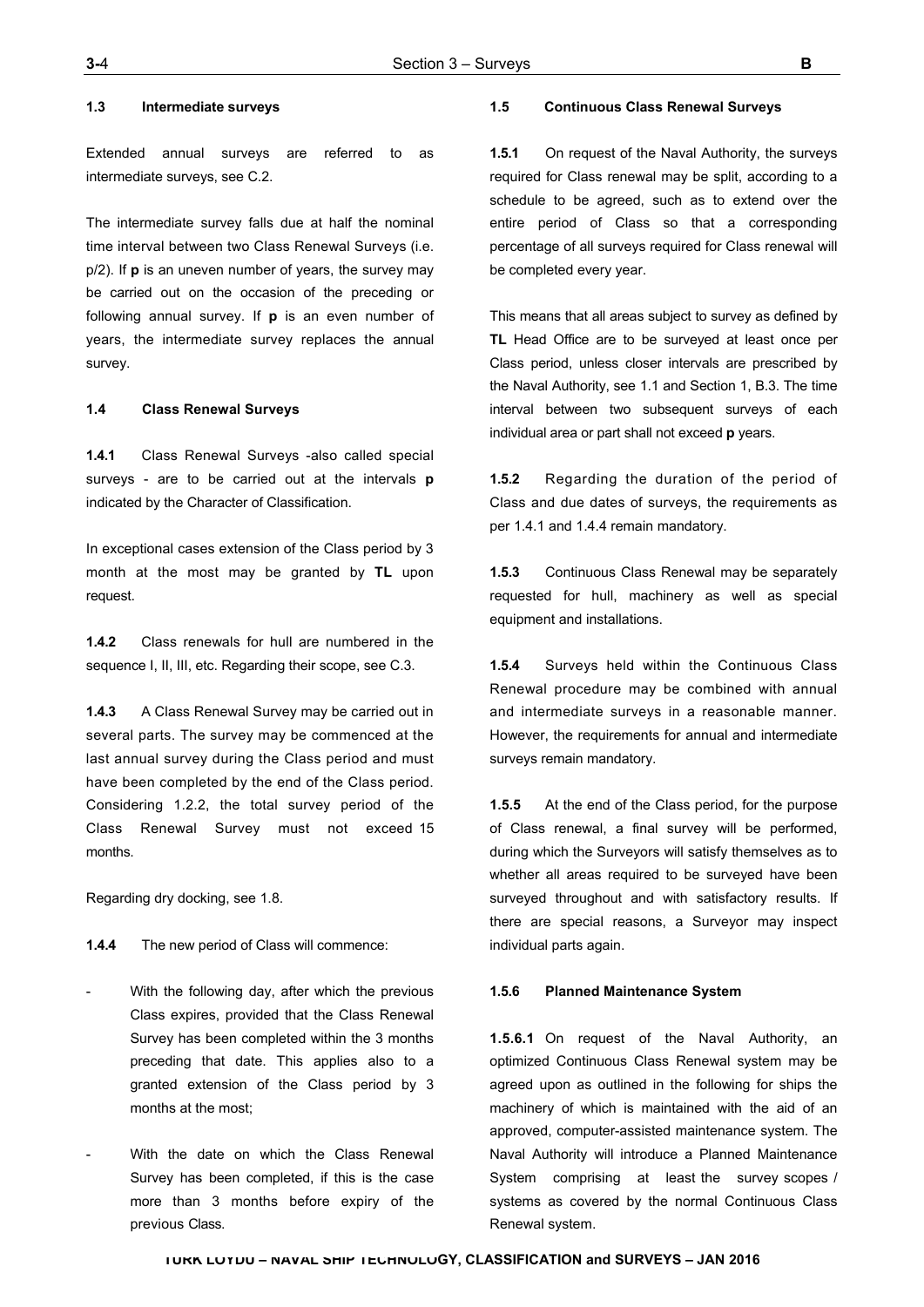- - **TÜRK LOYDU NAVAL SHIP TECHNOLOGY, CLASSIFICATION and SURVEYS JAN 2016**
- **1.5.6.2** For approval by **TL**, the following
- Detailed description of the maintenance system, indicating the flow of information and personnel responsibilities,

documentation shall be submitted:

- List of components/systems to be covered by the maintenance and Class renewal system (inventory content),
- Indication of intervals for each of the maintenance measures in general,
- List of maintenance intervals (time between overhaul - TBO) and of the expected lifetime (LT) of the main and auxiliary machinery components essential for operation, taking into account manufacturers' recommendations and specific operational requirements,
- list of instructions (Maintenance Procedures) underlying the maintenance concept,
- Description of maintenance documentation (reports containing important operational information, component condition, offset sheets, measures carried out),
- Documentation on the maintenance strategy applied prior to filing of the application.

**1.5.6.3** Within the scope of a shipboard survey the **TL** Surveyor will confirm that:

- The current maintenance system complies with the approved documentation,
- The current maintenance system takes into account, without reservations, the specific service conditions,
- The maintenance documentation permits conclusions to be drawn as to the construction condition and operability of the machinery,
- The personnel in charge of operation of the machinery is properly qualified and hold the necessary qualification certificates.

#### **1.5.6.4 Trend Diagnosis System**

Machinery or technical installations which are subject to a Trend Diagnosis System are surveyed to the scope and at the intervals agreed with **TL** from case to case and may be included in the Continuous Class Renewal lists.

#### **1.5.6.5 Condition Monitoring System**

Machinery or technical installations, which are subject to a Condition Monitoring System, are surveyed in line with the requirements and prerequisites described in the TL Rules, Chapter 25 - Guidelines for Machinery Condition Monitoring. Prerequisite for the acceptance of a Condition Monitoring System is the existence of a Planned Maintenance System (PMS), approved by **TL**.

The Condition Monitoring System is not limited to the equipment used to determine the machinery's condition, but includes also the applied procedures and schedules for data collection and analysis.

Information derived from Condition Monitoring of technical installations, machinery, or parts of machinery, can be accepted by **TL** as equivalent to direct inspection, if the information results provided are reliable and trustworthy for assessing the actual condition as it would be derived from direct inspection.

In this case the conventional survey can be omitted, if Condition Monitoring shows that previously defined acceptance criteria are satisfactorily met. Any item of the installation or machinery not covered by Condition Monitoring shall be surveyed and credited in the conventional way.

If a Planned Maintenance System has been introduced and approved by **TL**, which includes a Condition Monitoring System, one of the Notations CM1 to CM4 may be assigned, see Section 2, C.3.5.

# **1.6 Periodical surveys of propeller shafts and tube shafts, propellers and other systems**

For maintenance of the Class, periodical surveys and tests of propeller shafts and tube shafts, propellers and other systems of naval ships are to be carried out.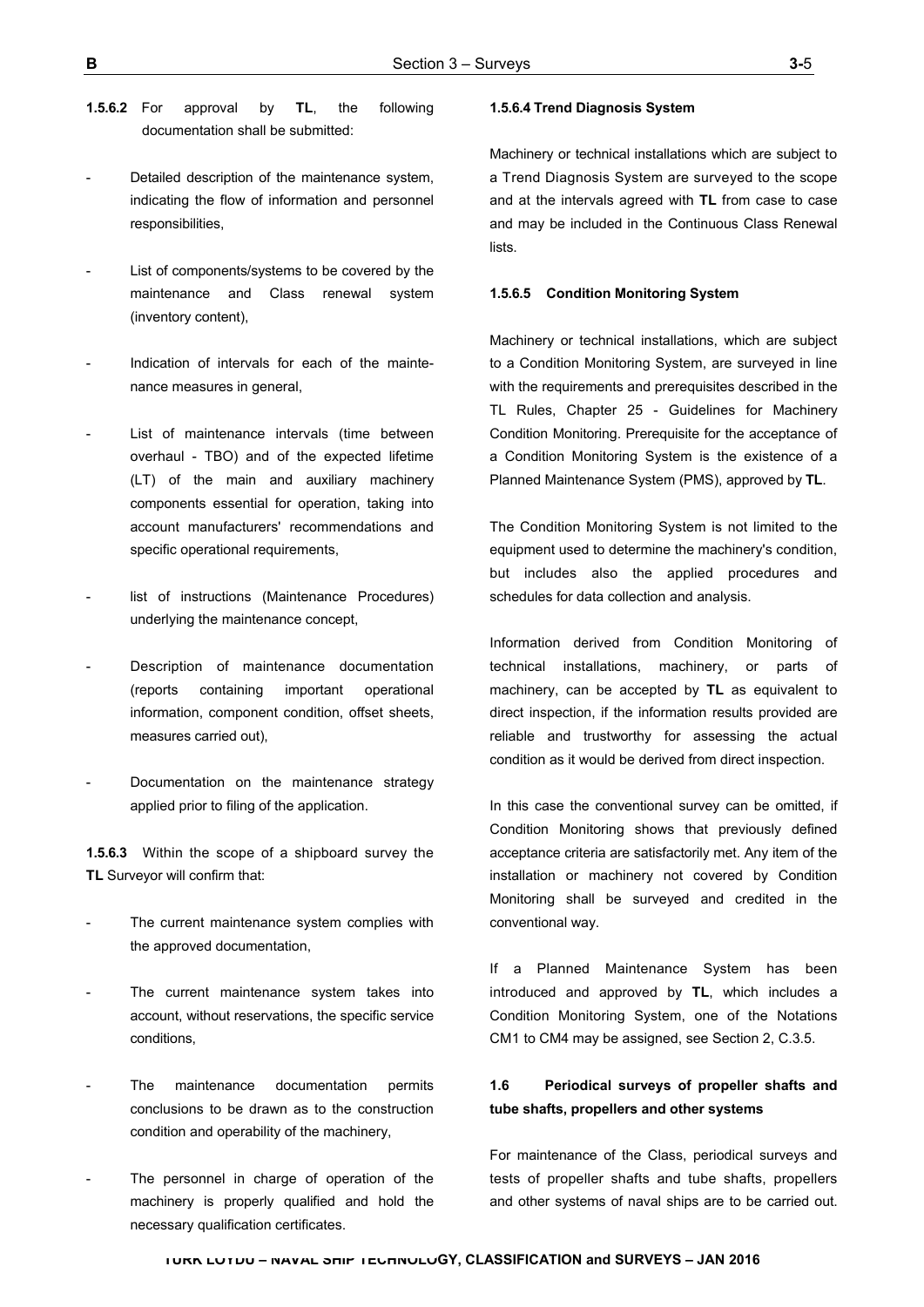The scope of surveys and tests unless specifically restricted is defined in C.2.4.

## **1.6.1 Propeller shafts and tube shafts**

The following surveys are applicable:

- Normal survey
- Modified survey
- Partial survey

## **1.6.1.1 Normal survey**

**1.6.1.1.1** Where the propeller shafts and tube shafts are fitted with continuous liners or approved oil sealing glands, or are made of corrosion resistant materials, the interval of survey is to be:

- 3 years for single shafting arrangement,
- 4 years for multi-shafting arrangement.

The interval of drawing may be raised to:

- **p** years for single shafting arrangement,
- **p** years for multi-shafting arrangement.

at the most, in any of the following three cases:

- 1. case
	- The propeller is fitted to a keyed shaft taper,
	- The design details of which are approved,
	- The shaft is protected from seawater,
	- A non-destructive examination is made at each survey by an approved crackdetection method of the after end of the cylindrical part of the shaft (from the after end of the liner, if any), and of about one third of the length of the taper from the large end, or
- 2. case
	- The propeller is fitted to a solid flange coupling at the aft end of the shaft,
	- The shaft and its fittings are not exposed to corrosion,
	- The design details are approved,
	- A non-destructive examination is made at each survey by an approved crack detection method of the after flange fillet area of the shaft, or
- 3. case
	- The propeller is fitted keyless to the shaft taper,
	- The shaft is protected from seawater,
	- The design details are approved,
	- A non-destructive examination is made at each survey by an approved crack detection method of the forward part of the aft shaft taper.

In all other cases the nominal interval of survey is to be 2.5 years with an admissible time window of  $\pm$  6 months.

**1.6.1.1.2** Propeller shafts and tube shafts are to be sufficiently drawn to permit entire examination. For further details see C.2.4.1.1.1.

For oil lubricated arrangement, the shaft need not be drawn at the occasion of the normal survey, provided that all exposed areas of the after shaft area as described in 1.6.1.1.1 are examined by an approved crack-detection method without drawing of the shaft, where

- The clearances and wear down of the bearings,
- The records of lubricating oil analysis, oil consumption and bearing temperature,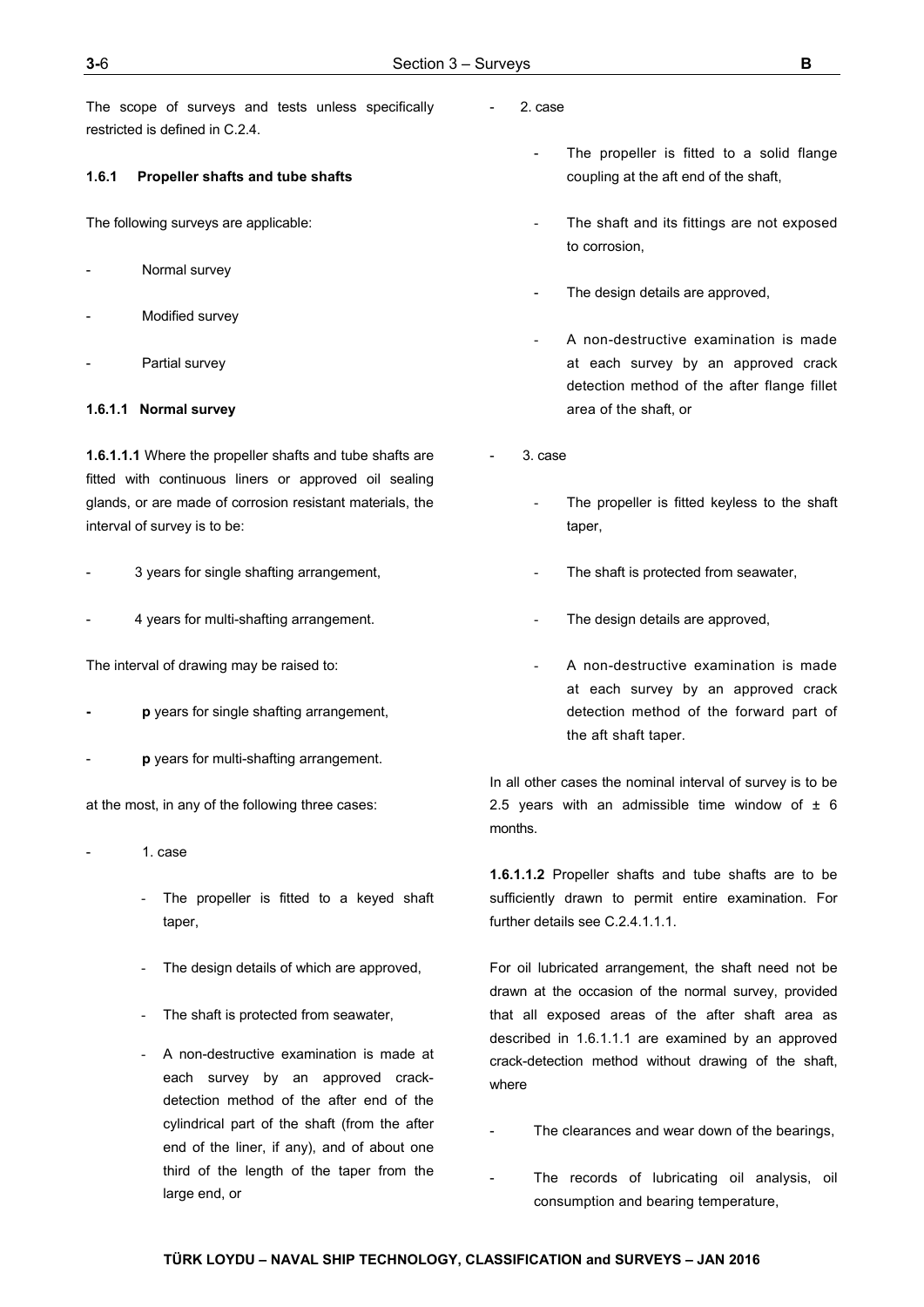### The visible shaft areas.

are examined and found satisfactory. Lubricating oil and bearing temperature controls are to be performed as specified in 1.6.1.2.2. For further details see C.2.4.1.1.2. Where any doubt exists regarding the findings of the above, the shaft is to be sufficiently drawn to permit an entire examination.

## **1.6.1.2 Modified survey**

**1.6.1.2.1** For single and multi-shafting arrangements a modified survey may be accepted instead of the normal survey at alternate **p** yearly survey intervals, at the most, subject to:

- The shaft is fitted with oil lubricated bearings and oil sealing glands,
- The shaft and its fittings are not exposed to corrosion,
- New oil seals may be fitted without removal of the propeller (except in the case of keyed propeller),
- The design details are approved.

and provided that the clearances of the aft bearing are found in order and the lube oil and the oil sealing arrangements have proved effective in any of the following three cases:

- Where the propeller is keyed on the shaft taper and suitable crack-prevention measures are taken, or
- Where the propeller is fitted to a solid flange coupling at the end of the shaft, or
- Where the propeller is fitted keyless to the shaft taper.

The maximum interval between two successive normal surveys is not to exceed **2p** years.

**1.6.1.2.2** The shaft is to be sufficiently drawn to permit examination of the aft bearing contact area of the shaft. For further details see C.2.4.1.2.1.

Drawing of the shaft to expose the aft bearing contact area of the shaft may not be required where a lubricating oil analysis is carried out regularly at intervals not exceeding 6 months, and the oil consumption and bearing temperature are recorded and considered to be within permissible limits. The documentation on lubricating oil analysis is to be available on board and be checked. Each analysis should include the minimum parameters:

- Water content,
- Chloride content.
- Content of bearing metal particles,
- Oil aging (resistance to oxidation).

Oil samples should be taken under service conditions. For further details see C.2.4.1.2.2. Where any doubt exists regarding the findings of the above, the shaft is to be sufficiently drawn to permit an examination according to C.2.4.1.2.1.

#### **1.6.1.3 Partial survey**

**1.6.1.3.1** Upon request by the Naval Authority for shafts where the modified survey is applicable and

A prolonged service fatigue life of seals is expected due to the appropriate combination of materials and controlled pressures in way of seals

consideration may be given to a prolongation of the **p**yearly interval between normal surveys, provided a partial survey is performed.

In no case must the interval between normal surveys exceed 1.5 times the due interval.

**1.6.1.3.2** The partial survey consists of checking the oil sealing glands and the clearance of the bearings. For keyed propellers, the propeller is to be dismantled to expose the forward part of the taper, and a non destructive examination by an approved crack detection method is to be performed. For further details see C.2.4.1.3.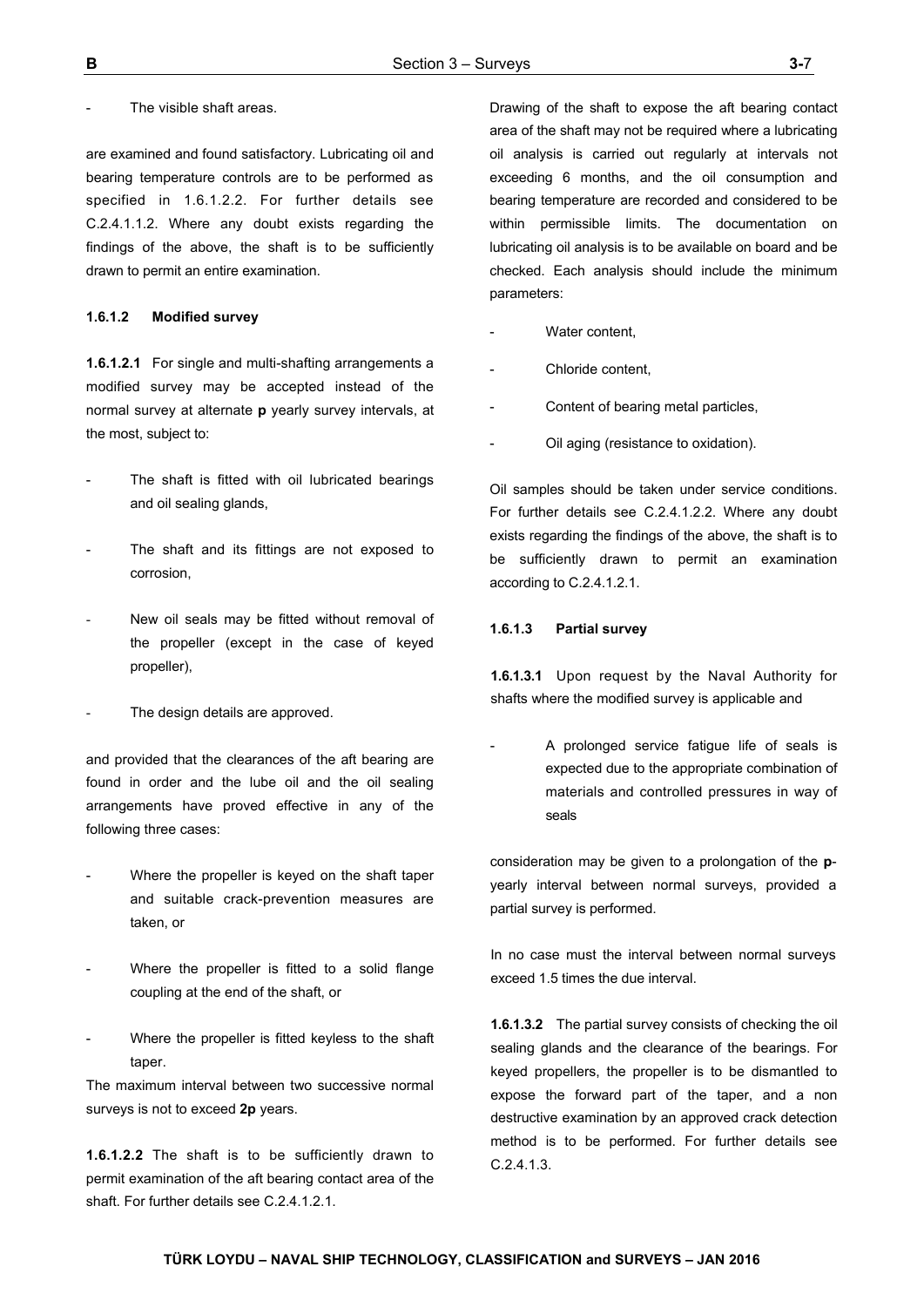## **1.6.2 Propellers**

During normal or modified surveys of the propeller shafts and tube shafts, the propellers as well as the remote and local control gear of controllable pitch propellers are to be surveyed at the Surveyor's discretion, depending on the findings.

## **1.6.3 Other systems**

Other systems for main propulsion purposes, such as rudder and steering propellers, pod propulsion systems, pump jet units, etc., are subject to the same survey intervals as propeller shafts and tube shafts.

## **1.7 Automation equipment**

**1.7.1** For confirmation of the Class Notation, machinery having been assigned the Notations AUT-N or AUT-Nnh is to be inspected in accordance with **TL** programmes AUT-N 3 and AUT-N 4, respectively.

## **1.7.2 AUT-N 3**

The AUT-N 3 non-recurring survey is to be carried out 6 months after commissioning of the ship and, in the case of retrofitting, major conversions or repairs of the automation equipment, 6 months after completion. The survey serves the purpose of confirming the relevant Notation, following a trial phase.

### **1.7.3 AUT-N 4**

The AUT-N 4 survey is to be carried out twice during a Class period, preferably during each Class renewal and intermediate survey, see also Section 2, C.3.1.

#### **1.8 Bottom surveys**

**1.8.1** Naval ships are generally to be subjected to a bottom survey twice during the Class period **p**.

As a matter of principle, Class renewal includes a bottom survey. The second required bottom survey shall be planned as follows:

For  $p = 5$ , the bottom survey may be carried out in connection with the second or third regular annual survey within the Class period, but not later than 36 months after the last bottom survey.

For **p** = 6, the bottom survey should be carried out on the occasion of the intermediate survey, but not later than 39 months after the last bottom survey.

**1.8.2** Bottom surveys will generally have to be carried out in dry dock. For in-water surveys see 1.9. Bottom surveys serve the purpose of periodical checking the underwater hull, the openings and closures in the shell relating to machinery systems and externally arranged components of the steering and propulsion systems. For details, see C.2.3.4, C.3.2 and C.3.3.

**1.8.3** If a bottom survey is intended to be credited to a Class renewal, all checking of hull and machinery prescribed for the respective Class renewal and usually requiring dry docking will have to be carried out.

A bottom survey for Class renewal may be carried out up to 15 months before completion of the Class Renewal Survey, see 1.4.3.

**1.8.4** It is also expected that for each bottom survey performed in addition to the bottom surveys stipulated by the Classification requirements a **TL** Surveyor will be called to attend.

## **1.9 In-water surveys**

**1.9.1** For ships assigned the Class Notation IWS, an in-water survey performed with the assistance of approved divers may be recognized as a substitute for every second periodical bottom survey in a dry dock, see C.4.

**1.9.2** On request and in exceptional cases only, inwater surveys with the assistance of approved divers may also be carried out as a substitute for every second bottom survey in a dry dock for ships not carrying the Class Notation IWS. In any such case **TL** Head Office is to be informed. The relevant permission will be endorsed in the annex to the Class Certificate.

**1.9.3** Special consideration will be given to ships aged 15 years and over, prior to permission being granted to carry out an in-water survey in lieu of a bottom survey in dry dock.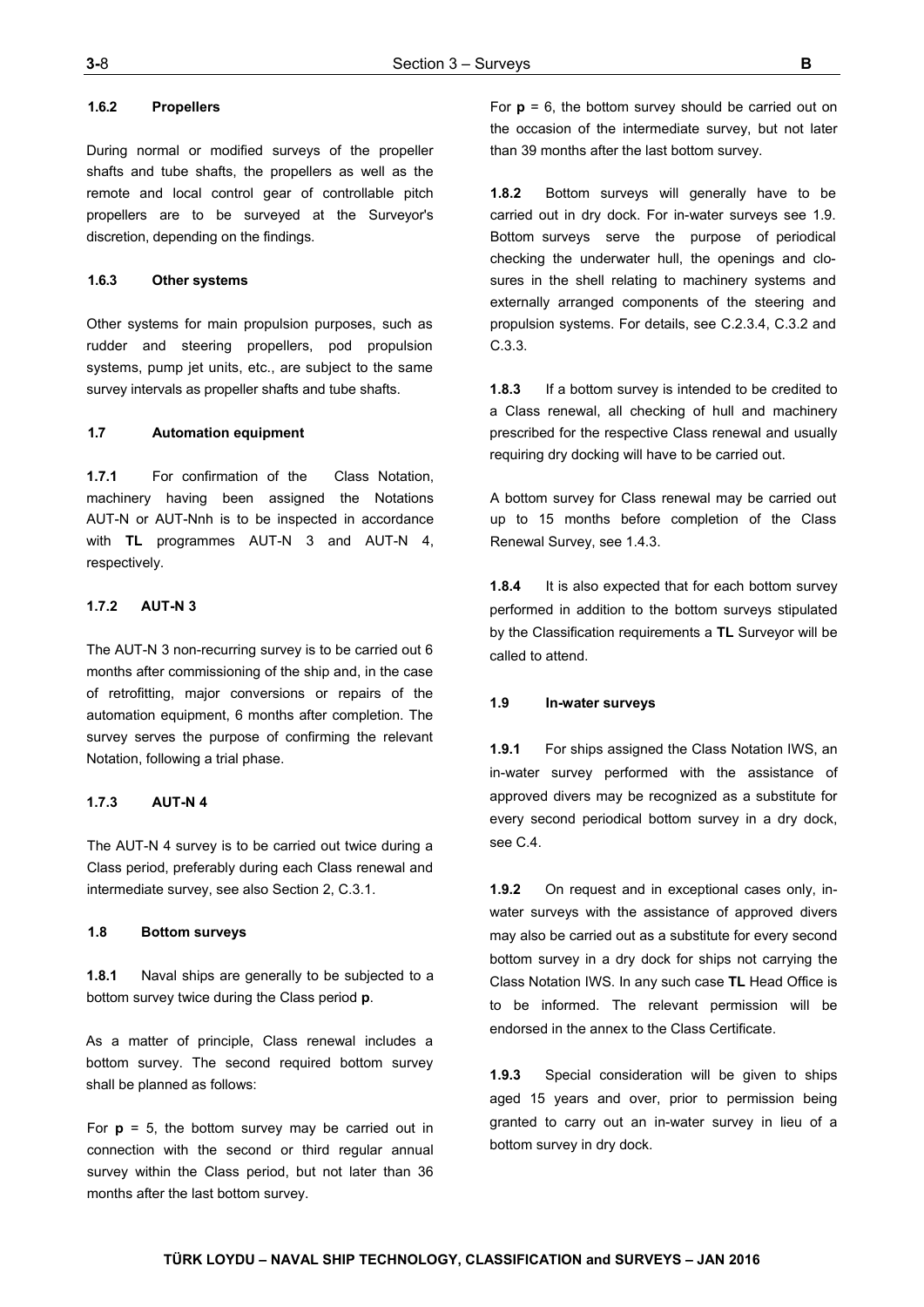## **2. Non-periodical surveys**

## **2.1 Damage and repair surveys**

Damage and repair surveys fall due whenever the ship's hull, machinery, as well as special equipment and installations covered by the Classification have suffered a damage which might affect validity of Class, or if damage may be assumed to have occurred as a consequence of an average or some other unusual event, see Section 1**,** D.2.3.

## **2.2 Voyage repairs and maintenance**

Where repairs to hull, machinery or equipment, which affect or may affect Class are to be carried out by a riding crew during a voyage, they are to be planned well in advance. A complete repair procedure including the extent of proposed repair and the need for Surveyor's attendance during the voyage is to be submitted to and agreed upon with **TL**. Failure to notify **TL** in advance of the repairs may result in suspension of the ship's Class.

Maintenance and overhaul to hull, machinery, as well as special equipment and installations in accordance with the recommended manufacturer's procedures and established marine practice and which does not require TL approval, are not included. However, any repair as a result of such maintenance and overhauls which affects or may affect Class is to be noted in the ship's log and submitted to the attending Surveyor for use in determining further survey requirements.

## **2.3 Conversion surveys**

In case of conversion and/or major changes of the ship's hull, machinery, as well as special equipment and installations with effect to the Class designation including Notations, **TL** approval is to be requested as in the case of new buildings and surveys are to be carried out, as described in Section 1, D.3.

A new or amended Class designation will be assigned, where necessary.

#### **2.4 Extraordinary surveys**

**TL** reserve the right to require extraordinary surveys to be held independently of any regular surveys. Such surveys may become necessary for examining the

ship's technical condition and are understood to be a part of **TL**'s Quality Assurance System.

## **C. Performance and Scope of Periodical Surveys**

- **1. Annual Surveys**
- **1.1 General**

Unless a dry docking survey is due, see B.1.8, annual surveys may be carried out with the ship afloat.

#### **1.2 Hull structure and related equipment**

**1.2.1** The main structural elements of the hull are to be subjected to a general visual inspection, as far as accessible. Tanks, storage and engine rooms are to be surveyed at random, depending on the ship type and the age and general condition of the ship. Where damages or excessive wastage affecting the Class are suspected, the Surveyor is entitled to carry out further investigations.

**1.2.2** Hatches and covers, bulkhead doors, ramps and any openings in the outer shell shall be surveyed at each opportunity arising, but at least once a year, regarding structural integrity as well as tightness and operability of all closures.

Additionally to the overall survey the following structural members of bow, side and stern doors are to be thoroughly inspected:

- All hinges and the pertinent hydraulic cylinders in way of their securing points,
- All securing elements of the locking devices and stoppers.

**1.2.3** The rudder and maneuvering arrangement and the anchor equipment are to be checked for visible damages. For the related machinery and for operability, see 1.3.

**1.2.4** Depending on the ship's age, the Surveyor may require opening of seawater ballast tanks for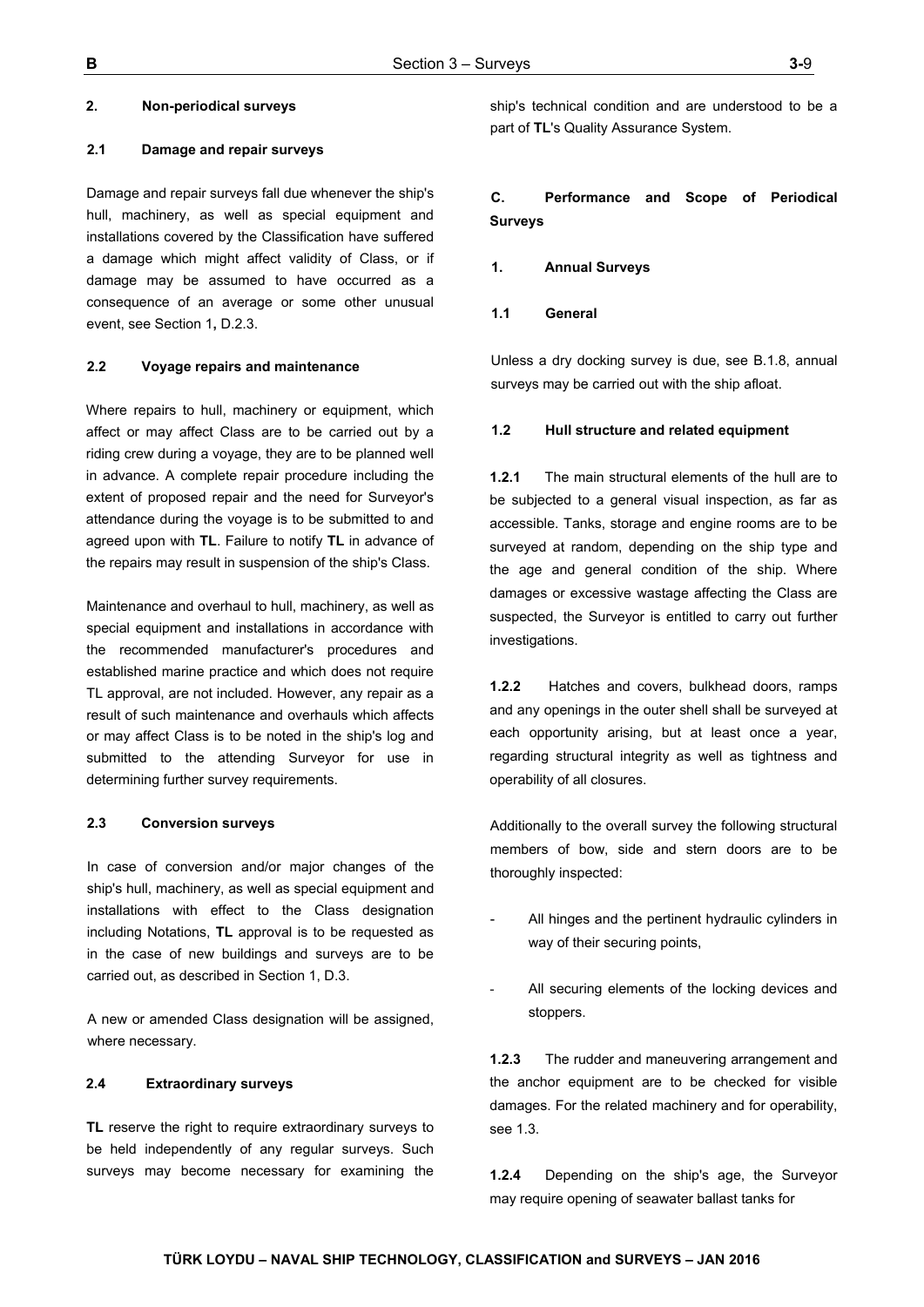visual inspection, particularly if deterioration of the coating or excessive wastage has already been observed at previous surveys, see 2.2.1.

**1.2.5** The foundations and their substructure of special equipment such as weapon systems, particularly on the upper deck, shall be inspected for damages.

**1.2.6** Where deemed necessary to the Surveyor further structures and systems will be included in the scope of the annual survey.

## **1.3 Machinery**

The machinery including electrical installations will be subjected to the following surveys and operational checks:

- General inspection of machinery and boiler rooms, with special regard to the propulsion system, the auxiliary engines, possible fire and explosion sources, and checking of emergency exits as to their free passage,
- External inspection of boilers and pressure vessels, with their appliances and safety devices. For details regarding boilers, see 2.5.2.,
- Inspection and checking of the remote control, quick-closing/stopping devices of pumps, valves, ventilators, etc.,
- Random checking of the remote control and automation equipment,
- Inspection and functional checking of the main and auxiliary steering gear, including their appliances and control systems,
- Checking of all communication systems between bridge and machinery, boiler and steering gear rooms,
- Inspection of the bilge system, including remote control actuators and bilge filling level monitors,
- Checking of the main and emergency power supply systems, including the switch gear and

other important electrical installations,

- Survey of explosion-proof installations,
- Random inspection and checking of essential equipment to the Surveyors discretion.

#### **1.4 Fire extinguishing and fire alarm systems**

**1.4.1** The following items/systems are subject to inspection and/or testing, where applicable:

- Fire mains system, including hoses and nozzles,
- Gas fire extinguishing system,
- Dry powder fire extinguishing system,
- Foam fire extinguishing system,
- Sprinkler system, including water mist sprinkler System,
- Water and/or foam drencher system,
- Any other fixed fire extinguishing system provided,
- Portable fire extinguishers, mobile fire extinguishers, including portable foam application units,
- Fire detection and alarm systems,
- Emergency stops for ventilation fans, boiler forced draft fans, fuel transfer pumps, fuel oil purifiers,
- Quick-closing fuel valves,
- Fire closures, fire dampers, etc.,
- Fireman's outfits.

#### **1.4.2 Fire hoses and nozzles**

At least 20 % of the fire hoses and nozzles provided are to be included in the testing of the fire main system.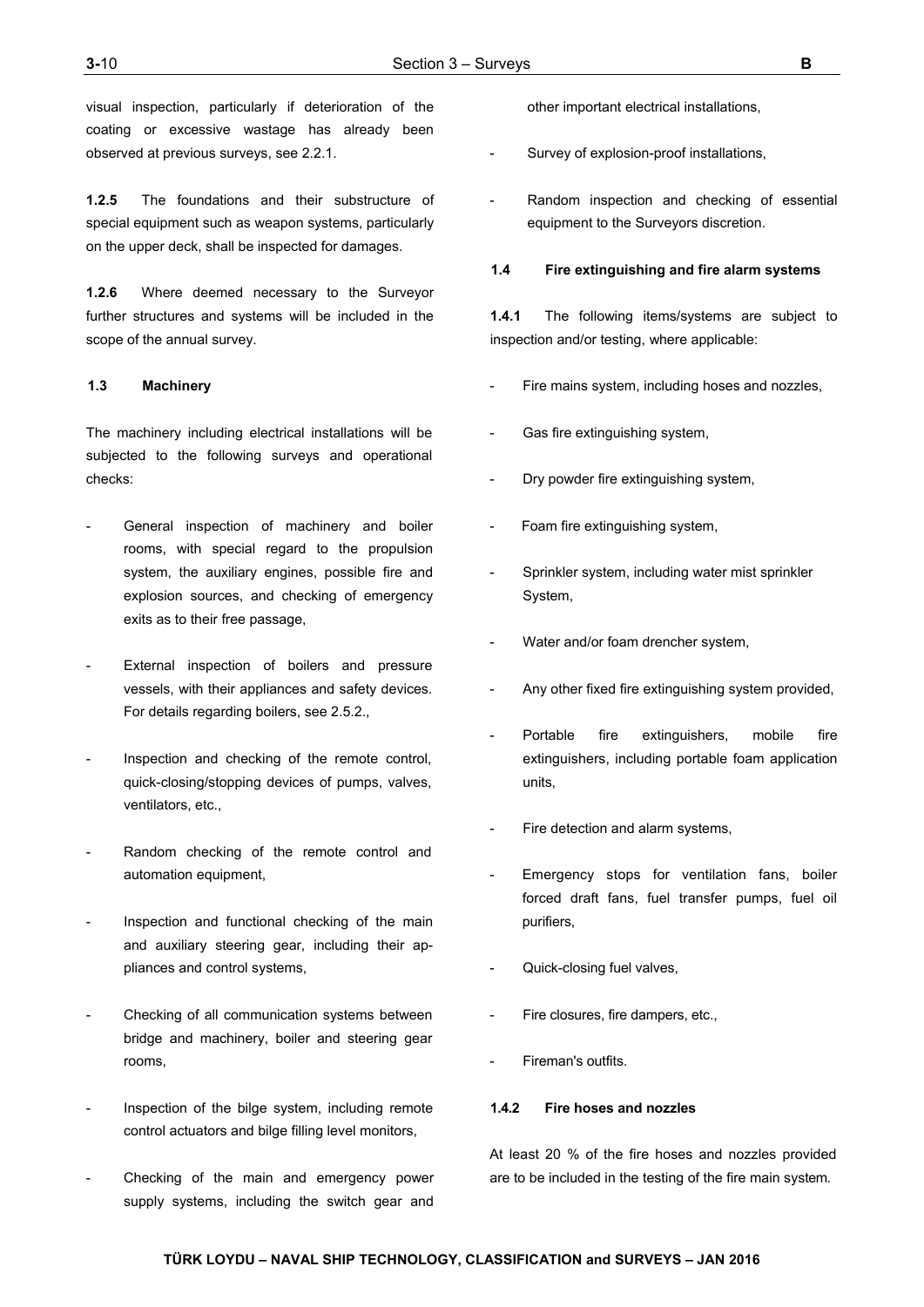## **1.4.3 Gas cylinders**

Gas cylinders of fixed gas based fire extinguishing systems are subject to level checks every 2 years. These checks may be performed by the ship's staff, provided that the results are recorded and an entry is made into the ship's log.

In the event of loss of more than 10 % of  $CO<sub>2</sub>$ (respectively more than 5 % of Halone, where this is still used), recharging is to be arranged for. For periodical testing, see 3.3.5.

## **1.4.4 Fixed fire extinguishing systems**

Fixed fire extinguishing systems, such as gas, foam, dry powder or water mist systems, are subject to maintenance by approved or recognized specialists every 2 years.

On the occasion of these inspections all  $CO<sub>2</sub>$  hose assemblies must be subjected to a visual check. All CO2 hose assemblies made of synthetic rubber must be replaced not later than 10 years from the date of manufacture.

#### **1.4.5 Portable and mobile fire extinguishers**

Portable fire extinguishers and mobile fire extinguishers are subject to inspection by a competent person every year. Maintenance shall be carried out as appropriate in accordance with the manufacturer's instructions. Each extinguisher is to be provided with a label showing the date of inspection and name and signature of the competent person.

Fire extinguishers and associated propellant gas cylinders, if any, are subject to pressure testing every 10 years.

A protocol of the inspections and maintenance work carried out is to be kept on board.

## **1.4.6 Foam concentrate**

Foam concentrate for fixed foam fire extinguishing systems is to be examined not later than 3 years after filling into the system, and yearly thereafter. The examination is to be performed by the manufacturers or

by an independent recognized laboratory. Reports are to be presented to the Surveyor. Manufacturer's certificates stating the properties of the foam concentrate shall be available onboard for reference.

The foam concentrate for the portable foam applicators is to be renewed on the occasion of every Class renewal.

**1.4.7** More extensive regulations of the Naval Authority regarding other inspection intervals / performance of the tests should be observed.

#### **1.5 Bridge control stand**

On the occasion of the annual survey an operational test of the relevant equipment is to be performed on board of ships assigned the Class Notation NAV-O or NAV-OC.

#### **1.6 Equipment related to the Notation NBC**

Equipment and provisions, such as closures, ventilation systems, filters, sensors, alarms etc., serving the protection against nuclear, biological or chemical fallout, shall be surveyed according to the instructions established by the parties involved.

#### **2. Intermediate Surveys**

## **2.1 General**

**2.1.1** Intermediate surveys shall include all the inspections and checks required for annual surveys. Additionally, the following requirements shall be observed.

**2.1.2** The requirements apply to naval ships in general. Additional requirements may have to be observed for particular ship types, due to request of the Naval Authority or in connection with manufacturer's recommendations for special equipment.

## **2.2 Hull structure**

**2.2.1** In ships aged **p** to 2**p** years, selected seawater ballast tanks are to be examined for corrosion damages and/or damage of their coatings. Depending on the survey result, the survey may be extended to additional tanks. If applicable the procedure as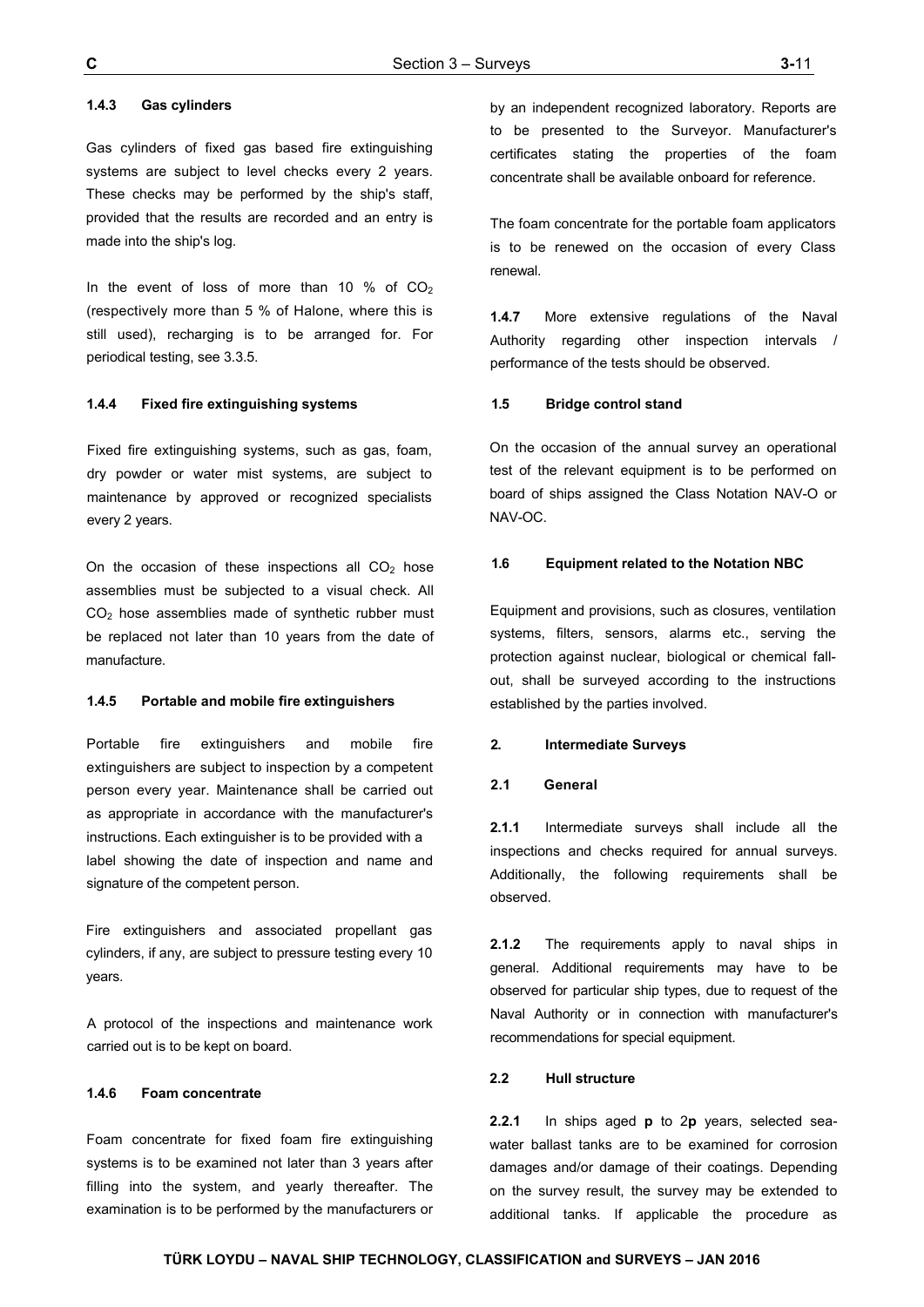**2.2.2** In ships aged 2**p** years and over, during the intermediate survey, all seawater ballast tanks are to be examined for damages to the hull structural elements and to the coating. If applicable the procedure as outlined in 2.2.3 shall be followed.

**2.2.3** If the coating in seawater ballast tanks except the double bottom tanks is found to be in poor condition, but is not renewed, if soft coating has been applied, or if when built, the tanks were not provided with effective corrosion protection, or if corrosion respectively other defects are found, maintenance of Class is to be subject to the tanks in question being examined at annual intervals, and thickness measurements carried out as considered necessary.

Also in case of double bottom tanks, annual surveys may have to be carried out.

**2.2.4** If coating is to be partly or totally renewed, only approved coating is applicable in case of a repair. The whole working procedure including the surface preparation has to be documented.

**2.2.5** Compartments and rooms normally not accessible, or accessible only after special preparations, may be required to be opened for inspection, depending on the ship's age and available information about service conditions.

## **2.2.6 Bow**, **side and stern doors**

Where considered necessary by the Surveyor, additionally crack tests shall be carried out at structural members of bow, side and stern doors as per 1.2.2.

Essentially, the crack tests will cover:

- Main joining welds and their interfacial areas both on the vessel's hull and on the doors,
- Highly stressed areas in way of the centers of rotation of the hinges,
- Highly stressed areas of the locking devices and their stoppers,

Repair welding.

For crack detection the dye penetration method or the magnetic particle inspection method shall be employed, and a test protocol is to be prepared.

#### **2.3 Machinery and electrical installations**

#### **2.3.1 Measurements**

The following measurements are generally to be performed unless it can be proved by valid protocols that they have been carried out recently:

- Crank web deflection, main engine(s),
- Crank web deflection, auxiliary diesel engine(s) (where relevant),
- Axial thrust bearing clearance of shafting system(s),
- Axial thrust bearing clearance of main and auxiliary gas turbine rotors (where applicable),
- Insulation resistance of generators and electrical motors, including cabling and switch gear.

### **2.3.2 Operational tests**

In addition to the requirements under 1.3, the following system components are to be subjected to operational tests:

- Emergency generating set, including emergency switchboard (where applicable),
- Emergency bilge valve(s),
- Bilge, ventilation and monitoring systems for the carriage of dangerous substances,
- Drainage facilities of starting-air and control-air receivers,
- General operational test of the machinery and electrical installation to demonstrate unrestricted operability, as indicated by the Surveyor.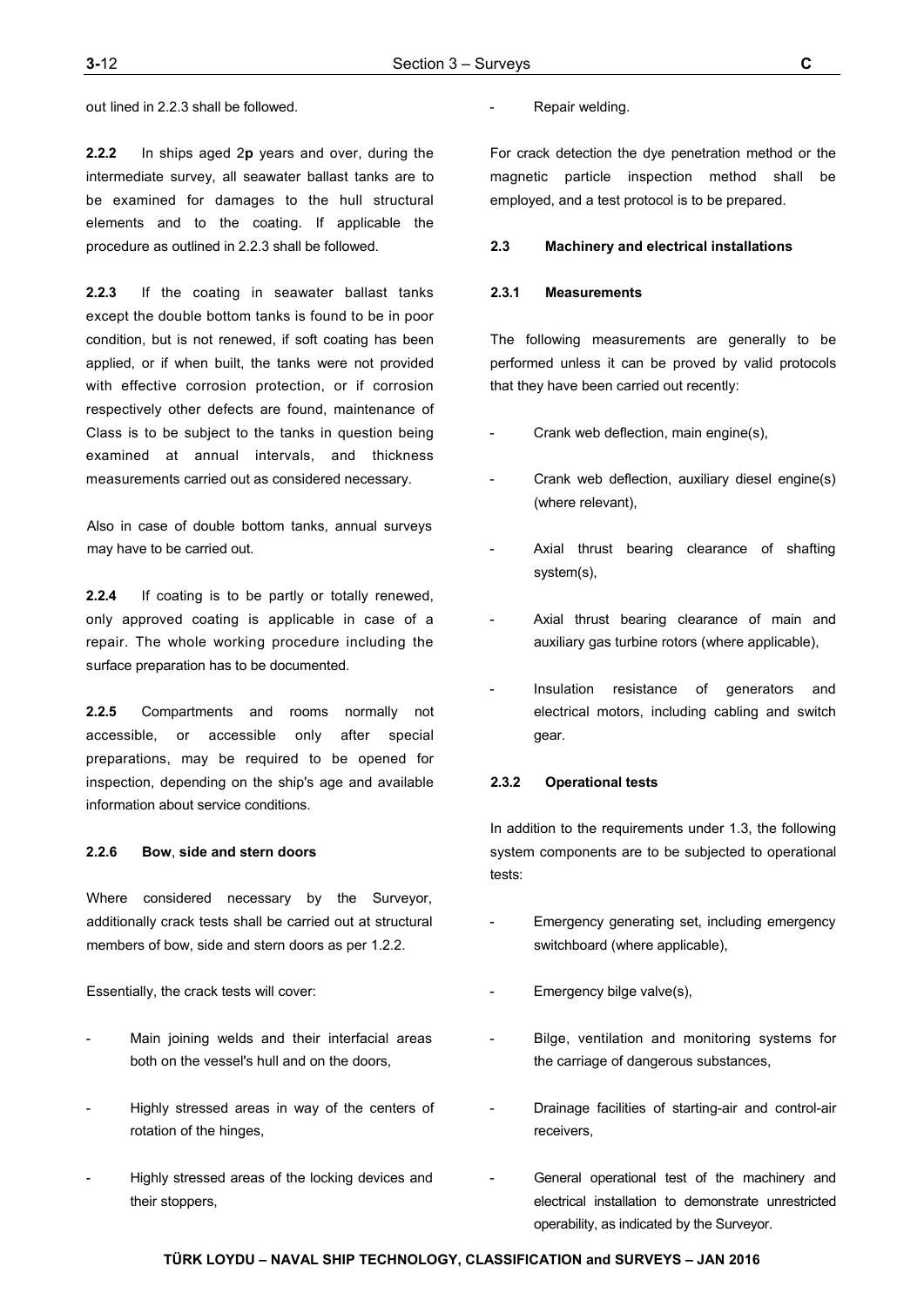## **2.3.3 Automation equipment**

The monitoring equipment and the automated functions of the machinery installation are to be subjected to operational trials under service conditions in port. The bridge remote control equipment of the propulsion system will be examined as required by the Surveyor.

# **2.4 Periodical surveys of propeller shafts and tube shafts, propellers and other systems**

The periodical surveys and tests of propeller shafts and tube shafts, propellers and other systems defined in B. 1.6 are to be performed as follows.

#### **2.4.1 Propeller shafts and tube shafts**

#### **2.4.1.1 Normal survey**

The prerequisites are defined in B.1.6.1.1. It is distinguished between:

Survey with drawing of the shaft,

Survey without drawing of the shaft.

## **2.4.1.1.1 Survey with drawing of the shaft**

The scope of normal survey consists in the following:

- Dismantling of propeller and key, where fitted, visual inspection of all parts of the shaft especially the cone, the keyway, the bearing contact areas of the shaft, the bearings, and the thread of the propeller nut, or the fillet of the flange, examination of the propeller fit,
- Non-destructive examination by an approved crack detection method of the aft end of the cylindrical part of the shaft and of about one third of the length of the taper from the large end and of the area of the keyway, or the fillet of the flange in case of a solid flange coupling,
- Examination of the bearing clearances and/or wear down before dismantling and after reassembling of the shaft with recording of the values measured,

to manufacturer's instructions (sealing rings, liners, etc.).

#### **2.4.1.1.2 Survey without drawing of the shaft**

Where the prerequisites as defined in B. 1.6.1.1.2 apply, for oil lubricating arrangement the scope of normal survey without drawing of the shaft consists in the following:

- Examination of all accessible parts of the shaft including the propeller connection to the shaft,
- Non-destructive examination by an approved crack-detection method of the aft end of the cylindrical part of the shaft and of about one third of the length of the taper from the large end and of the area of the keyway for keyed propellers, or of the forward part of the aft shaft taper for keyless propellers, or of the after fillet flange area of the shaft for solid flange coupling propellers. The area to be examined is to be sufficiently exposed, if necessary by shifting of the propeller shaft or backing-off of the propeller,
- Examination of the bearing clearances, respectively wear down of the aft bearing,
- Overhaul of the shaft sealing glands according to manufacturer's instructions (sealing rings, liners, etc.),
- Examination of the records of all regularly carried out lubricating oil analyses,
- Examination of the records of the oil consumption and the bearing temperatures.

Where doubts exist regarding the findings, the shaft is to be drawn to permit an entire examination.

#### **2.4.1.2 Modified survey**

The prerequisites are defined in B. 1.6.1.2. It is distinguished between:

- Survey with exposing the aft bearing contact area of the shaft,
- Overhaul of the shaft sealing glands according
- Survey without exposing the aft bearing contact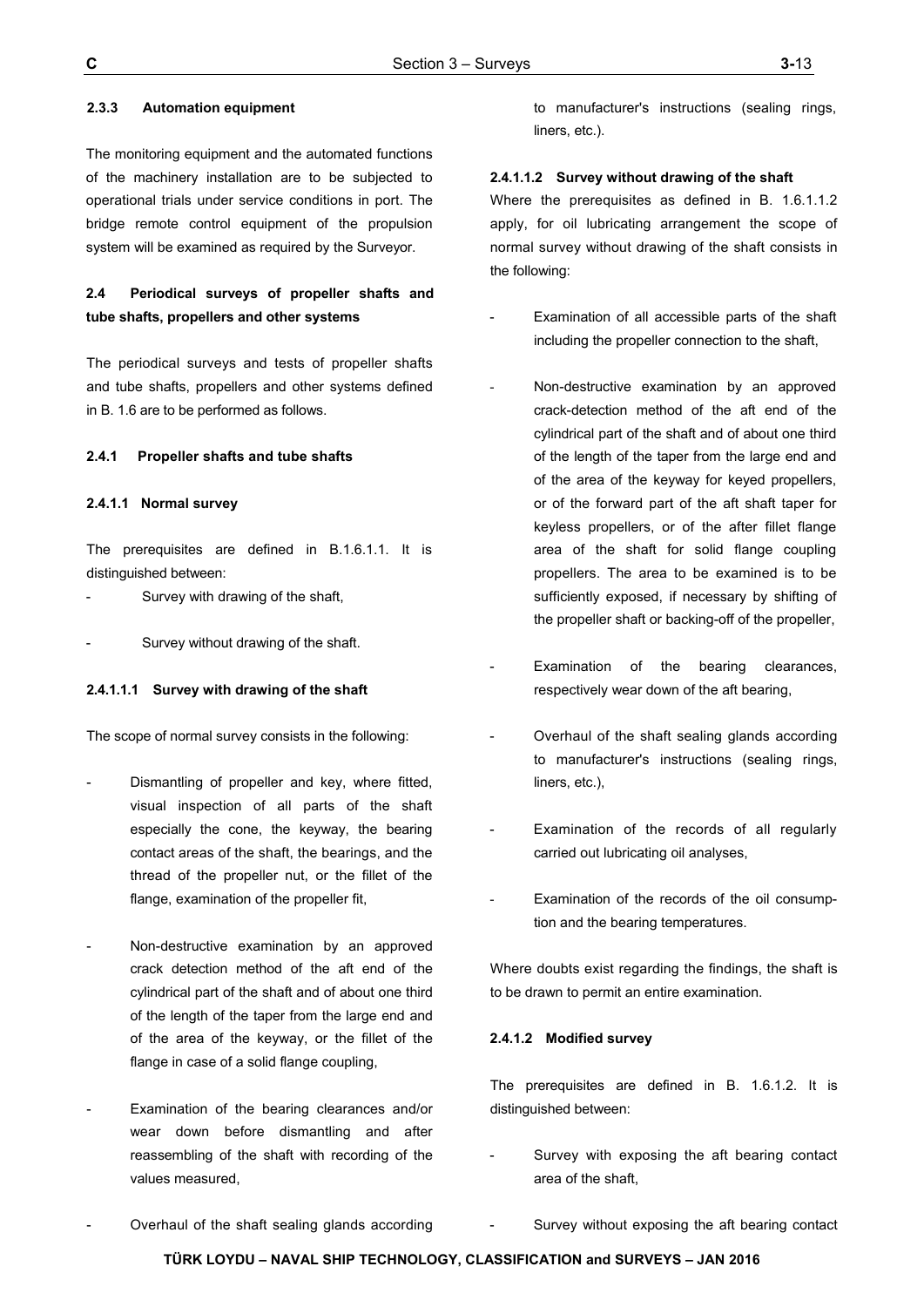area of the shaft.

# **2.4.1.2.1 Survey with exposing the aft bearing contact area of the shaft**

The scope of the modified survey consists in the following:

- Drawing the shaft to expose the aft bearing contact area of the shaft,
- Examination of the forward bearing as far as possible and of all accessible parts of the shaft including the propeller connection to the shaft,
- Examination and overhaul of the oil sealing glands according to manufacturer's instructions (sealing rings, liners, etc.),
- Examination of the bearing clearances and/or wear down of the shaft with recording of the values measured,
- Examination of the lubricating oil analysis and consumption to be within permissible limits,
- For keyed propellers, performing a non destructive examination by an approved crackdetection method of about one third of the length of the taper from the large end, for which dismantling of the propeller is required, examination of the propeller fit.

Where doubts exist regarding the findings, the shaft is to be further dismantled, respectively drawn.

# **2.4.1.2.2 Survey without exposing the aft bearing contact area of the shaft**

Where the prerequisites as defined in B. 1.6.1.2.2 apply, the scope of the modified survey without exposing the aft bearing contact area of the shaft consists in the following:

- Examination and overhaul of the oil sealing glands according to manufacturer's instructions (sealing rings, liners, etc.),
- Examination of the bearing clearances and/or

wear down of the shaft with recording of the values measured,

For keyed propellers, performing a non destructive examination by an approved crack detection method of about one third of the length of the taper from the large end, for which dismantling of the propeller is required, examination of the propeller fit.

In addition to this the survey shall include the following:

- Examination of the records of all regularly carried out lubricating oil analyses,
- Examination of the records of the oil consumption and the bearing temperatures.

Where doubts exist regarding the findings, the shaft is to be further dismantled, respectively drawn.

## **2.4.1.3 Partial survey**

The prerequisites are defined in B.1.6.1.3. The partial survey consists in the following:

- Checking of the oil sealing for leakages,
- Examination of the bearing clearances and/or wear down of the shaft with recording of the values measured,
- Examination of the records of the lubricating oil analysis,
- Examination of the records of the oil consumption and the bearing temperatures.

Where the propeller is fitted to a keyed shaft taper, in addition:

- Dismantling of the propeller and examination of the propeller fit,
- Non-destructive examination by an approved crack-detection method of the aft end of the cylindrical part of the shaft and of about one third of the length of the taper from the large end and of the area of keyway.

**TÜRK LOYDU – NAVAL SHIP TECHNOLOGY, CLASSIFICATION and SURVEYS – JAN 2016**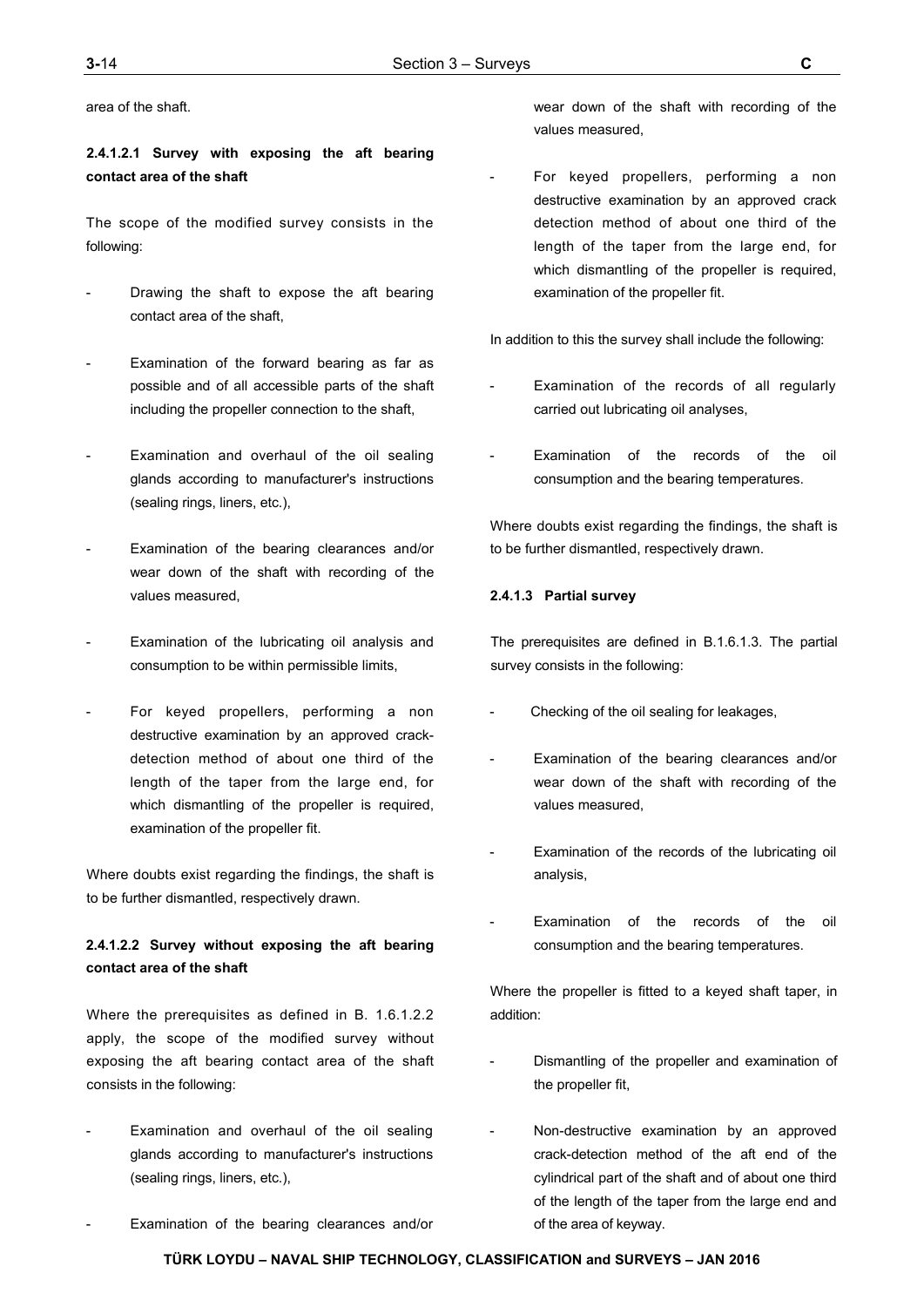Where doubts exist regarding the findings, the shaft is to be further dismantled, respectively drawn.

## **2.4.2 Propellers**

Propellers are to be examined visually on the occasion of each propeller shaft or tube shaft survey.

Damages, such as cracks, deformation, cavitation effects, etc. are to be reported and repaired at the Surveyor's discretion.

Controllable pitch propellers are to be checked for oil leakages. The function of the controllable pitch propellers has to be tested. The maintenance according to manufacturer's instructions has to be checked.

## **2.4.3 Other systems**

As far as practicable, the gearing and control elements of rudder and steering propellers are to be examined through inspection openings. For other systems such as pod propulsion systems, pump jet units, etc., the scope of survey is to be agreed with TL Head Office. The maintenance according to manufacturer's instructions is to be checked. A function test is to be carried out.

## **2.5 Steam boilers**

**2.5.1** Steam boilers are to be inspected internally and externally at nominal intervals corresponding to half the Class period **p**, preferably in connection with an intermediate or Class Renewal Survey. The maximum interval between internal surveys shall not exceed 3 years.

For ships exceeding 2**p** years of age, boilers may be required to be inspected internally at annual intervals, depending on the function/importance of the boiler.

#### **2.5.2 External inspection**

The operability and general condition of the entire boiler, including its valves and fittings, pumps, piping, insulation, foundation, control and regulating systems

and its protective and safety equipment, are to be examined. Also, the boiler manual, operating instructions and qualifications of the operating personnel are to be checked, if required by the Naval Authority.

#### **2.5.3 Internal inspection**

Where deemed necessary by the Surveyor, the boiler is to be cleaned on the water and flue gas sides and, if required, its outside surfaces are to be uncovered as well, so that all walls subject to pressure may be examined.

Where the design of the boiler does not permit an adequate internal inspection, hydraulic tests may be required. It is left to the Surveyor's discretion to have the internal inspection supplemented by hydraulic tests, if considered necessary on account of the general condition/appearance of the boiler.

Where there are doubts concerning the thickness of the boiler walls, measurements shall be made using a recognised gauging method. Depending on the results, the allowable working pressure for future operation is to be determined.

The hydraulic pressure test is to be carried out to a test pressure of 1.3 times the allowable working pressure. Only after repairs of major damages the test pressure shall be 1.5 times the allowable working pressure. If the maximum allowable working pressure is less than 2 bar, the test pressure shall be at least 1 bar above the maximum allowable working pressure. In no case the test pressure should exceed the test pressure applied during the first inspection of the boiler after completion.

**2.5.4** Beyond the above periodical inspections, the Surveyor may require hydraulic tests or extraordinary inspections to be performed on other occasions, e.g. following repairs and maintenance work.

#### **3. Class Renewal Surveys**

#### **3.1 General**

**3.1.1** In addition to the inspections and checks to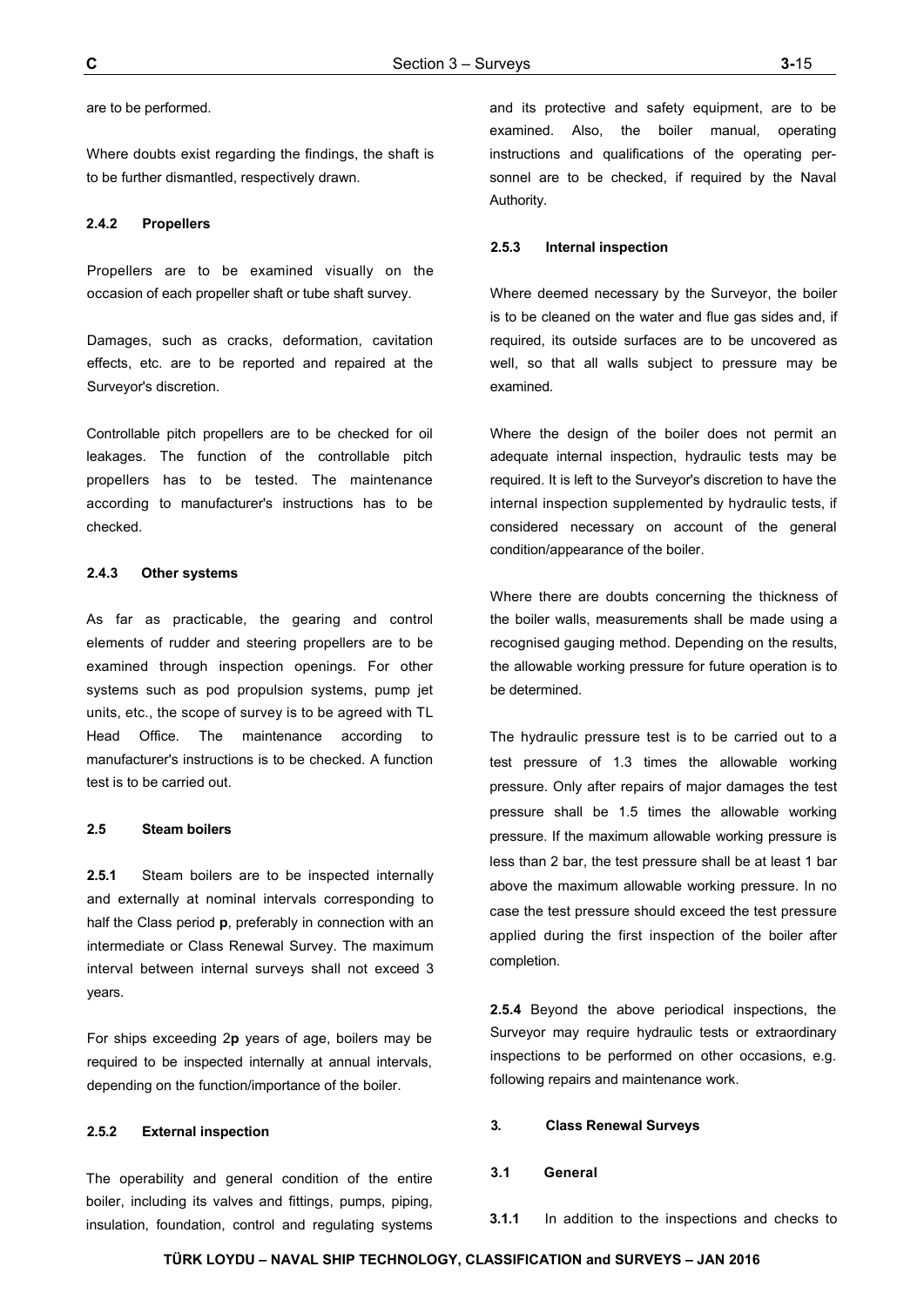be carried out on occasion of the annual and intermediate surveys, for Class renewal the following requirements shall be observed.

**3.1.2** The Class Renewal Survey is in principle to be held when the ship is in dry dock or on a slipway, unless a dry docking survey has already been carried out within the admissible period, see B.1.8.

The ship is to be placed on blocks of sufficient height so that the keel, the bottom plating, the rudder and any other installations at the bottom can be examined in a satisfactory manner.

**3.1.3** For surveys normally requiring dry-docking, and where the Notation IWS has been assigned, the requirements according to 4. have to be observed.

## **3.2 Hull structure**

## **3.2.1 Class Renewal I**

Class Renewal I has to be performed at the end of the first Class period **p.** For definition see B.1.4.2.

#### **3.2.1.1 Hull, general**

At the Surveyor's discretion, the survey on principle covers the whole hull structure, particularly those areas which from experience are known to be exposed to fatigue and corrosion, such as openings in the shell and in the deck including doors and hatch coamings and covers, tanks, engine foundations and ends of superstructures. As a matter of principle, all machinery spaces, dry spaces, store rooms, pipe tunnels, cofferdams and void spaces are to be examined, including the piping systems.

## **3.2.1.2 Preparation for inspection**

All spaces required to be inspected are to be cleared, cleaned and ventilated where necessary at the Surveyor's discretion so that all structural parts can be examined. For tanks, see 3.2.1.3.

Where the structural elements are covered, the Surveyor may require parts of the covering to be removed.

If deemed necessary by the Surveyor, defective cement and asphalt covering is to be removed. The steel work is to be examined before painting or before the cement or other coverings are renewed.

#### **3.2.1.3 Tank surveys**

The seawater ballast tanks are to be inspected at the Surveyor's discretion, if applicable; the procedure as outlined in 2.2.3 shall be followed.

Fuel oil, lubricating oil and fresh water tanks need not to be emptied, if their tightness can be verified by an external examination while they are completely filled and there is no reason for doubt as to their un objectionable condition. However, fore and after peak are in any case subject to internal examinations at each Class Renewal Survey.

#### **3.2.1.4 Tightness tests**

Each compartment of the double bottom and all tanks, the boundary plating of which forms part of the ship's main structure, are to be subjected to pressure tests. Fuel oil, lubricating oil and fresh water tanks may be tested by filling with the respective liquid.

The test pressure applied is to correspond to a head of water up to the top of the overflow/air pipe or up to the hatch of a tank, where applicable, whichever is higher.

The tightness of pipe tunnels outside the inner bottom, and of void spaces, may be tested by air pressure. Air pressure testing of other spaces is to be agreed with the Surveyor from case to case. The overpressure must not exceed 0,2 bar.

#### **3.2.1.5 Thickness measurements**

If the Surveyor has reason to suspect inadmissible corrosion, he may require the rust to be removed from parts of the structure and thickness measurements to be carried out, see 6.

#### **3.2.1.6 Rudder, equipment, deck openings, etc.**

The Class Renewal Survey also covers other parts essential for the operation and safety of the ship, such as rudder and steering gear, watertight doors, sluice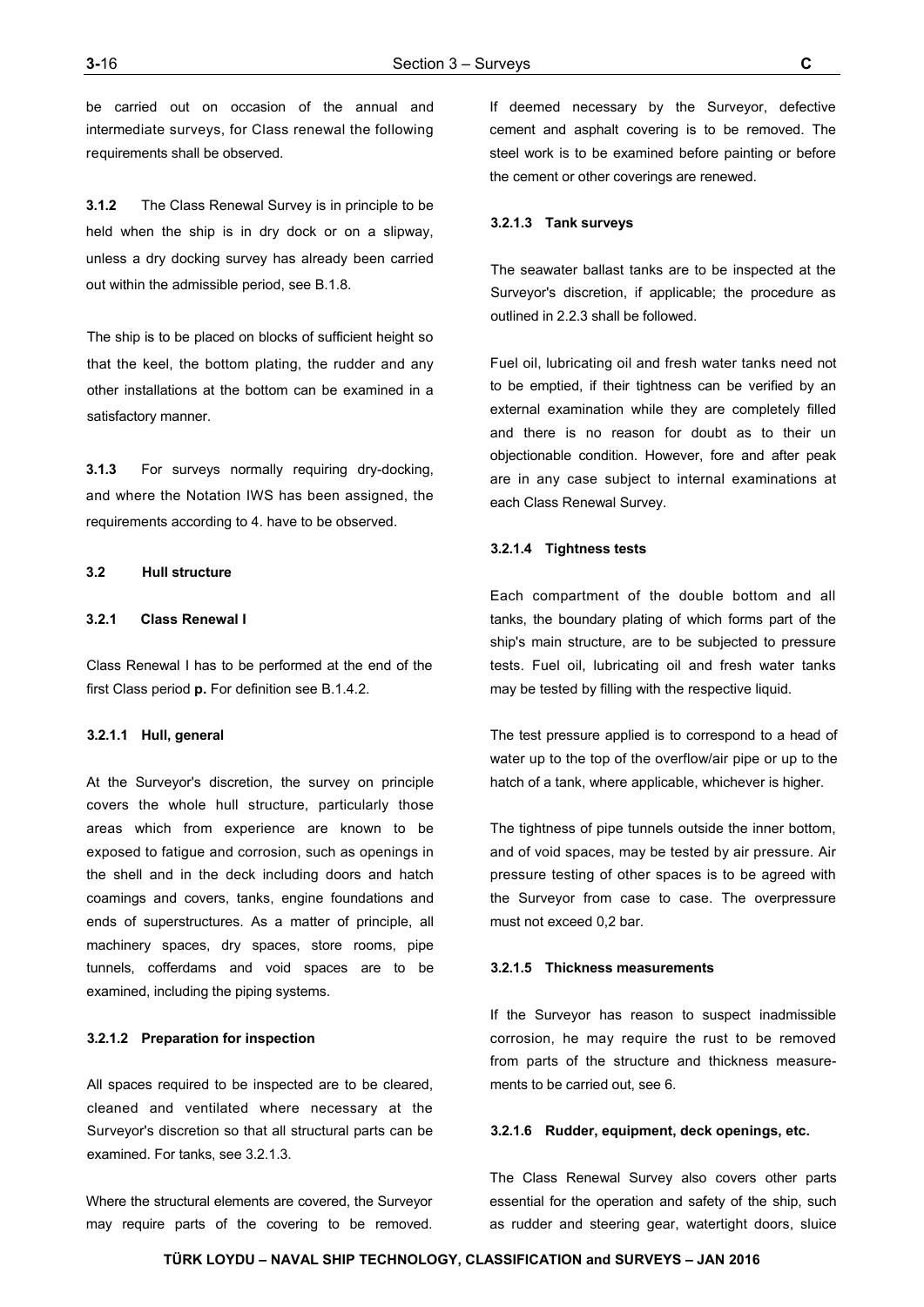valves, air and sounding pipes, gas freeing and safety arrangements of cargo tanks, life-boat davits, companionways, hatches, scuppers and water drain pipes with their valves, fire protecting arrangements, masts, anchors, anchor chains and hawsers.

Doors, if any, are to be checked, see 2.2.6.

The rudder, rudder couplings and bearings, as well as the stock are to be surveyed in mounted condition, the rudder clearance to be measured and documented. The steering gear is to be subjected to an operational trial.

If considered necessary in view of the inspection results, the rudder and/or parts of the steering gear may have to be dismantled.

#### **3.2.1.7 Engine room structure**

Particular attention is to be given to tank tops, shell plating in way of tank tops, brackets connecting side shell frames and tank tops, engine room bulkheads in way of tank top and the bilge wells. Where wastage is evident or suspected, thickness measurements are to be carried out.

#### **3.2.2 Class Renewal II**

**3.2.2.1** The requirements for the second Class renewal include those for Class Renewal I. Additionally, the following investigations are to be carried out.

**3.2.2.2** The structural parts behind ceilings, floor coverings and insulation are to be examined, as required by the Surveyor and depending on the general condition of the ship, see 3.2.1.2.

**3.2.2.3** In principle, all tanks are to be examined internally.

Lubricating oil and fresh water tanks are to be at least examined at random, as required by the Surveyor.

In the case of seawater ballast tanks the procedure as outlined in 2.2.3 shall be followed, if applicable. Peak tanks see 3.2.1.3

**3.2.2.4** The chain cables are to be ranged so that they can be examined for wear and other damages throughout their length. The mean diameter of the anchor chain cables is to be determined on at least 3 links per length.

**3.2.2.5** For thickness measurements, see 6.

#### **3.2.3 Class Renewal III and subsequent ones**

**3.2.3.1** The requirements for the third and the subsequent Class renewals include those for the Class Renewal II. Additionally, the following investigations are to be carried out.

**3.2.3.2** Ceilings, linings and insulation of all spaces adjacent to the shell plating and the inner bottom shall be removed, as indicated by the Surveyor, to enable the steel structure to be examined in detail.

For Class Renewals IV and subsequent ones the inner bottom ceilings are to be completely removed and the tank top is to be carefully cleaned, such as to enable proper assessment of the tank top's condition.

The wall lining underneath windows in the outer shell is to be lifted as required by the Surveyor so that the structure behind may be examined.

**3.2.3.3** All tanks are to be examined internally. The fuel oil, lubricating oil and fresh water tanks are to be examined internally and tested to the maximum working overpressure, at the Surveyor's discretion, see 3.2.1.3. In the case of seawater ballast tanks the procedure as outlined in 2.2.3 shall be followed, if applicable. For peak tanks see 3.2.1.3.

**3.2.3.4** The rudder body is to be examined. The connections to the rudder stock and pertinent securing devices are to be inspected. For clearances, see 4.2.2.

The rudder stock is to be surveyed as far as accessible. If deemed necessary in view of findings during this external inspection, the stock is to be dismantled. In way of the bearings, stock and pintle are to be examined for corrosion.

**3.2.3.5** The weight of the anchors is to be checked.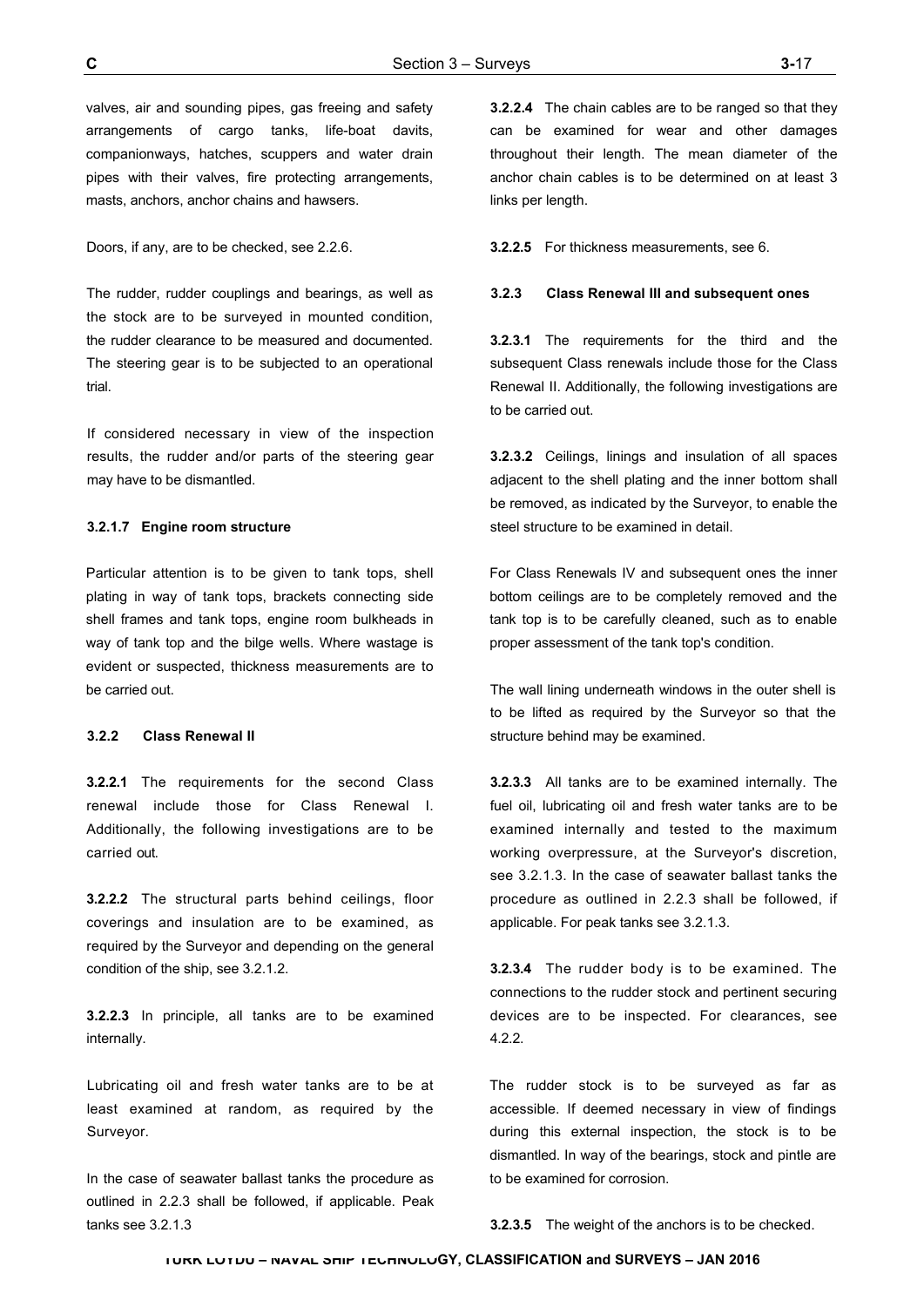## **3.3 Machinery including electrical installations**

## **3.3.1 General**

**3.3.1.1** Except for individual machinery components as indicated in the following, the scope of all Class Renewal Surveys related to the machinery including electrical installations is identical. If the Continuous Class Renewal system is applied, the indications according to B.1.5 are to be observed.

## **3.3.1.2 Surveys requiring dry docking**

While the ship is in dry dock, the sea inlet and discharge valves are to be examined as to their condition and to be opened up and overhauled once within a Class period **p.**

Bow thrusters and positioning equipment are to be subjected to a general survey, and to trials upon floating of the ship.

For propeller(s), propeller and stern tube shaft(s), see 2.3.4.

## **3.3.2 Propulsion system**

**3.3.2.1** Inspection of the propulsion system is mainly to cover:

- Intermediate shafts and bearings, including thrust bearings,
- Gearing,
- Mechanical and flexible couplings,
- Turning gear,
- The main propulsion engines or gas turbines, see 3.3.2.2 and 3.3.2.3.

Spring elements made of rubber ring clutches with or without plies of fabric and under shear load, and other rubber or fibre reinforced plastic couplings are to be renewed, if required on account of negative inspection results.

### **3.3.2.2 Main propulsion engines**

The following components are to be inspected and checked in the dismantled condition, where deemed necessary by the Surveyor:

- Cylinders, cylinder covers, pistons, piston rods and bolts, cross heads, crankshaft and all bearings,
- Camshaft, with drive and bearings,
- Tie rods, frame, foundation and fastening elements,
- Injection system, attached pumps and compressors, superchargers, suction and exhaust lines, charging air coolers, filters, monitoring, control, protective and safety devices, starting, reversing and maneuvering equipment.

#### *Note:*

*In case of medium speed diesel engines, dismantling and replacement of main and crank bearings may be postponed until the service life limits have been reached. The acceptable intervals between overhauls are determined by TL Head Office.*

#### **3.3.2.3 Main propulsion gas turbines**

On occasion of each Class renewal, the vibration behaviour of the main propulsion gas turbines is to be investigated, possibly by regular checks during operation. Depending on the result and as required by the Surveyor, the turbine casing(s) will have to be opened up and the rotor(s), bearings, etc. inspected in detail.

The safety arrangements of the turbines are to be tested.

## **3.3.3 Auxiliary engines**

For all auxiliary engines, the survey scope is identical to that applying to the main engines. A reduction in the scope of survey may be agreed to upon examination of the maintenance protocols.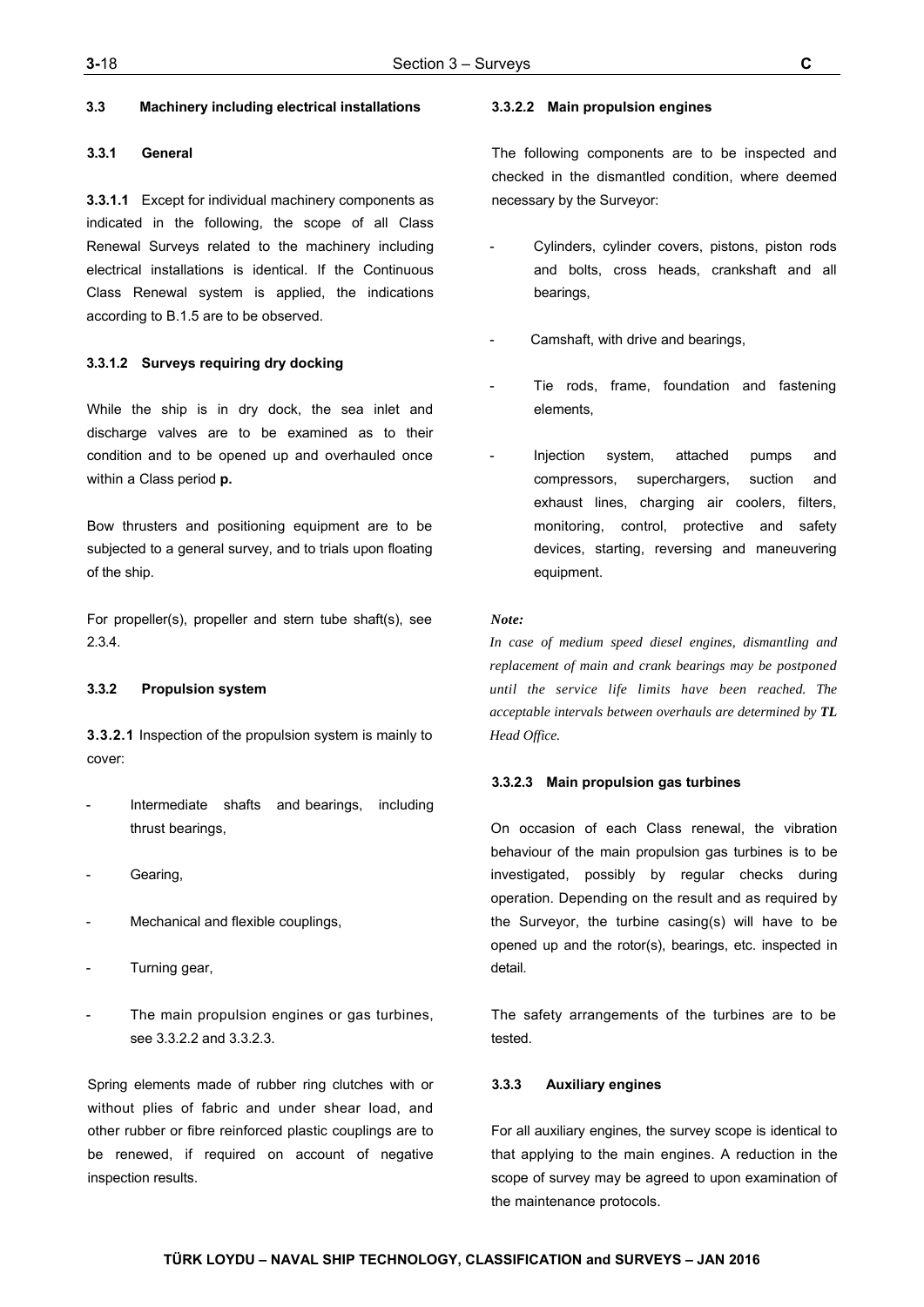## **3.3.4 Steam boilers**

**3.3.4.1** For internal and external inspections of boilers, see 2.5.

**3.3.4.2** Steam pipes and heating coils shall be examined according to agreed procedures.

## **3.3.5 Pressure vessels**

**3.3.5.1** Pressure vessels are to be inspected internally and externally.

Pressure vessels for which pressure [bar] times cubic capacity [l] is less than or equal to 200 are to be surveyed on the occasion of checking of the pertinent piping system.

**3.3.5.2** Where pressure vessels cannot be satisfactorily examined internally and where their unobjectionable condition cannot be clearly stated during the internal inspection, approved non-destructive test methods and/or hydraulic pressure tests are to be carried out.

The hydraulic pressure test is to be performed at a test pressure of 1,5 times the maximum allowable working pressure. If the maximum allowable working pressure is less than 2 bar, then the test pressure should be at least 1 bar more than the maximum allowable working pressure. Pressure vessels manufactured in accordance with DIN Standard 4810 are, subject to that Standard, to be tested to 1,3 times the admissible working pressure. The test pressure must in no case exceed the initial test pressure.

#### **3.3.6 Auxiliary machinery, equipment and piping**

The following components are to be inspected and tested in dismantled condition, where deemed necessary by the Surveyor:

- All pumps of the essential systems,
- Air compressors, including safety devices,
- Separators, filters and valves,
- Coolers, pre-heaters, see 3.3.5,
- Main and auxiliary steering gear,
- Anchor and other windlasses, including drives,
- Piping, pipe connections, compensators and hoses,
- Emergency drain valves and bilge piping systems,
- Tank filling level indicators,
- Installations preventing the ingress of water into open spaces,
- Fresh water distillation plant, where provided,
- Oil purifier and sewage systems,
- Additional systems and components, where deemed necessary by the Surveyor, as well as special equipment and installations if included in the scope of Classification.

#### **3.3.7 Automation equipment**

The monitoring equipment and the automated functions of the machinery installation are to be subjected to operational trials under service conditions in port. The bridge remote control equipment of the propulsion system will be examined as required. Details are given in the **TL** survey programme AUT 4, see also 2.3.3.

#### **3.3.8 Electrical installations**

#### **3.3.8.1 Propulsion machinery**

If the ship is propelled by electrical machinery, the propulsion motors, the propulsion generators and exciters, particularly the windings of these machines, and their ventilating systems are to be examined and tested. Checking of the electric switch gear for operability is to cover also the protective, safety and interlocking devices.

The electric cables and their connections are to be inspected.

The insulation resistance of all electric machinery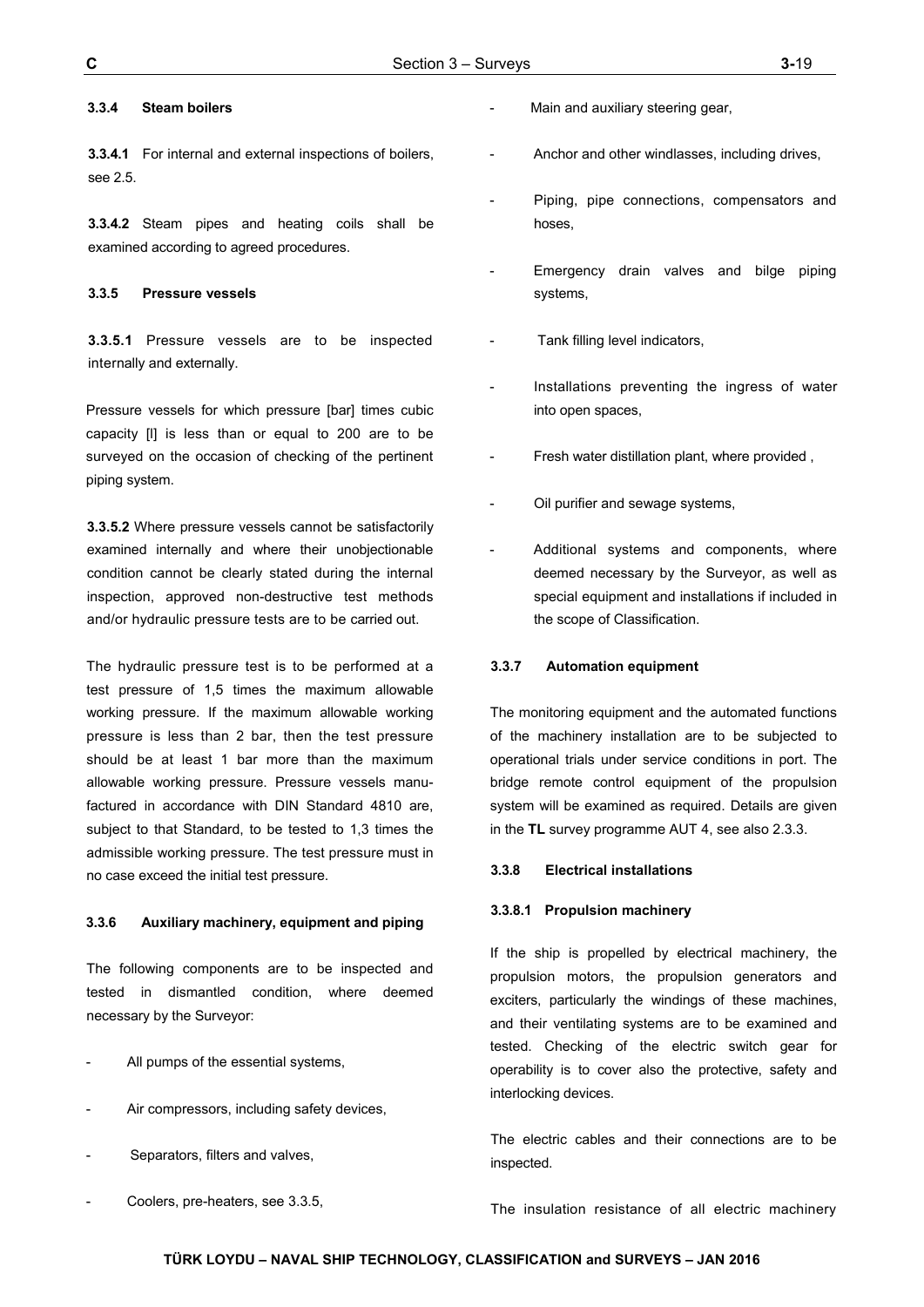and equipment is to be tested.

#### **3.3.8.2 Dynamic positioning systems**

Dynamic positioning systems according to Section 2, C.3.3, including control systems, are to be subjected to operational tests.

#### **3.3.8.3 Auxiliary machinery**

The electrical machinery and equipment, including the generators, the motors of the essential services, the switch gear including its protective and interlocking devices, as well as the cable network are to be inspected externally.

The insulation resistance is to be measured.

#### **3.3.8.4 Explosion protection**

Electrical installations and equipment located in spaces in which there is a risk of inflammable gas or vapour/air mixtures accumulating, are to be checked as to the explosion protection provided.

## **3.3.9 Pipes in tanks**

Where pipes are led through tanks, they are to be examined and, if required by the Surveyor, subjected to hydraulic tests, if for the respective tanks an internal examination is required according to 3.2.1.3. Depending on the results obtained, thickness measurements may be required.

#### **3.3.10 Fire extinguishing and fire alarm systems**

**3.3.10.1** Proof is to be furnished to the Surveyor that the entire fire extinguishing equipment is ready for operation and in a satisfactory condition.

For details and trials, see 1.4.

Emergency exits/escapes are to be inspected.

CO2 cylinders (Halon bottles, where still used), see 1.4.3.

On the occasion of every Class Renewal Survey all  $CO<sub>2</sub>$  hose assemblies must be subjected to a visual check. All  $CO<sub>2</sub>$  hose assemblies made of synthetic rubber must be replaced not later than 2**p** years from the date of manufacture.

**3.3.10.2** Periodical tests of CO<sub>2</sub> cylinders for fire extinguishing purposes are to be carried out at intervals not exceeding 2**p** years. At least 10 % of the gas cylinders provided are to be subjected to an internal inspection and hydrostatic test. Halon containers of existing fixed Halon fire-extinguishing systems are exempted from this requirement.

Irrespective thereof, on the occasion of recharging CO<sub>2</sub> cylinders and Halon containers are to be tested, if the last test dates back 2**p** years or more.

Following a hydraulic pressure test, the vessels or bottles are to be carefully dried.

**3.3.10.3** In the case of vessels for powder extinguishing agents, periodical pressure tests may be dispensed with, provided that their internal inspection does not reveal any deficiencies.

**3.3.10.4** The intervals between surveys as referred to may be reduced, depending on the findings.

#### **3.3.11 Spare parts**

Spare parts are to be checked for completeness as per the Rule requirements and/or according to the lists approved by **TL** and kept in the ship's files, as well as for their operability.

## **3.3.12 Trials**

Upon completion of the surveys for Class renewal, the Surveyor must be satisfied that the entire machinery installation including electrical installations and steering gear, as well as special equipment and installations are operable without any restrictions. In case of doubt, trials and/or operational tests may be necessary.

## **4. Dry Docking Surveys**

#### **4.1 General**

For the survey the ship is to be placed on sufficiently high and secure blocks, so that all necessary examinations can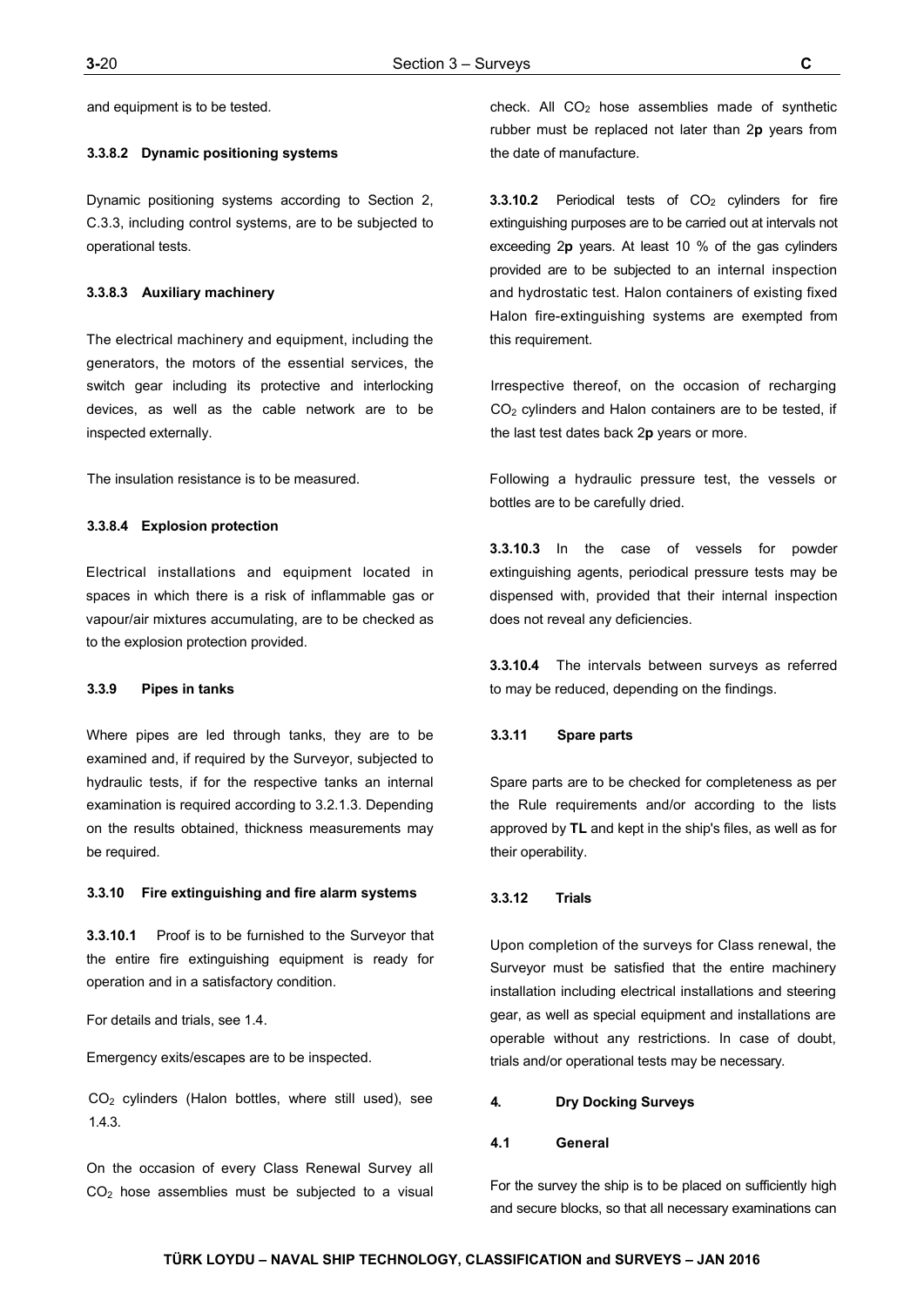be carried out. It may be necessary to clean the bottom and outer shell and/or remove rust from some areas.

## **4.2 Hull bottom survey**

**4.2.1** The survey covers an examination of the bottom and side plates of the shell plating, including any attachments, the rudder, the scuppers and water drain pipes, including their closures.

#### **4.2.2 Steering gear**

The rudder, rudder couplings and bearings, as well as stocks and pintles, are to be surveyed in place, the rudder clearance is to be measured and documented. The steering gear is to be subjected to an operational trial.

If considered necessary in view of the inspection results, the rudder or parts of the steering gear will have to be dismantled.

Bow thrusters are normally to be inspected in place.

## **4.2.3 Machinery and propulsion systems**

**4.2.3.1** For propeller(s), propeller shaft(s), stern tube(s), see 2.3.4.

**4.2.3.2** Sea and discharge valves - including those of special equipment, if any - are to be checked as to their condition during each dry docking survey and to be opened up and overhauled once within a period of Class.

## **5. In-Water Surveys**

## **5.1 Approvals**

**5.1.1** The diving firm assisting in in-water surveys must be approved by **TL** for this purpose.

**5.1.2** The validity of the approval will depend on the continued qualification for satisfactorily carrying out the work required. The approval will have to be renewed after a period not exceeding 5 years.

## **5.2 Performance of survey**

**5.2.1** Unless accessible from outside with the aid of

the ship's trim and/or heel, underwater parts are to be surveyed and/or relevant maintenance work is to be carried out with assistance by a diver whose performance is controlled by a Surveyor, using an underwater camera with monitor, communication and recording systems.

**5.2.2** Surveys of the underwater body are to be carried out in sufficiently clear and calm waters.

The ship should be in light ship condition.

The shell sides below the water-line and the bottom must be free from fouling.

**5.2.3** The underwater pictures on the surface monitor screen must offer reliable technical information such as to enable the Surveyor to judge the parts and/ or the areas surveyed.

**5.2.4** Documentation suited for video reproduction including voice is to be made available to **TL**.

## **5.3 Additional examinations**

**5.3.1** Where, for instance, grounding is assumed to have taken place, the Surveyor may demand individual parts of the underwater body to be additionally inspected from inside.

**5.3.2** If during the in-water survey damages are found which can be assessed reliably only in dry-dock or require immediate repair, the ship is to be dry docked. If the coating of the underwater body is in a condition which may cause corrosion damages affecting ship's Class to occur before the next dry docking, the ship is to be dry docked.

# **6. Thickness Measurements and Corrosion Tolerances**

#### **6.1 General**

## **6.1.1 Definitions**

Substantial corrosion is an extent of corrosion such that assessment of corrosion pattern indicates wastage in excess of 75 % of allowable margins, but within acceptable limits.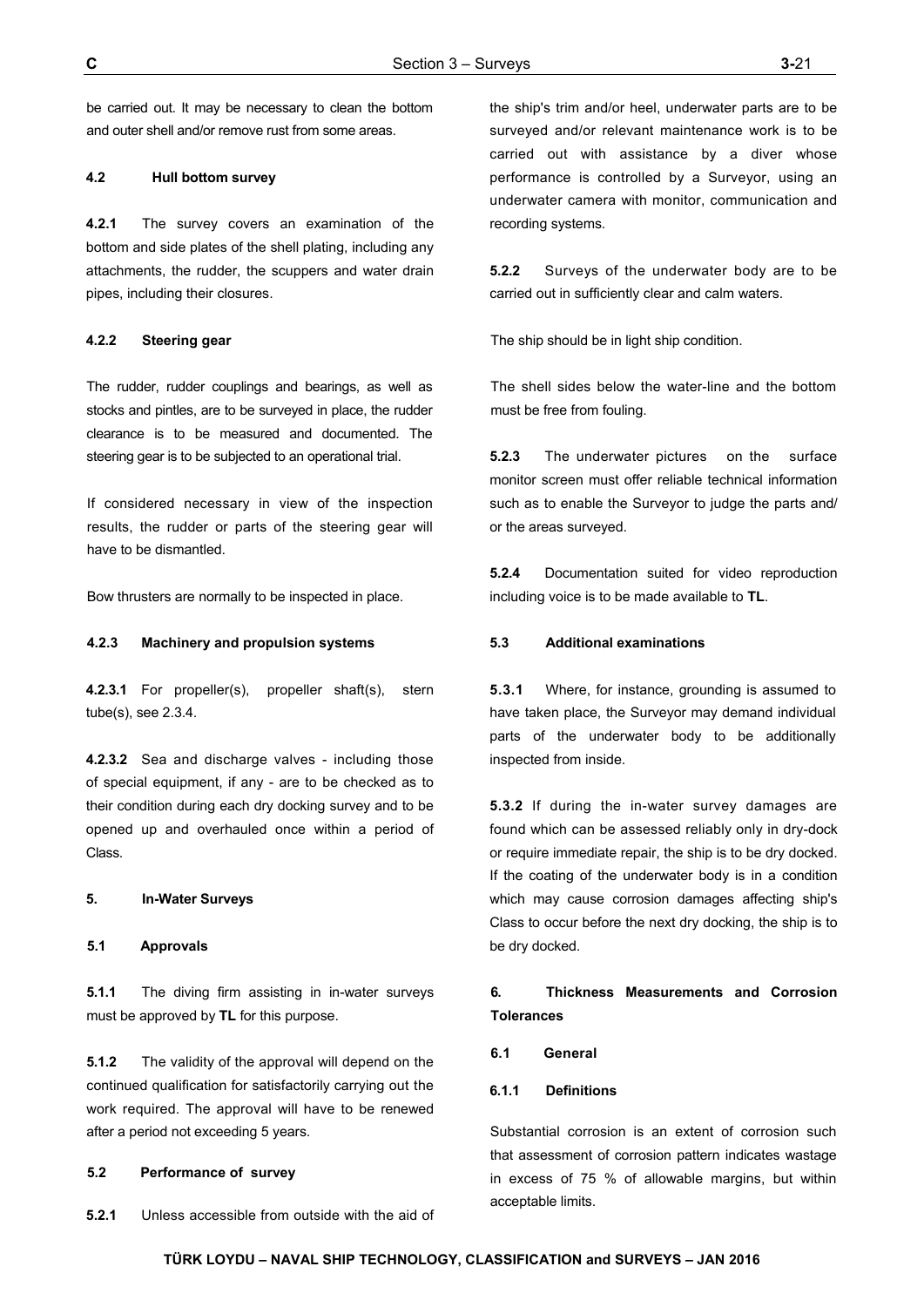Soft coating is solvent-free coating on base of wool grease, grease, mineral oils and/or wax that remains soft so that it wears off when touched.

Poor condition is a breakdown of coating over 20 % or more of areas, or hard scale at 10 % or more of areas under consideration.

Good condition is a condition with only minor spot rusting.

Suspect areas are locations showing substantial corrosion and/or are considered by the Surveyor to be prone to rapid wastage.

Close-up examination is an examination where the details of structural components are within the close visual inspection range of the surveyor, i.e. normally within reach of hand.

**6.1.2** The thickness of structural elements is checked by measurements, in order to assess whether or not the values stipulated in the Construction Rules are observed, taking into account the admissible tolerances. Unless severe corrosion has occurred owing to particular service conditions, thickness measurements will not be required until Class Renewal II, see 3.2.2 and 3.2.1.5.

**6.1.3** Thickness measurements are to be carried out in accordance with recognized methods and by authorized personnel or companies, see 6.2. Rust and contamination are to be removed from the components to be examined. The Surveyor is entitled to require check measurements or more detailed measurements to be performed in his presence. The thickness measurements are to be witnessed by the Surveyor on board to the extent necessary to control the process.

The scope of thickness measurement as well as the reporting shall be fixed in a survey planning meeting between the Surveyor, representatives of the Naval Authority and the approved thickness measurement operator/firm well in advance of measurements and prior to commencing the survey.

#### **6.2 Authorization**

**6.2.1** The personnel or the company entrusted

with thickness measurements as well as the procedure for documentation must be approved by TL for this purpose.

**6.2.2** The validity of the approval will depend on the continued qualification. The approval will have to be renewed after a period not exceeding 3 years.

#### **6.3 Scope of measurements**

#### **6.3.1 Main hull structural elements**

In Class Renewal II and all subsequent ones the plate thickness of the main hull (essential longitudinal and transverse) structural elements are to be checked by measurements. The number of measurements depends on the ship's maintenance condition and is left to the Surveyor's discretion. The minimum requirements for thickness measurements on the occasion of Class Renewal Surveys are stated in Table 3.1, depending on the ship's age. Respective thickness measurements to determine the general level of corrosion are to be carried out.

**6.3.2** The extent of thickness measurements may be reduced, in comparison with those stated in Table 3.1, provided during the close-up examination according to Table 3.2 the Surveyor satisfies himself that there is no structural diminution, and the protective coating, where applied, continues to be effective.

The Surveyor may extend the scope of the thickness measurement as deemed necessary. This applies especially to areas with substantial corrosion.

Transverse sections should be chosen where largest corrosion rates are suspected to occur or are revealed by deck plating measurements.

## **6.3.3 Seawater ballast tanks**

In the case of major corrosion damages, the structural elements of seawater ballast tanks are to be checked by thickness measurements, see 2.2.3.

**6.3.4** Where special reasons exist, the Surveyor may demand thickness measurements to be carried out already on the occasion of Class Renewal I, also outside the area of 0.5 L amidships, see 3.2.1.5. The same applies in the case of conversion or repair of a ship.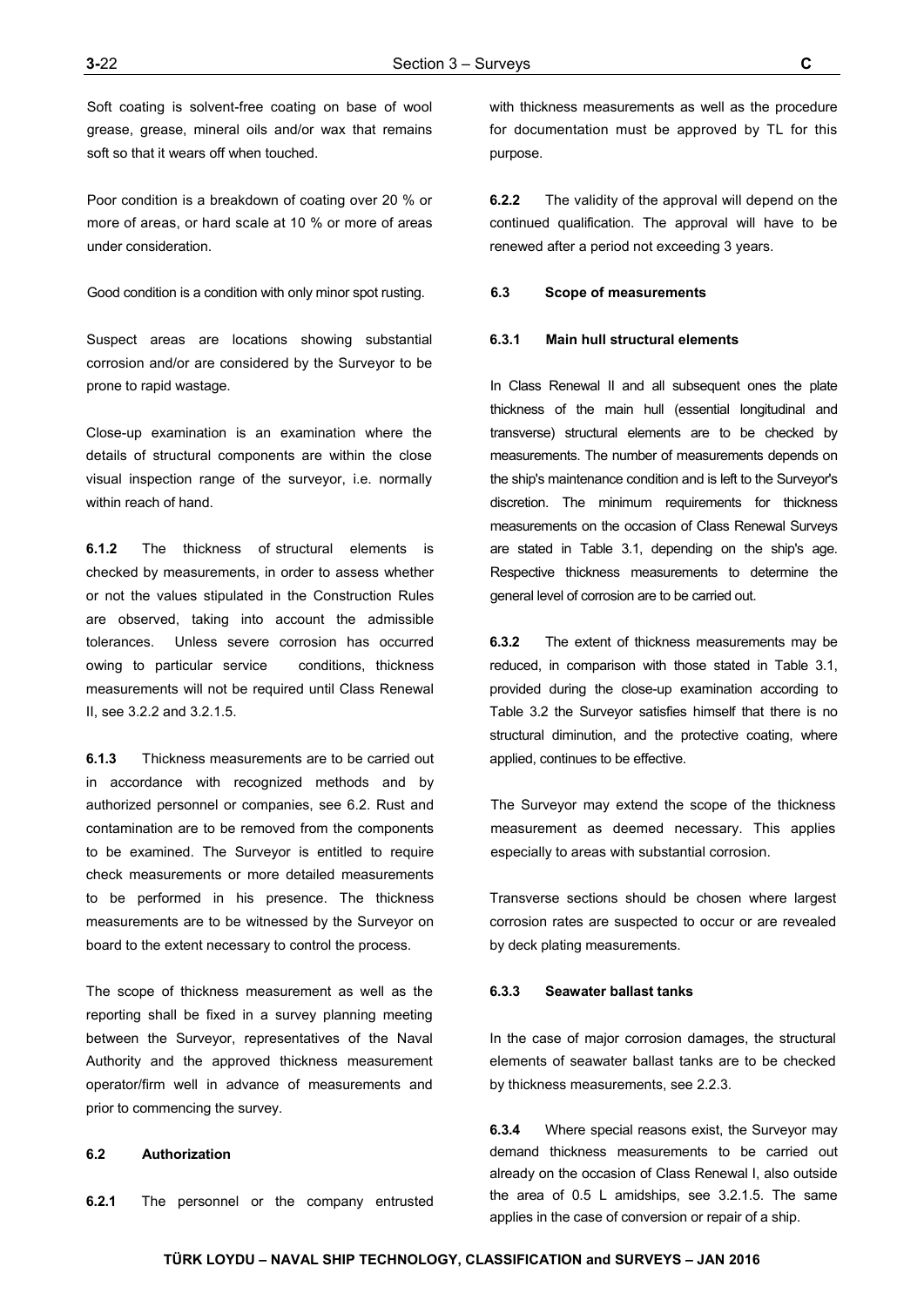| Class Renewal Survey [No.] and ship's age [years] |                                                      |                                                                                                                          |                                                                                                                                  |
|---------------------------------------------------|------------------------------------------------------|--------------------------------------------------------------------------------------------------------------------------|----------------------------------------------------------------------------------------------------------------------------------|
| I. age $\leq$ p                                   | II. $p <$ age $\leq 2p$                              | III. $2p <$ age $\leq 3p$                                                                                                | IV. and subsequent,<br>age > 3p                                                                                                  |
|                                                   |                                                      | Suspect areas throughout the ship                                                                                        |                                                                                                                                  |
|                                                   |                                                      | members subject to close-up survey according to Table 3.2                                                                | Measurement for general assessment and recording of corrosion pattern of those structural                                        |
|                                                   | One transverse section Two<br>within 0.5 L amidships | transverse<br>within 0.5 L amidships                                                                                     | sections Three transverse sections within 0.5 L<br>amidships                                                                     |
|                                                   |                                                      | All covers and coamings (plating and stiffeners)                                                                         |                                                                                                                                  |
|                                                   |                                                      | All exposed main deck plating<br>within 0.5 L amidships                                                                  | All exposed main deck plating full<br>length                                                                                     |
|                                                   |                                                      | All wind- and water strakes within<br>0.5 L amidships                                                                    | All wind- and water strakes full length                                                                                          |
|                                                   |                                                      | Internals in forepeak tank                                                                                               | Internals in forepeak and after peak<br>tanks                                                                                    |
|                                                   |                                                      | Lowest strake and strakes in way<br>of tween decks of selected<br>transverse bulkheads together<br>with internals in way | Lowest strake and strakes in way of<br>tween decks of all transverse<br>bulkheads together with internals in<br>way              |
|                                                   |                                                      |                                                                                                                          | Representative exposed superstructure<br>deck plating                                                                            |
|                                                   |                                                      |                                                                                                                          | All keel plates full length. Also,<br>additional bottom plates in way of<br>cofferdams, machinery space and aft<br>ends of tanks |
|                                                   |                                                      |                                                                                                                          | Plating of seachests. Shell plating in<br>way of overboard discharges as<br>considered necessary by the Surveyor                 |
|                                                   |                                                      |                                                                                                                          | Each bottom plate including lower<br>turn of the bilge                                                                           |
|                                                   |                                                      |                                                                                                                          | Duct keel or pipe tunnel plating and<br>internals                                                                                |

#### **Table 3.1 Class Renewal Surveys (Hull) - Minimum Requirements for Thickness Measurements**

**6.3.5** In order to be used as a basis for Class renewal, thickness measurements should, as far as practicable, be carried out already on the occasion of the p-1, i.e. fourth respectively fifth annual survey.

## **6.3.6 Hull equipment**

In Class Renewal III and all subsequent Class renewals the cross sectional areas of the anchor chain cables and the weights of the anchors are to be determined.

The mean diameters of the anchor chain cables are to be determined by representative measurements, approx. 3 links per length of 27.5 m, made at the ends of the links where the wear is greatest.

## **6.4 Corrosion and wear tolerances**

**6.4.1** Where thickness measurements according to 6.3 result in corrosion and wear values exceeding those stated in the following, the respective hull structural elements will have to be renewed.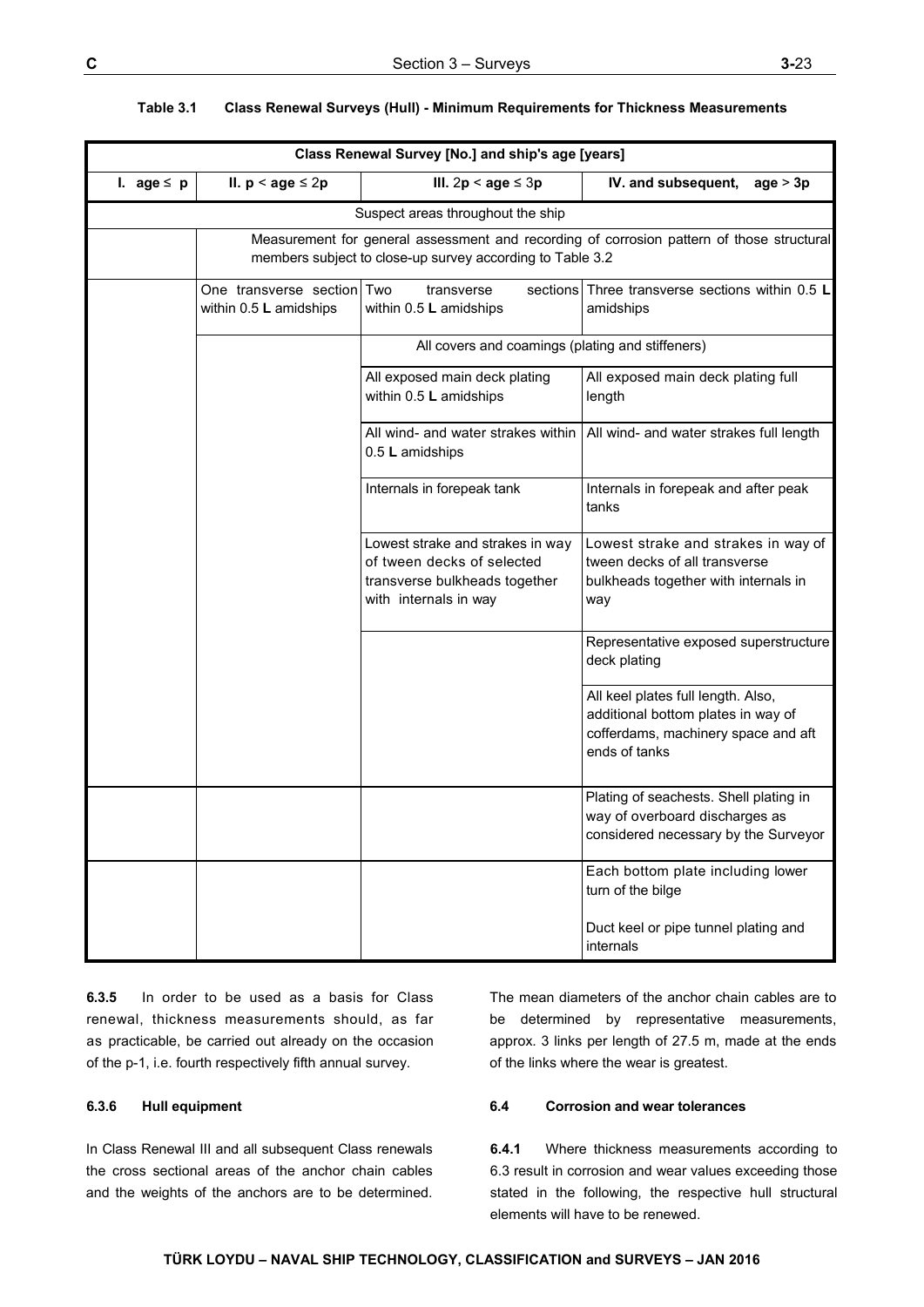|                                                                                                                            | Class Renewal survey [No.] and ship's age [years]                                                                                                                                                                                                                                                                                            |                                                                                                                                                                                                                                                         |                                                                                                                                             |  |
|----------------------------------------------------------------------------------------------------------------------------|----------------------------------------------------------------------------------------------------------------------------------------------------------------------------------------------------------------------------------------------------------------------------------------------------------------------------------------------|---------------------------------------------------------------------------------------------------------------------------------------------------------------------------------------------------------------------------------------------------------|---------------------------------------------------------------------------------------------------------------------------------------------|--|
| I. age $\leq p$                                                                                                            | II. $p < age \leq 2p$                                                                                                                                                                                                                                                                                                                        | III. $2p < age \leq 3p$                                                                                                                                                                                                                                 | IV. and subsequent, age > 3p                                                                                                                |  |
| Selected shell transverse<br>frames in one forward<br>and one aft compartment<br>associated<br>tween<br>and<br>deck spaces | Selected shell<br>transverse frames in all<br>compartments and<br>associated tween deck<br>spaces                                                                                                                                                                                                                                            | All shell frames in the<br>forward lower compartment<br>and 25 % of frames in each<br>of the remaining<br>compartments, and tween<br>deck spaces including upper<br>and lower end attachments<br>and adjacent shell plating                             | All shell frames in all<br>compartments and tween deck<br>spaces including upper and lower<br>end attachments and adjacent<br>shell plating |  |
| One transverse bulkhead<br>in one selected compart-<br>ment including bulkhead<br>stiffeners<br>plating,<br>and<br>girders | One transverse bulk<br>head in each<br>compartment including<br>bulkhead plating,<br>stiffeners and girders<br>Forward and aft<br>transverse bulkhead in<br>one side water ballast<br>tank including stiffening<br>system                                                                                                                    | All compartment transverse<br>bulkheads including<br>bulkhead plating, stiffeners<br>and girders<br>All transverse bulkheads in<br>water ballast tanks including<br>stiffening system                                                                   | Other items: As for class<br>renewal survey No. III                                                                                         |  |
|                                                                                                                            | All hatch covers and coamings (plating and stiffeners)                                                                                                                                                                                                                                                                                       |                                                                                                                                                                                                                                                         |                                                                                                                                             |  |
|                                                                                                                            | One transverse web<br>frame or watertight<br>transverse bulkhead<br>with associated plating<br>and framing in two<br>representative water<br>ballast tanks of each<br>Selected areas of all<br>deck plating and under<br>deck structure inside<br>line of hatch openings<br>between all hatches<br>Selected areas of inner<br>bottom plating | All transverse web frames or<br>watertight transverse<br>bulkheads with associated<br>plating and framing in<br>each water ballast tank<br>All deck plating inside line<br>of hatch openings between<br>hatches<br>All areas of inner bottom<br>plating |                                                                                                                                             |  |

## **Table 3.2 Class Renewal Surveys - Minimum Additional Requirements for Close-up Surveys**

#### *Note :*

*Close-up survey of transverse bulkheads to be carried out at the following levels: - immediately above the inner bottom and immediately above the tween decks, as applicable - mid-height of the bulkheads for holds without tween decks - immediately below the main deck plating and tween deck plating*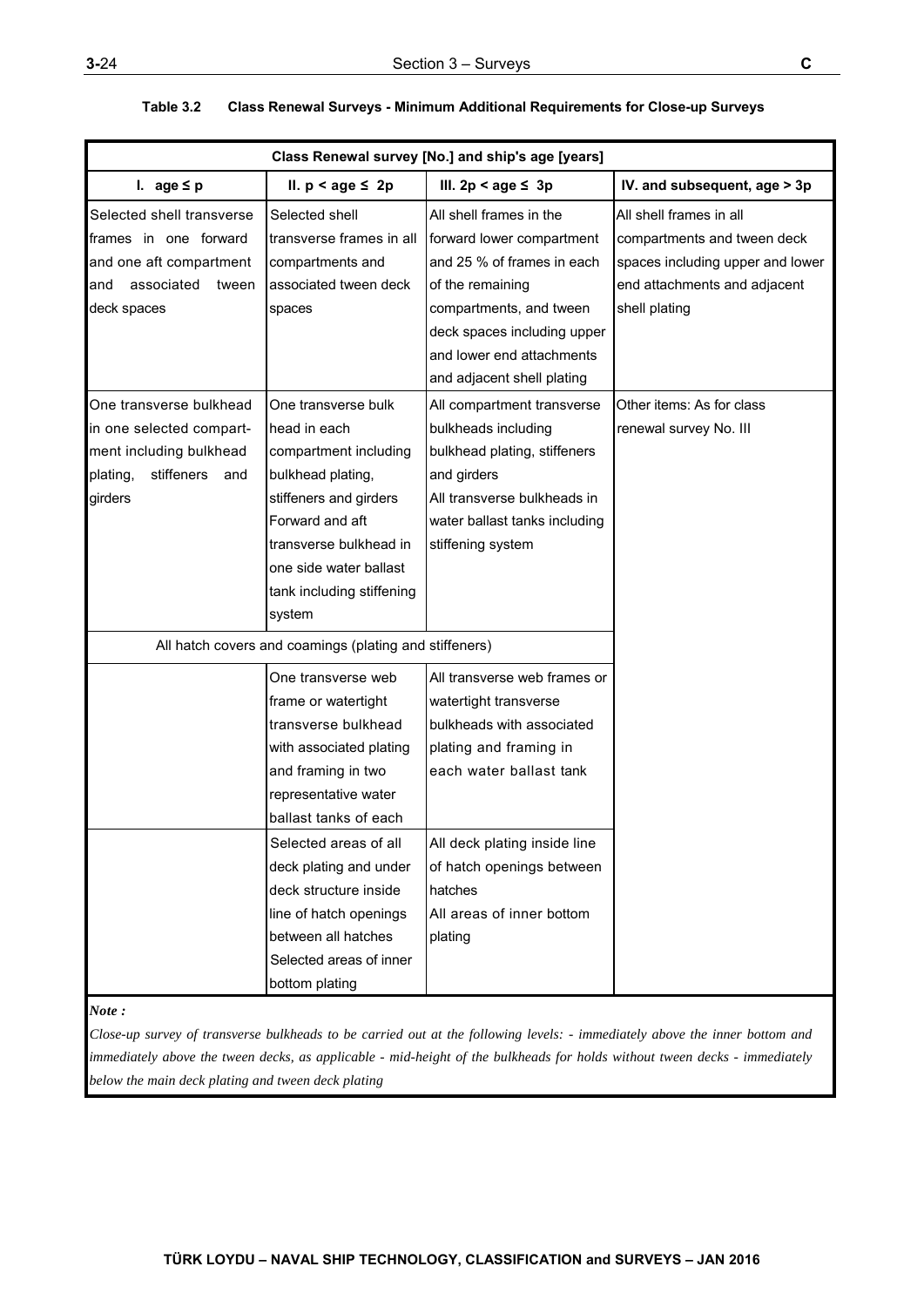#### **6.4.2 Local strength**

#### **6.4.2.1 Steel**

Where applicable, the maximum permissible large surface reduction  $t_k$  of plate thickness and web thickness of profiles is:

| $t_k$ = 0.5 mm in general |                                                     |
|---------------------------|-----------------------------------------------------|
| $t_{k}$ = 0.7 mm          | for lubrication oil, gas oil or<br>equivalent tanks |
|                           | $t_{k}$ = 1.0 mm for water ballast tanks            |
| applications              | $t_k$ = as agreed with TL in case of special        |

If  $t_k$  = 0.0 mm, the fabrication tolerances as defined in  $TL$ Rules Chapter 2- Material, shall not be exceeded. Maximum permissible locally limited reduction of thickness: 0.1t.

#### **6.4.2.2 Aluminium alloys**

If the measures for corrosion protection described in the **TL** Rules, Chapter 102 - Hull Structures and Ship Equipment, Section 3, G. are fully applied, the corrosion reduction  $t_k$ can be assumed as 0,0 mm for the aluminium alloys defined in D. of the same Section. In no case the fabrication tolerances as defined in **TL** Rules Chapter 2 - Material shall be exceeded.

#### **6.4.3 Anchor equipment**

Maximum permissible reduction of the mean diameter of chain links: 10 %.

Maximum permissible reduction in weight of anchors: 10 %.

## **7. Damage and Repair Surveys**

**7.1** Where damage has occurred to the ship's hull,

machinery including electrical installations or special equipment and installations, the automatic/ remote-control systems, etc., the damaged parts are to be made accessible for inspection in such a way that the kind and extent of the damage can be thoroughly examined and ascertained, see also Section 1, D.2.3.

In the case of grounding, dry docking or, alternatively, an in-water survey is required.

**7.2** The repair measures are to be agreed with the Surveyor such as to render possible confirmation of the Class without reservations upon completion of the repairs. In general, a Class confirmation with Conditions of Class, e. g. in the case of a preliminary repair ("emergency repair"), requires to be approved by **TL** Head Office.

**7.3** Surveys conducted in the course of repairs are to be based on the latest experience and instructions by **TL**. In exceptional cases advice is to be obtained from **TL** Head Office, in particular where doubts exist as to the cause of damage.

**7.4** For older ships, in the case of repairs and/or replacement of parts subject to Classification, as a matter of principle, the Construction Rules in force during their period of construction continue to be applicable.

This does not apply in the case of modifications required to the structure in the light of new knowledge gained from damage analyses, with a view to avoiding recurrence of similar damages.

**7.5** Regarding the materials employed and certificates required, the requirements for new buildings are applicable, see Section 1, D.3.

**7.6** Regarding damages or excessive wastage beyond allowable limits that affect the ship's Class See Section 1, D.2.4.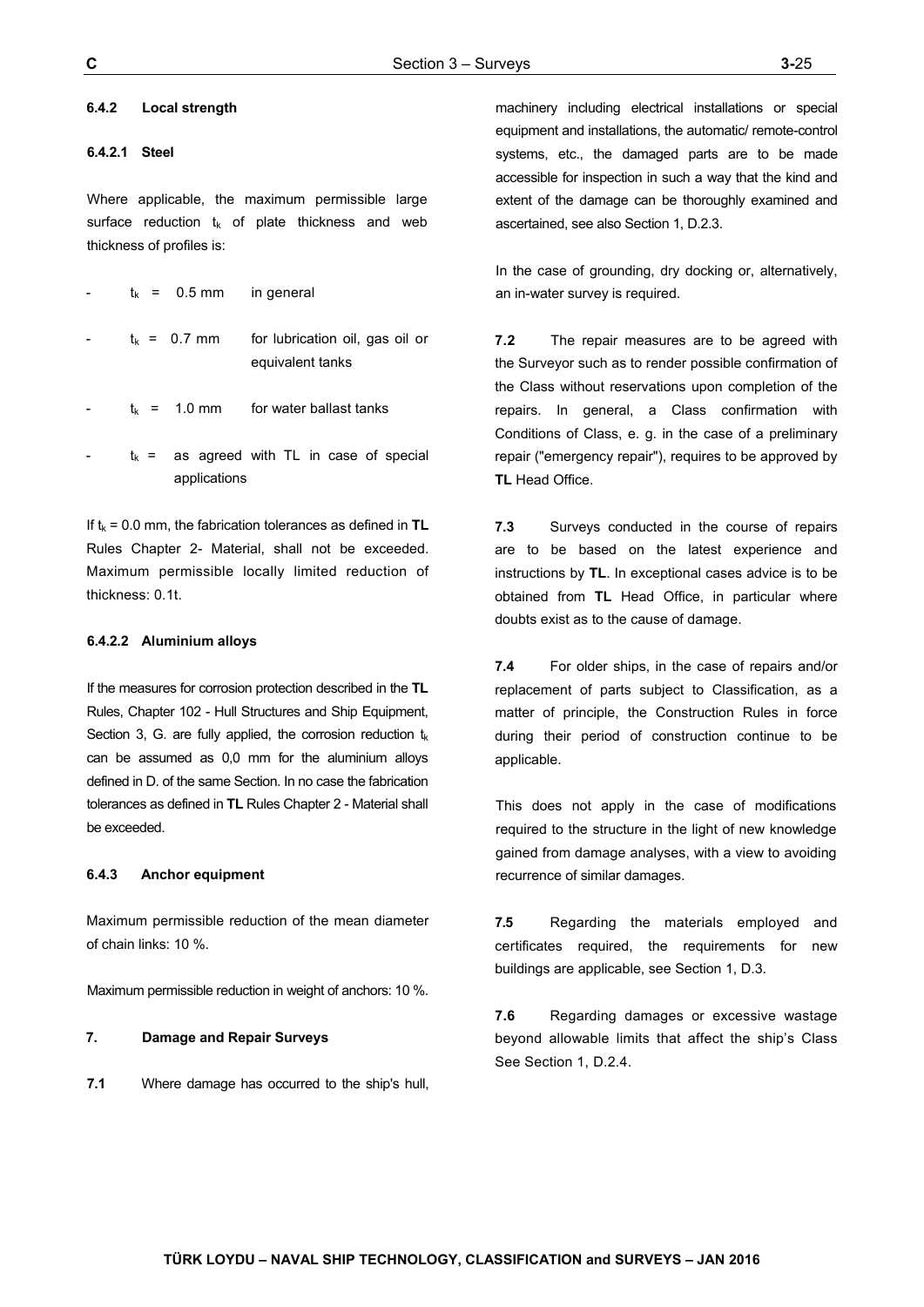# **SECTION 4**

# **GENERAL INFORMATION AND PROJECT DATA**

|    |                                        | Page    |
|----|----------------------------------------|---------|
| А. |                                        | $.4-2$  |
| В. |                                        |         |
|    | 1. Functional Military Demands         |         |
|    | <b>Detailed Military Demands</b><br>2. |         |
|    | 3. Basic Ship Parameters               |         |
|    | 4. Regulations                         |         |
|    | 5. Building Specification              |         |
|    | 6. Strength Calculations               |         |
|    | 7. Updates and Changes                 |         |
| C. |                                        | $4 - 3$ |
|    | General<br>1.                          |         |
|    | 2. Principal Dimensions                |         |
|    | 3. Ship Speed                          |         |
|    | 4. Rates Driving Power                 |         |
|    | 5. Auxiliary Electrical Power          |         |
| D. |                                        | $4 - 4$ |
| Е. |                                        | $A - A$ |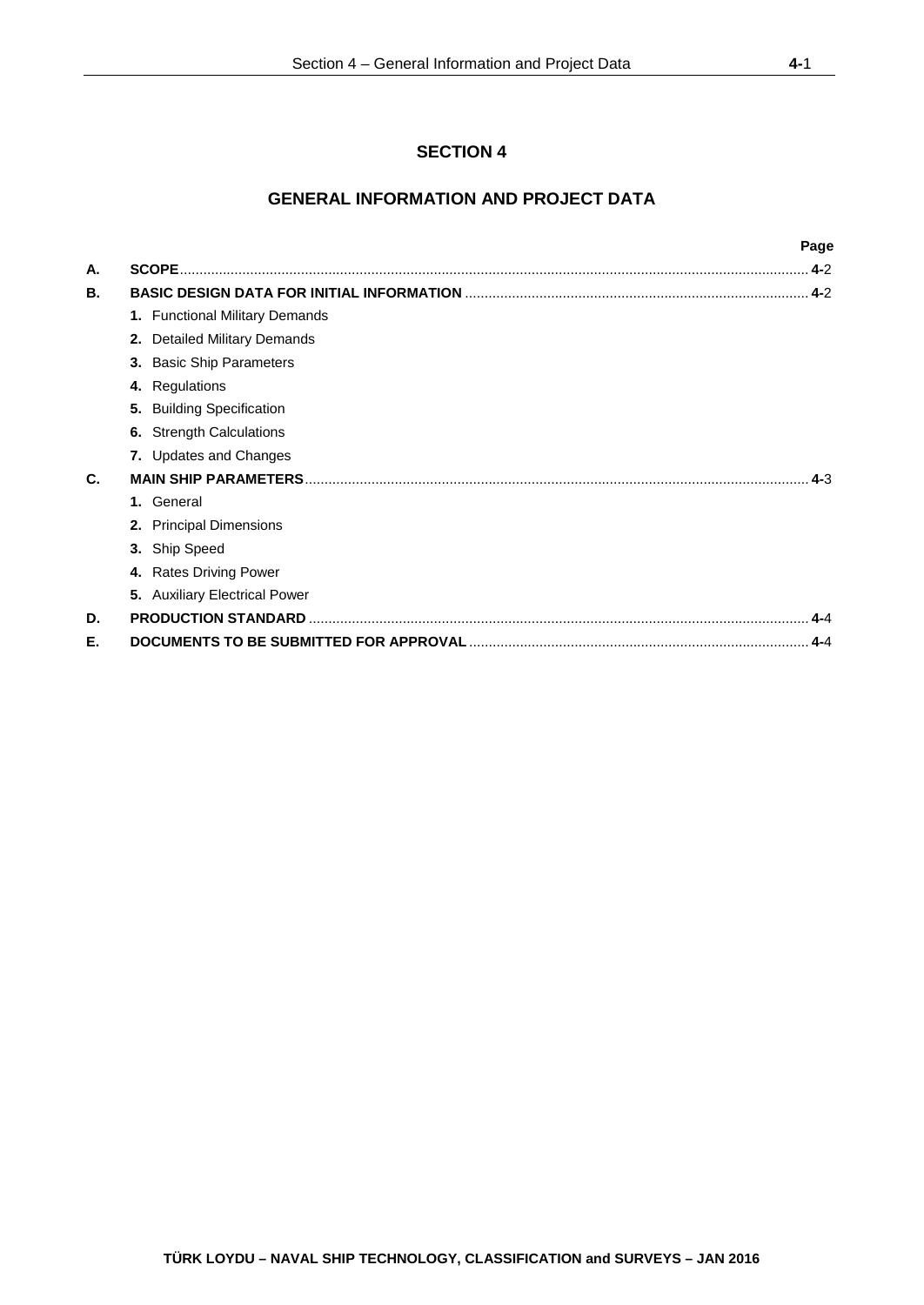# **SECTION 4**

# **GENERAL INFORMATION AND PROJECT DATA**

## **A. Scope**

In order to estimate the scope of Classification and Services, **TL** need to be provided with the following general information and data as far as already available in the initial phase of the project.

## **B. Basic Design Data for Initial Information**

## **1. Functional military demands**

Relevant information covers:

- Planned type of ship, see Section 2, C.
- Military tasks, such as:
	- General patrol,
	- Anti air warfare,
	- Anti submarine warfare,
	- Flight operations,
	- Military transport,
	- Landing operations,
	- Mine warfare, etc.

## **2. Detailed military demands**

The detailed military demands include:

Military loads caused by the weapons and sensors, etc. of the naval ship and influencing the hull girder strength,

- Military loads for transport tasks, if any
- Acoustic and electromagnetic demands,
- Equipment and materials causing radiation hazards,
- Shock strength demands,
- Special demand to withstand local impacts,
- Residual strength demands,
- Damage control zones,
- Fire resisting divisions,
- Extent of NBC (nuclear-biological-chemical) citadel, if requested
- Scope of redundancies for main propulsion and auxiliaries,
- Replenishment at sea,
- Planned duty conditions, like battle stations, combat readiness, cruise, etc.

## **3. Basic ship parameters**

The basic parameters are:

Main design parameters,

- Operational profile,

- Area of operation,
	- Ambient conditions,
	- Intact and damage stability requirements,
- Extent/location of storage rooms for explosives,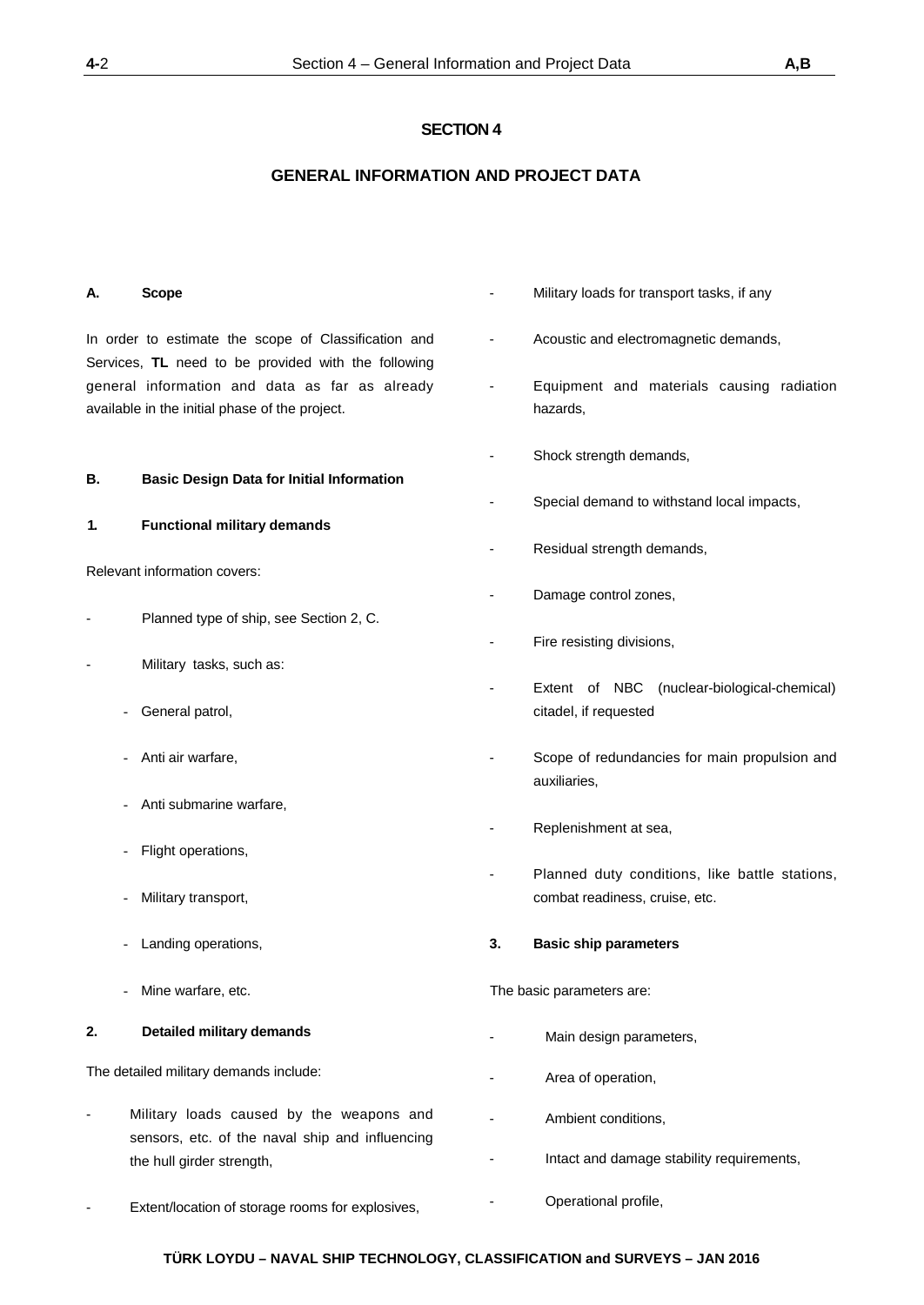Materials for construction including special properties, corrosion protection measures, etc.

#### **4. Regulations**

Additional international and national regulations, as well as regulations of the Naval Authority to be applied.

### **5. Building Specification**

Preliminary building specification or technical part of a building contract, if already available.

## **6. Strength Calculations**

Intended direct strength calculations of the hull structures, as well as extent and type of software to be used, are to be stated.

## **7. Updates and Changes**

Updates and changes of all relevant design assumptions shall be forwarded to **TL**.

#### **C. Main Ship Parameters**

## **1. General**

For the definition of parameters only SI units (metric system) should be used.

#### **2. Principal Dimensions**

**2.1 Length L**

The length **L** of the ship is the length from the moulded side of the plate stem to the fore side of the stern or transom measured on the waterline at draught **T**. Other forms of stem are to be specially considered.

## **2.2 Length LOA**

The length over all L<sub>OA</sub> is the distance between the most forward and most aft element of the ship, permanent outfit included, measured parallel to the design waterline.

## **2.3 Breadth B**

The breadth B is the maximum moulded breadth at the design waterline.

#### **2.4 Breadth Bmax**

The breadth **Bmax** is the greatest moulded breadth of the ship. For ships with unusual cross section the breadth will be specially considered.

#### **2.5 Depth H**

The depth **H** is the vertical distance, at the middle of the length **L**, from the moulded base line to top of the deck beam at side on the uppermost continuous deck.

## **2.6 Draught T**

The draught **T** is the vertical distance, at the middle of the length **L**, from base line to deepest design waterline, as estimated for the lifetime of the ship.

## 2.7 **Draught T<sub>max</sub>**

The draught is  $T_{max}$  the vertical distance between the lowest point of the immersed hull including appendages (e.g. domes, rudders, propellers, thrusters, etc.) and the design waterline, movable parts considered retracted.

#### **3. Ship Speed**

#### 3.1 Speed v<sub>0</sub>

Expected maximum, continuous ahead speed  $v_0$  [kn] of the ship in calm water at the draught **T** when the total available rated driving power is exclusively used for propulsion purposes.

## **3.2 Speed vmax**

Expected maximum ahead speed [kn] of the ship in calm water at the draught **T**, when the total available maximum driving power is exclusively used for propulsion purposes. This speed is related to an overload condition, permissible only for a defined and relatively short time period.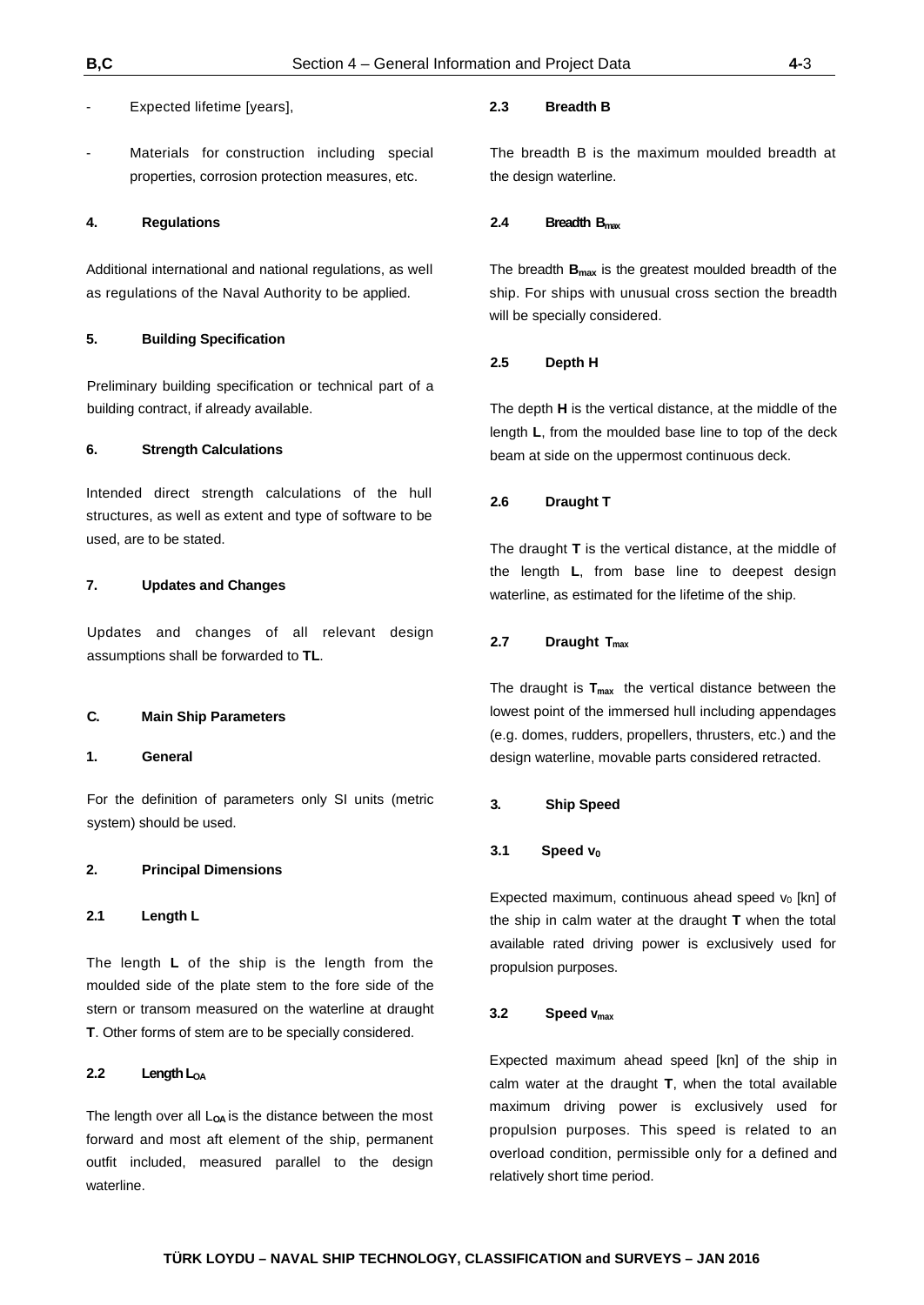#### 3.3 **Speed v<sub>M</sub>**

Expected economic, continuous ahead cruising speed [kn] of the ship, in calm water at the draught **T**, which provides the maximum radius of action.

## **4. Rated Driving Power**

The rated driving power [kW] is defined as continuous power to be delivered by the propulsion machinery when running at rated speed and with the total available power exclusively used for propulsion purposes.

#### **5. Auxiliary Electrical Power**

The auxiliary electrical power [kVA] is defined as the continuous electrical power which is not directly used for propulsion of the ship at continuous speed  $v_0$ , but for driving all kinds of auxiliary devices and equipment. The degree of redundancy shall be defined in the building specification.

## **D. Production Standard**

A production standard which considers the special requirements for the manufacturing of naval ships has to be defined by the Shipyard and accepted by **TL**.

#### **E. Documents to be Submitted for Approval**

**1.** All documents have to be submitted to **TL** in Turkish or English language.

**2.** The survey of the ship's construction will be carried out on the basis of approved documents. The drawings must contain all data necessary for approval. Where required, calculations and descriptions of the ship's elements are to be submitted. Any nonstandard symbols used are to be explained in a key list. All documents have to indicate the project number and the designation of the Naval Authority and/or the name of Shipyard.

The drawings and documents have to give sufficient evidence that the requirements according to Section 1, B. and E. are complied with.

**3.** Calculations shall contain all necessary information concerning reference documents (parts of the specification, relevant drawings, etc.). Literature used for the calculations has to be cited, important but not commonly known sources shall be added in copy.

The choice of computer programs according to "State of the Art" is free. It is recommended to use computer programs which are accepted by **TL** as appropriate to solve the actual problems. If the computer programs to be used are not known to **TL**, they may be checked by **TL** through comparative calculations with predefined test examples. Reference applications, already achieved acceptance by other institutions and other relevant information shall be provided in advance. A generally valid approval for a computer program is, however, not given by **TL**.

The calculations have to be compiled in a way which allows identifying and checking all steps of the calculations in an easy way. Hand-written, easily readable documents are acceptable.

Comprehensive quantities of output data shall be presented in graphic form. A written comment to the main conclusions resulting from the calculations has to be provided

**4.** The detailed requirements for the documentation are shown in Table 4.1.

**5. TL** reserve the right to request additional documentation if the submitted one is insufficient for an assessment. This may especially be the case for plants and equipment related to new developments and/or which are not tested on board to a sufficient extent.

**6.** The drawings are to be submitted in triplicate and all calculations and supporting documentation in one copy for examination. All documents are to be submitted at a sufficiently early date to ensure that they are approved and available to the Surveyor at the beginning of the manufacture or installation of the ship or of important components.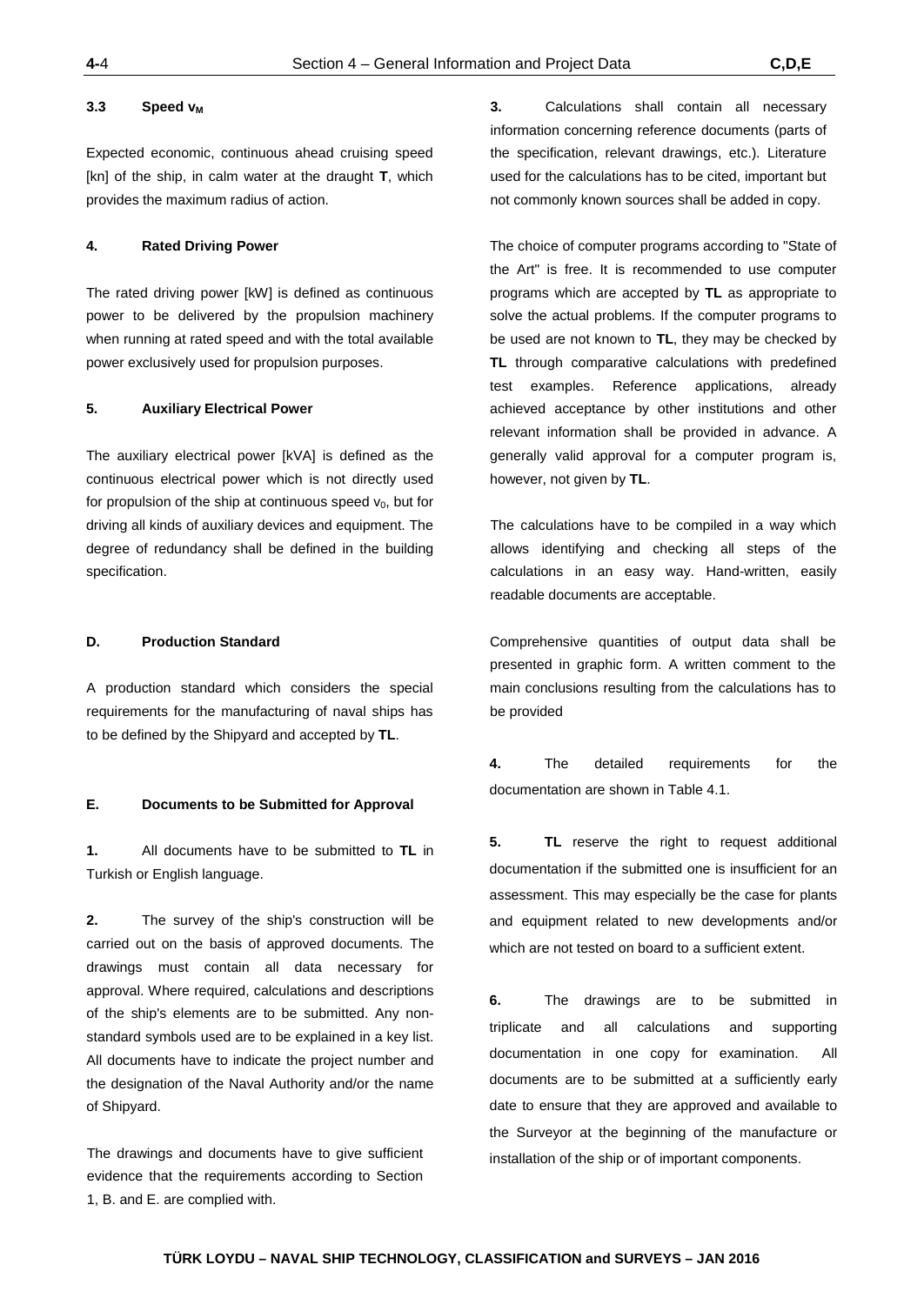**7.** Once the documents submitted have been approved by **TL** they are binding for the execution of the work. Subsequent modifications and extensions require the approval of **TL** before becoming effective.

**8.** For classification of a naval ship the following documents have to be submitted, as far as applicable. **TL** reserve the right to request additional information and documentation depending on ship's type and Naval Authority's requirements.

## **Table 4.1 Documentation to be submitted for classification**

| <b>Serial</b><br>No. | <b>Description</b>                                            |
|----------------------|---------------------------------------------------------------|
|                      | <b>General Requirements</b>                                   |
| 1                    | General arrangement plan                                      |
| 2                    | Deck plan                                                     |
| 3                    | Technical specification                                       |
| 4                    | Lines Plan                                                    |
| 5                    | Material specification for hull                               |
| 6                    | List of submitted drawings                                    |
|                      | <b>Hull Structures and Ship Equipment</b>                     |
|                      | Hull                                                          |
| 7                    | Midship section                                               |
| 8                    | Other typical sections                                        |
| 9                    | Bottom structure                                              |
| 10                   | Engine room structure (including engine foundations)          |
| 11                   | Shell expansion plan                                          |
| 12                   | Ice strengthening<br><b>Decks</b>                             |
| 13<br>14             |                                                               |
| 15                   | Superstructures and deckhouses<br><b>Bulkheads</b>            |
| 16                   | Tank arrangement plan                                         |
| 17                   | Rudder body                                                   |
| 18                   | Rudder stock                                                  |
| 19                   | Rudder bearings, pintles and couplings, etc.                  |
| 20                   | Large openings                                                |
| 21                   | Special foundations                                           |
| 22                   | Welded joints for steel or aluminium                          |
| 23                   | Coating plan                                                  |
| 24                   | NDT-plan (Non-Destructive-Testing)                            |
| 25                   | Equipment number and anchoring equipment                      |
| 26                   | Mooring equipment                                             |
|                      | <b>Supporting Calculations (Structure)</b>                    |
| 27                   | Design loads summarized in a load plan                        |
| 28                   | Distribution of still water shear forces and bending moments  |
| 29                   | Longitudinal strength calculation                             |
| 30                   | Geometry properties of significant hull girder cross sections |
| 31                   | Local stress calculations, if applicable                      |
| 32                   | Finite element analysis, if applicable                        |
| 33                   | Fatigue stress calculations, if applicable                    |
| 34                   | Shock calculations, if applicable                             |
| 35                   | Residual strength, if applicable                              |
|                      |                                                               |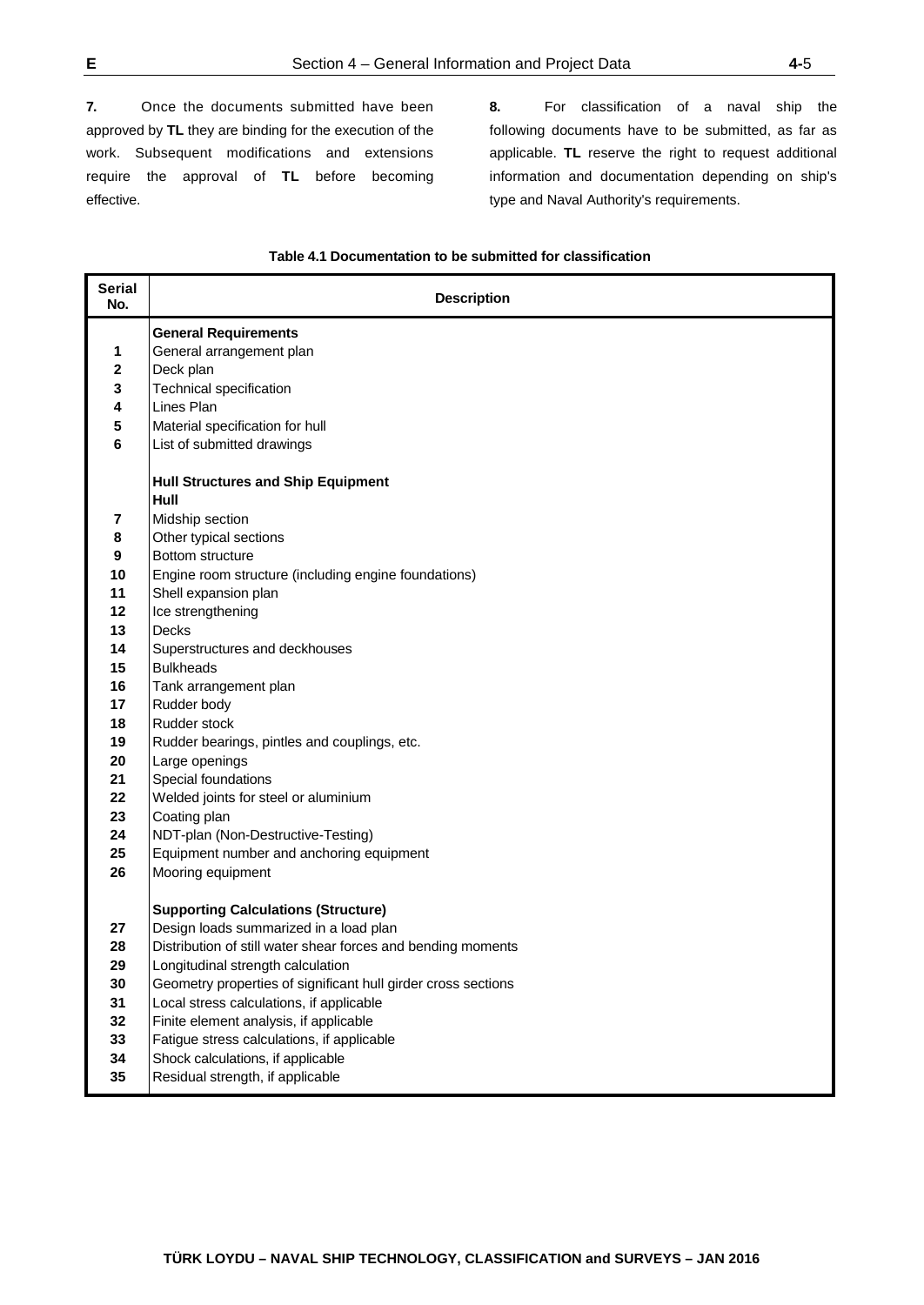# **Table 4.1 Documentation to be submitted for classification (cont.)**

| <b>Serial</b><br>No. | <b>Description</b>                                                                                                                                                               |
|----------------------|----------------------------------------------------------------------------------------------------------------------------------------------------------------------------------|
|                      | <b>Safety Requirements for the Hull</b>                                                                                                                                          |
| 36                   | Closing appliances                                                                                                                                                               |
| 37                   | Information to calculation of freeboard                                                                                                                                          |
| 38                   | Bulwarks and guard-rails                                                                                                                                                         |
| 39                   | General stability information                                                                                                                                                    |
| 40                   | Intact stability calculations                                                                                                                                                    |
| 41                   | Damage stability calculations                                                                                                                                                    |
| 42                   | Damage control plan                                                                                                                                                              |
| 43<br>44             | Inclining test, report and evaluation<br>Structural fire protection                                                                                                              |
| 45                   | Documentation on storage rooms and transport lines for explosives (ammunition, missiles, etc.)                                                                                   |
| 46                   | Rigging plan                                                                                                                                                                     |
| 47                   | Masts                                                                                                                                                                            |
| 48                   | Specification of standing rigging                                                                                                                                                |
| 49                   | Specification of further equipment                                                                                                                                               |
|                      |                                                                                                                                                                                  |
|                      | <b>Machinery Installations General Layout</b>                                                                                                                                    |
| 50                   | General arrangement of machinery spaces                                                                                                                                          |
|                      |                                                                                                                                                                                  |
| 51                   | <b>Internal Combustion Engines</b><br>Data on main parameters for each type of internal combustion engine to be used                                                             |
| 52                   |                                                                                                                                                                                  |
| 53                   | Detailed drawings of the complete engine, including cross/longitudinal sections<br>Documentation on provisions or additional equipment for low load operation of the engines, if |
|                      | applicable                                                                                                                                                                       |
| 54                   | Documentation on changes to already approved types of engines                                                                                                                    |
|                      |                                                                                                                                                                                  |
|                      | <b>Gas Turbines and Exhaust Gas Turbochargers</b>                                                                                                                                |
| 55                   | Assembly drawings and cross sections                                                                                                                                             |
| 56                   | Detailed drawings of main components                                                                                                                                             |
| 57                   | Documentation on the fuel and lubricating systems (incl. circuits, control and safety devices)                                                                                   |
| 58                   | Documentation on the starting system                                                                                                                                             |
| 59                   | Data concerning operation conditions                                                                                                                                             |
| 60                   | Proof of sufficient safety for critical components (incl. results of trials on turbine components)                                                                               |
| 61                   | Data concerning welding conditions for welded components                                                                                                                         |
|                      |                                                                                                                                                                                  |
|                      | <b>Power Transmission and Propulsion Systems</b>                                                                                                                                 |
| 62                   | General drawings of the entire shafting                                                                                                                                          |
| 63                   | Component parts transmitting torque (shafting, couplings, bearings, etc.)                                                                                                        |
| 64                   | Stern tube arrangement                                                                                                                                                           |
| 65                   | Cast resin mount                                                                                                                                                                 |
| 66                   | Shaft alignment calculation                                                                                                                                                      |
| 67                   | Assembly and sectional drawings of gears and couplings (calculations, parts list)                                                                                                |
| 68                   | Design drawings of propellers in main propulsion (for engine output in excess of 300 kW)                                                                                         |
| 69                   | Design drawings of transverse thrust systems (for engine output in excess of 100 kW)                                                                                             |
| 70                   | General drawings, sectional drawings and functional characteristics of controllable pitch propeller unit                                                                         |
| 71                   | Rudder propeller/Podded drives                                                                                                                                                   |
|                      | <b>Other Documents</b>                                                                                                                                                           |
| 72                   | Operation and maintenance manuals, if required                                                                                                                                   |
| 73                   | Spare parts list                                                                                                                                                                 |
| 74                   | Trial programs (FAT, HAT, SAT)                                                                                                                                                   |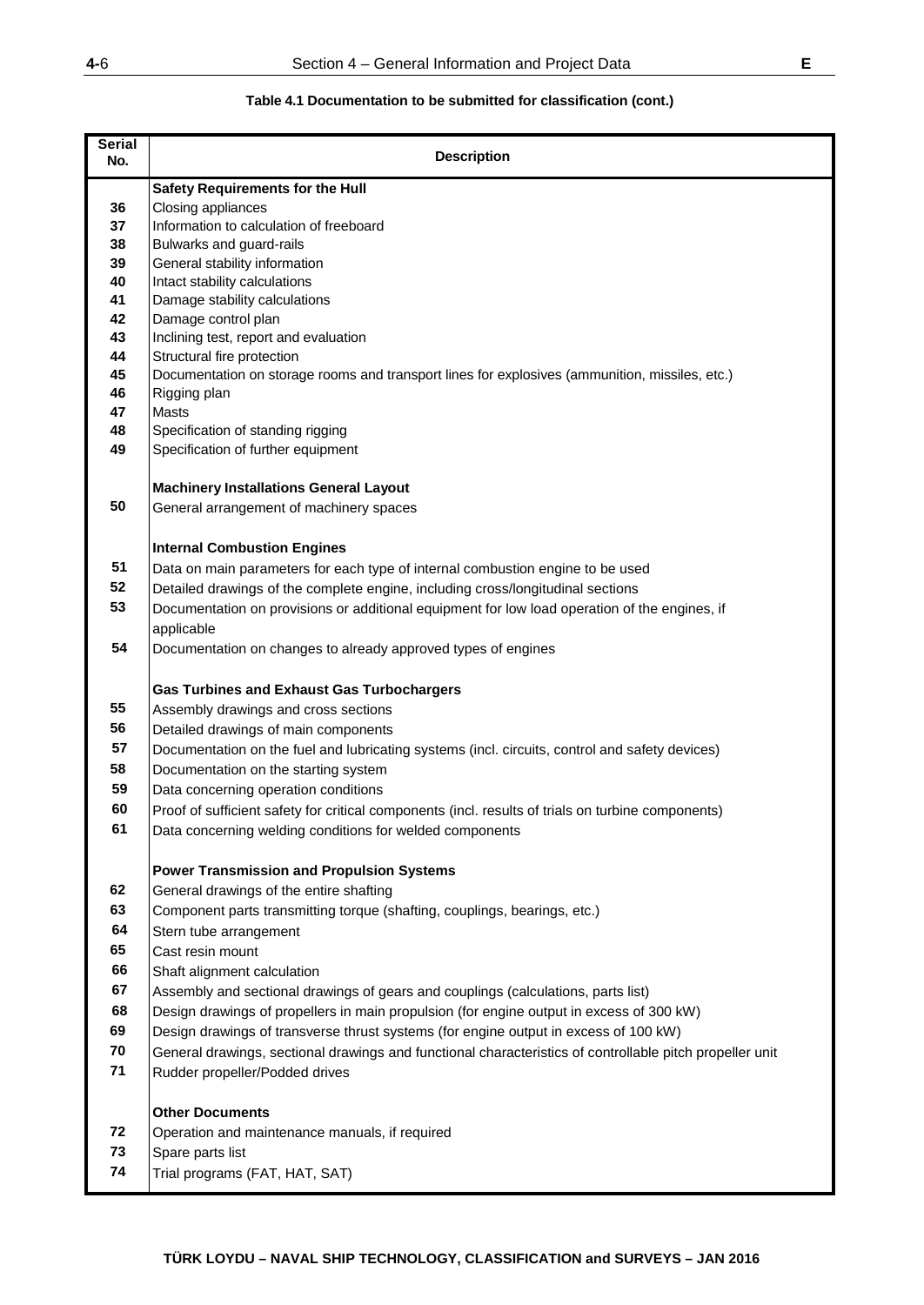# **Table 4.1 Documentation to be submitted for classification (cont.)**

| <b>Serial</b><br>No. | <b>Description</b>                                                                                         |
|----------------------|------------------------------------------------------------------------------------------------------------|
|                      | <b>Electrical Installations</b>                                                                            |
|                      | <b>Power Plant</b>                                                                                         |
| 75                   | Details of the scope and type of electrical plant                                                          |
| 76                   | Details about the construction of electrical equipment in hazardous areas                                  |
| 77                   | General layout for electrical power generation and distribution                                            |
| 78                   | Details on generators and UPS units                                                                        |
| 79                   | Details on hazardous areas                                                                                 |
| 80                   | Short circuit calculation                                                                                  |
| 81<br>82             | Electrical power balance                                                                                   |
| 83                   | Details on main and emergency switchgear, main distribution boards<br>Details on lighting network          |
| 84                   | Details on feeding of weapons and sensors                                                                  |
| 85                   | Details on concept to avoid radiation hazards                                                              |
| 86                   | Documentation on switch gear, monitoring and controls for the refrigerating plant                          |
| 87                   | Main cableways for different voltage systems                                                               |
| 88                   | Details on electromagnetic compatibility measures                                                          |
| 89                   | Bulkhead/deck penetrations                                                                                 |
| 90                   | Cable layout/-list                                                                                         |
|                      |                                                                                                            |
|                      | <b>Manoeuvring System</b>                                                                                  |
| 91                   | Details on steering gear drive and control systems                                                         |
| 92                   | Details on rudder propeller and lateral thrust system                                                      |
| 93<br>94             | Controllable pitch propeller system, if applicable<br>Details on dynamic positioning system, if applicable |
|                      |                                                                                                            |
|                      | Lighting                                                                                                   |
| 95                   | Lighting arrangement                                                                                       |
| 96                   | Documentation on light fittings and sockets used                                                           |
|                      |                                                                                                            |
|                      | <b>Control and Alarm System</b>                                                                            |
| 97                   | Monitoring and safety systems for machinery                                                                |
| 98                   | Starting arrangements for main and auxiliary engines                                                       |
| 99<br>100            | Control and regulation for essential equipment and drives                                                  |
| 101                  | Documentation on general and special alarm systems<br>Documentation on position and navigation lights      |
| 102                  | Documentation on fire and CO <sub>2</sub> alarm system                                                     |
| 103                  | Documentation on watertight and fire door operation and position monitoring system                         |
| 104                  | Documentation on tank level indicators, alarms, shut-off facilities                                        |
| 105                  | Documentation on gas and NBC (nuclear-biological-chemical) detection systems                               |
| 106                  | Documentation on all essential intercommunication systems                                                  |
|                      |                                                                                                            |
|                      | <b>Board Computer</b>                                                                                      |
| 107                  | Hardware and software documentation on computers (as relevant for classification)                          |
|                      | <b>Propulsion</b>                                                                                          |
| 108                  | Electrical propulsion plants                                                                               |
|                      |                                                                                                            |
|                      | <b>Automation</b>                                                                                          |
| 109                  | General layout                                                                                             |
| 110                  | Software documentation                                                                                     |
| 111                  | List of sensor types and location                                                                          |
| 112                  | Concepts for protection                                                                                    |
| 113                  | Details of bridge arrangement                                                                              |
|                      |                                                                                                            |